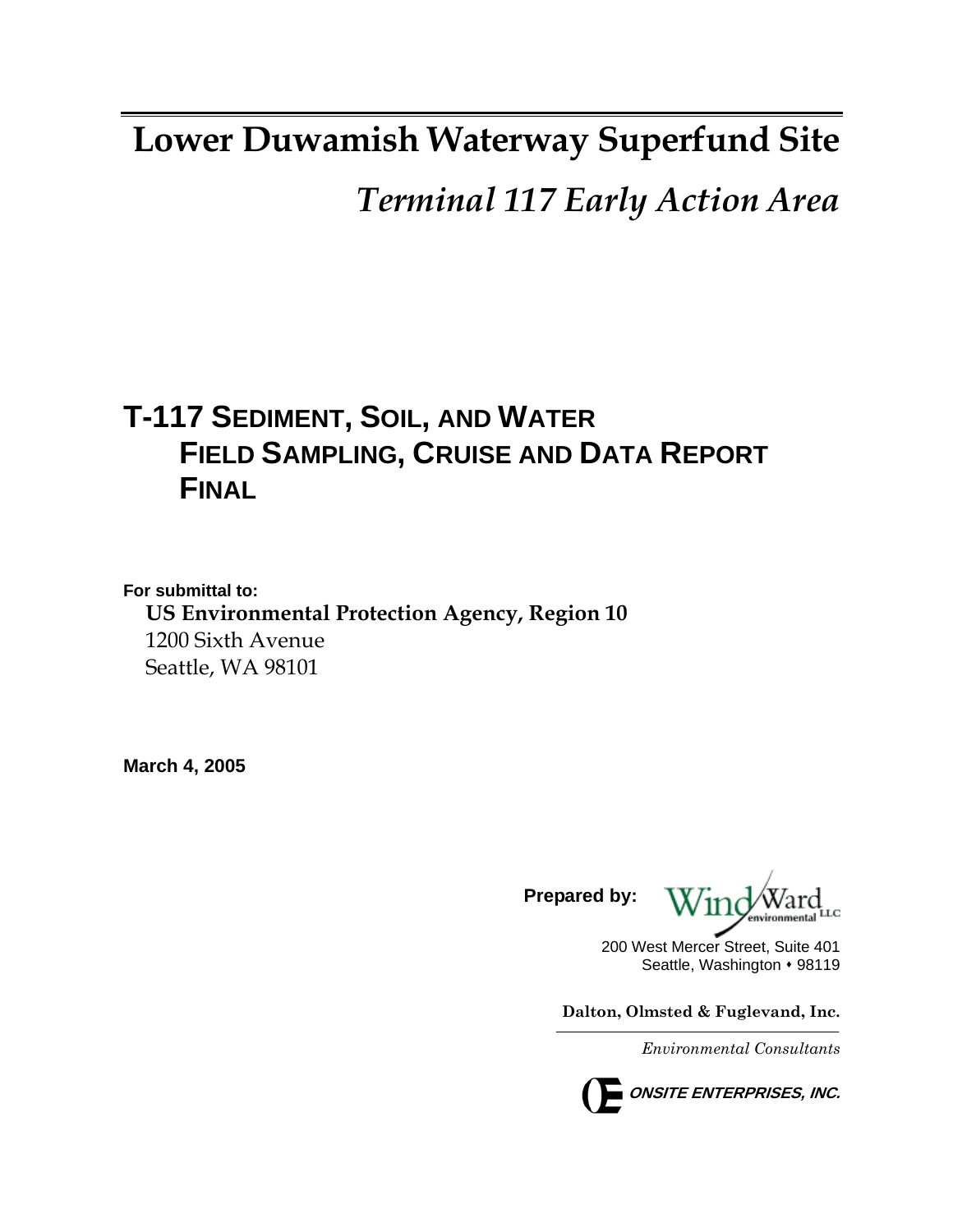## **Table of Contents**

| <b>List of Tables</b>                        |                |                                                                 | ij                                         |  |  |
|----------------------------------------------|----------------|-----------------------------------------------------------------|--------------------------------------------|--|--|
| List of Figures (located at end of document) |                |                                                                 |                                            |  |  |
| <b>Acronyms</b>                              |                |                                                                 | iii                                        |  |  |
| 1.0                                          |                | <b>Introduction</b>                                             | 1                                          |  |  |
| 1.1                                          |                | Site Description                                                | $\overline{c}$                             |  |  |
|                                              | 1.1.1          | <b>T-117 EAA</b>                                                |                                            |  |  |
|                                              | 1.1.2          | T-117 adjacent upland property                                  |                                            |  |  |
| 1.2                                          |                | Sample Design                                                   | $\begin{array}{c} 2 \\ 2 \\ 2 \end{array}$ |  |  |
| 1.3                                          |                | <b>Report Organization</b>                                      | $\overline{4}$                             |  |  |
| 2.0                                          |                | <b>Field Methods</b>                                            | 5                                          |  |  |
| 2.1                                          |                | Sample Collection                                               | 5                                          |  |  |
|                                              | 2.1.1          | Sediment collection                                             | 5                                          |  |  |
|                                              | 2.1.2          | Soil boring collection and monitoring well construction         | 5                                          |  |  |
|                                              | 2.1.3          | Catch basin, drainage ditch, and roadway soil sample collection | 6                                          |  |  |
|                                              | 2.1.4          | Monitoring well tidal study and sample collection               | 6                                          |  |  |
|                                              | 2.1.5          | Seep sample collection                                          | 7                                          |  |  |
| $2.2\phantom{0}$                             |                | Shoreline Asphalt Mapping                                       | 7                                          |  |  |
| 2.3                                          |                | <b>Sample Processing</b>                                        | 7                                          |  |  |
| 2.4                                          |                | Field Equipment Decontamination                                 | $\,8\,$                                    |  |  |
| 2.5                                          |                | Field Quality Assurance and Quality Control                     | 9                                          |  |  |
| 2.6                                          |                | Disposal of Unused Sample Material                              | 10                                         |  |  |
| 2.7                                          |                | Sample Identification Scheme                                    | 10                                         |  |  |
| 2.8                                          |                | <b>Sample Documentation Procedures</b>                          | 11                                         |  |  |
| 2.9                                          |                | Chain of Custody and Sample Transport Procedures                | 13                                         |  |  |
| 2.10                                         |                | Field Deviations from the QAPP                                  | 13                                         |  |  |
| 3.0                                          |                | <b>Laboratory Methods</b>                                       | 15                                         |  |  |
| 3.1                                          |                | Analytical Methods                                              | 15                                         |  |  |
| 3.2                                          |                | QA/QC for Chemical/Physical Testing                             | 16                                         |  |  |
| 3.3                                          |                | Laboratory Deviations from the QAPP                             | 16                                         |  |  |
| 4.0                                          | <b>Results</b> |                                                                 | 17                                         |  |  |
| 4.1                                          |                | Sampling Locations and Sample Characteristics                   | 17                                         |  |  |
| 4.2                                          |                | <b>Physical Characteristics</b>                                 | 23                                         |  |  |
|                                              | 4.2.1          | General physical characteristics                                | 23                                         |  |  |
|                                              | 4.2.2          | Physical analysis results                                       | 27                                         |  |  |
| 4.3                                          |                | <b>Sediment Chemistry Results</b>                               | 29                                         |  |  |
|                                              | 4.3.1          | Surface sediment                                                | 29                                         |  |  |
|                                              |                | Subsurface sediment<br>4.3.2                                    | 32                                         |  |  |
| 4.4                                          |                | Soil Chemistry Results                                          | 36                                         |  |  |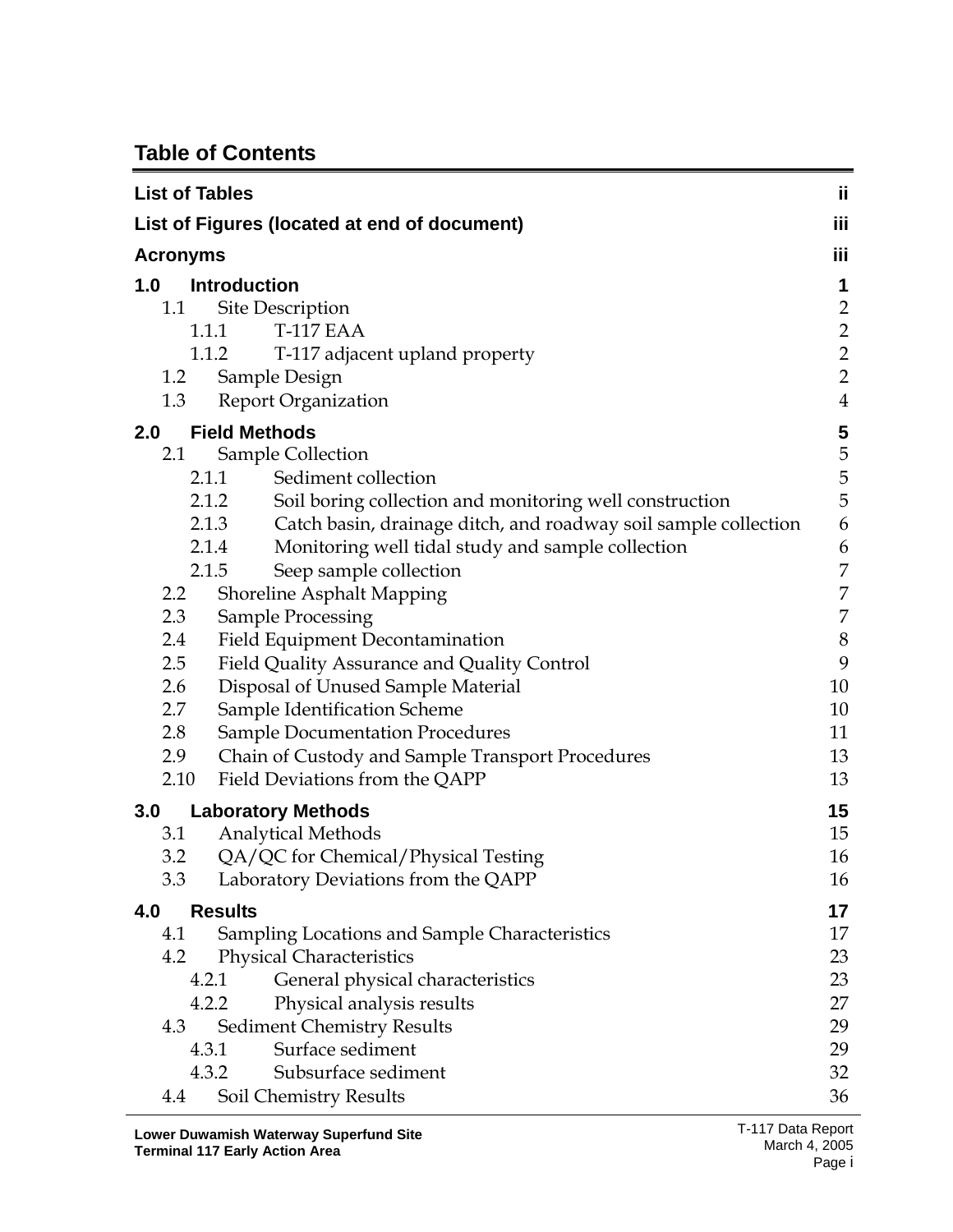| 6.0 |                   | <b>Oversize Figures</b>                          | 46 |
|-----|-------------------|--------------------------------------------------|----|
| 5.0 | <b>References</b> |                                                  | 43 |
| 4.7 |                   | Shoreline Asphalt Mapping                        | 42 |
| 4.6 |                   | Tidal Study                                      | 42 |
|     | 4.5.3             | Roadway soil samples                             | 41 |
|     | 4.5.2             | Groundwater and seep water                       | 40 |
|     | 4.5.1             | Catch basins                                     | 39 |
| 4.5 |                   | <b>Potential Upland Source Chemistry Results</b> | 39 |
|     | 4.4.2             | Other chemicals                                  | 37 |
|     | 4.4.1             | <b>PCBs</b>                                      | 36 |
|     |                   |                                                  |    |

#### **The photo album and all Appendices are found on the accompanying CD ROM:**

- Appendix  $A$  chain of custody forms
- Appendix  $B$  field forms, logs, and notes

Appendix  $C$  – data validation

Appendix  $D$  - results tables

Appendix E - analytical lab data

Appendix F - NAPL study

Appendix  $G$  - tidal study well levels

Appendix H - data management

# <span id="page-2-0"></span>**List of Tables**

| Table 2-1.  | Duplicate sample IDs                                             | 9  |
|-------------|------------------------------------------------------------------|----|
| Table 3-1.  | Summary of analytical methods                                    | 16 |
| Table 4-1.  | Surface sediment location descriptions                           | 18 |
| Table 4-2.  | Subsurface sediment location descriptions                        | 20 |
| Table 4-3.  | Soil sample locations                                            | 21 |
| Table 4-4.  | Groundwater sample locations and in situ measurements            | 23 |
| Table 4-5.  | Physical characteristics of each subsurface sediment sample      | 23 |
| Table 4-6.  | Physical characteristics of each soil sample                     | 26 |
| Table 4-7.  | Sediment grain size results                                      | 27 |
| Table 4-8.  | Total PCB surface sediment results compared to SMS               | 29 |
| Table 4-9.  | Polycyclic aromatic hydrocarbons exceedances in surface sediment | 31 |
| Table 4-10. | Total PCB subsurface results compared to SMS                     | 32 |
| Table 4-11. | Total PCBs in soil samples                                       | 36 |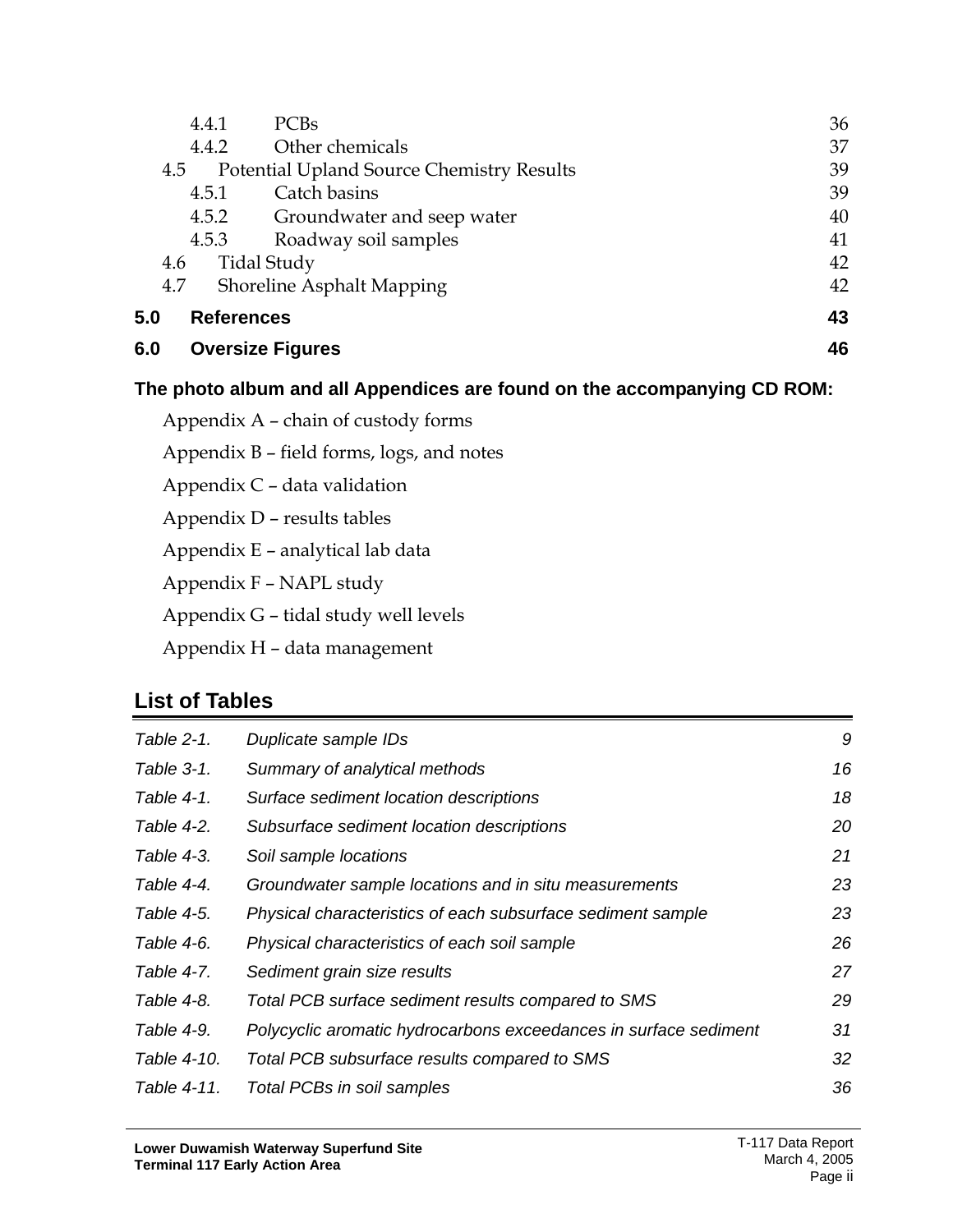| Table 4-12. | Detected metals and SVOC results exceeding SMS criteria in ditch<br>samples            | 38 |
|-------------|----------------------------------------------------------------------------------------|----|
|             |                                                                                        |    |
| Table 4-13. | PAHs in soil borings exceeding SMS criteria                                            | 38 |
| Table 4-14. | Total PCBs in catch basin soil samples                                                 | 39 |
| Table 4-15. | Detected metals and SVOC results exceeding SMS criteria in catch basin<br>soil samples | 40 |
| Table 4-16  | Detected seep water sample results                                                     | 41 |
| Table 4-17. | Total PCBs in roadway soil samples                                                     | 41 |
| Table 4-18. | Location and description of asphalt masses along T-117 shoreline                       | 42 |
|             |                                                                                        |    |

# <span id="page-3-0"></span>**List of Figures (separate files)**

| Figure 1-1. | T-117 sampling locations                                                                              |
|-------------|-------------------------------------------------------------------------------------------------------|
| Figure 4-1. | Surface sediment total PCB concentrations                                                             |
| Figure 4-2. | Total PCB concentrations in supplemental samples                                                      |
| Figure 4-3. | Subsurface sediment total PCB concentrations                                                          |
| Figure 4-4. | Total PCB concentration in soil boring, catch basins, sediment samples, and<br>ditch sediment samples |
| Figure 4-5. | Total PCB concentrations at roadway and additional catch basin sample<br>locations                    |
| Figure 4-6. | T-117 asphalt locations                                                                               |
| Figure T-1. | Cross-section - Transect 1                                                                            |
| Figure T-2. | Cross-section – Transect 2                                                                            |
| Figure T-3. | Cross-section – Transect 3                                                                            |
| Figure T-4. | Cross-section – Transect 4                                                                            |
| Figure T-5. | Cross-section – Transect 5                                                                            |
| Figure T-6. | Cross-section – Transect 6                                                                            |

# <span id="page-3-1"></span>**Acronyms**

| <b>Acronym</b> | definition                                                                           |  |  |  |  |  |
|----------------|--------------------------------------------------------------------------------------|--|--|--|--|--|
| <b>AET</b>     | apparent effects threshold                                                           |  |  |  |  |  |
| <b>ARI</b>     | Analytical Resources, Inc.                                                           |  |  |  |  |  |
| <b>ASTM</b>    | American Society for Testing and Materials                                           |  |  |  |  |  |
| <b>CERCLA</b>  | Comprehensive Environmental Response, Compensation, and Liability Act<br>(Superfund) |  |  |  |  |  |
| <b>City</b>    | City of Seattle                                                                      |  |  |  |  |  |
| <b>COC</b>     | chain of custody                                                                     |  |  |  |  |  |
| <b>CSL</b>     | cleanup screening level                                                              |  |  |  |  |  |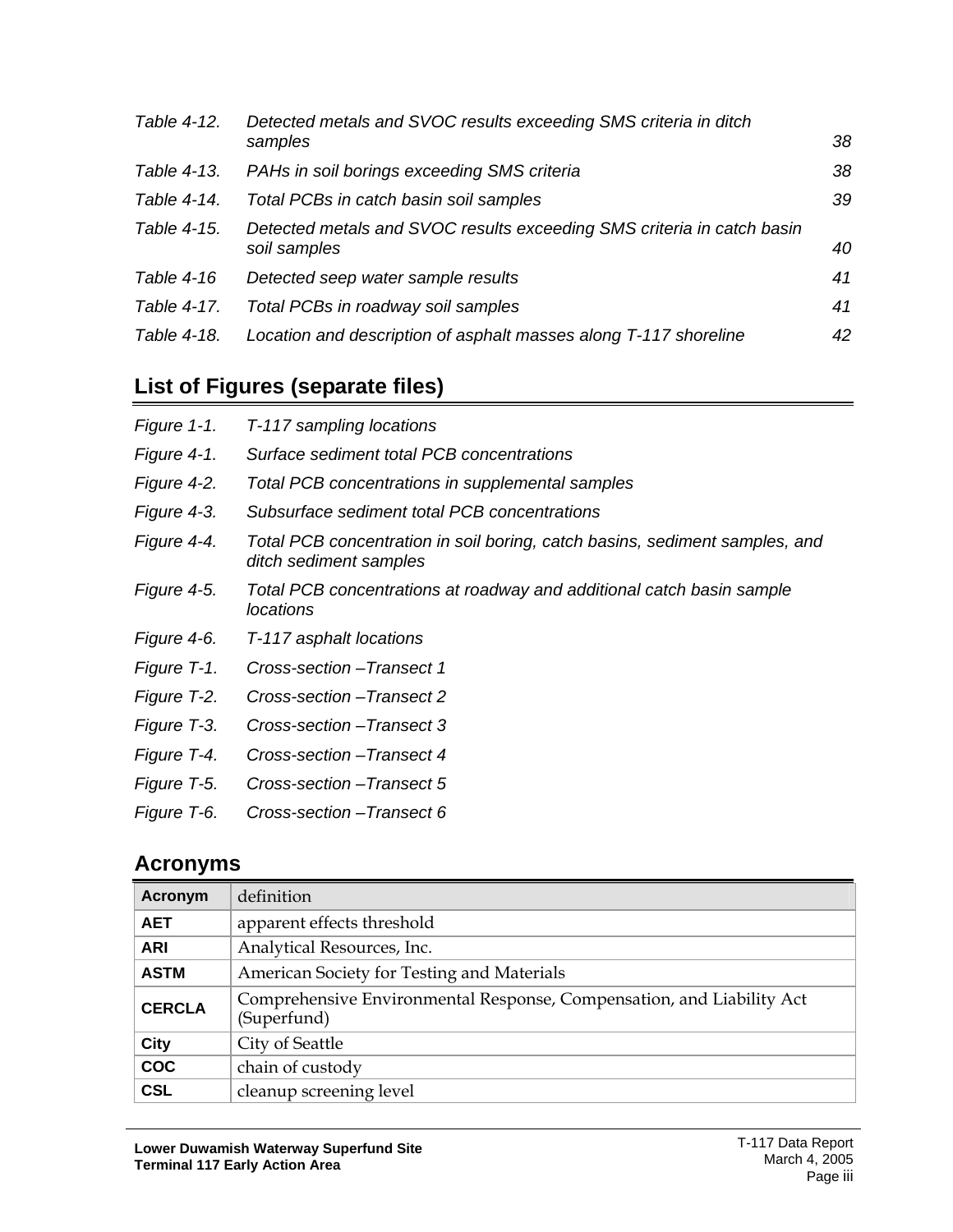| <b>Acronym</b> | definition                                            |
|----------------|-------------------------------------------------------|
| DO             | dissolved oxygen                                      |
| <b>DOF</b>     | Dalton, Olmsted and Fuglevand, Inc.                   |
| dw             | dry weight                                            |
| <b>EAA</b>     | early action area                                     |
| <b>Ecology</b> | Washington State Department of Ecology                |
| EE/CA          | engineering evaluation/cost analysis                  |
| EF             | exceedance factor                                     |
| <b>EPA</b>     | <b>US Environmental Protection Agency</b>             |
| <b>FC</b>      | field coordinator                                     |
| <b>FS</b>      | feasibility study                                     |
| <b>HPAH</b>    | high-molecular-weight polycyclic aromatic hydrocarbon |
| <b>LDW</b>     | Lower Duwamish Waterway                               |
| <b>LDWG</b>    | Lower Duwamish Waterway Group                         |
| <b>LPAH</b>    | low-molecular-weight polycyclic aromatic hydrocarbon  |
| <b>MLLW</b>    | mean lower low water                                  |
| <b>NAPL</b>    | non-aqueous-phase liquid                              |
| <b>NTU</b>     | nephelometric turbidity unit                          |
| <b>OC</b>      | organic carbon normalized                             |
| <b>Onsite</b>  | Onsite Enterprises, Inc.                              |
| <b>ORP</b>     | oxygen-redox potential                                |
| <b>PAH</b>     | polycyclic aromatic hydrocarbon                       |
| <b>PCB</b>     | polychlorinated biphenyl                              |
| Port           | Port of Seattle                                       |
| <b>PSEP</b>    | <b>Puget Sound Estuary Program</b>                    |
| QA/QC          | quality assurance/quality control                     |
| QAPP           | quality assurance project plan                        |
| <b>RI</b>      | remedial investigation                                |
| <b>RM</b>      | river mile                                            |
| <b>SMS</b>     | Washington State Sediment Management Standards        |
| <b>Spc</b>     | specific conductance                                  |
| <b>SQS</b>     | Sediment Quality Standard                             |
| <b>SVOC</b>    | semivolatile organic compound                         |
| $T-117$        | Terminal 117                                          |
| <b>TBT</b>     | tributyltin                                           |
| <b>TOC</b>     | total organic carbon                                  |
| <b>VOC</b>     | volatile organic compound                             |
| Windward       | Windward Environmental LLC                            |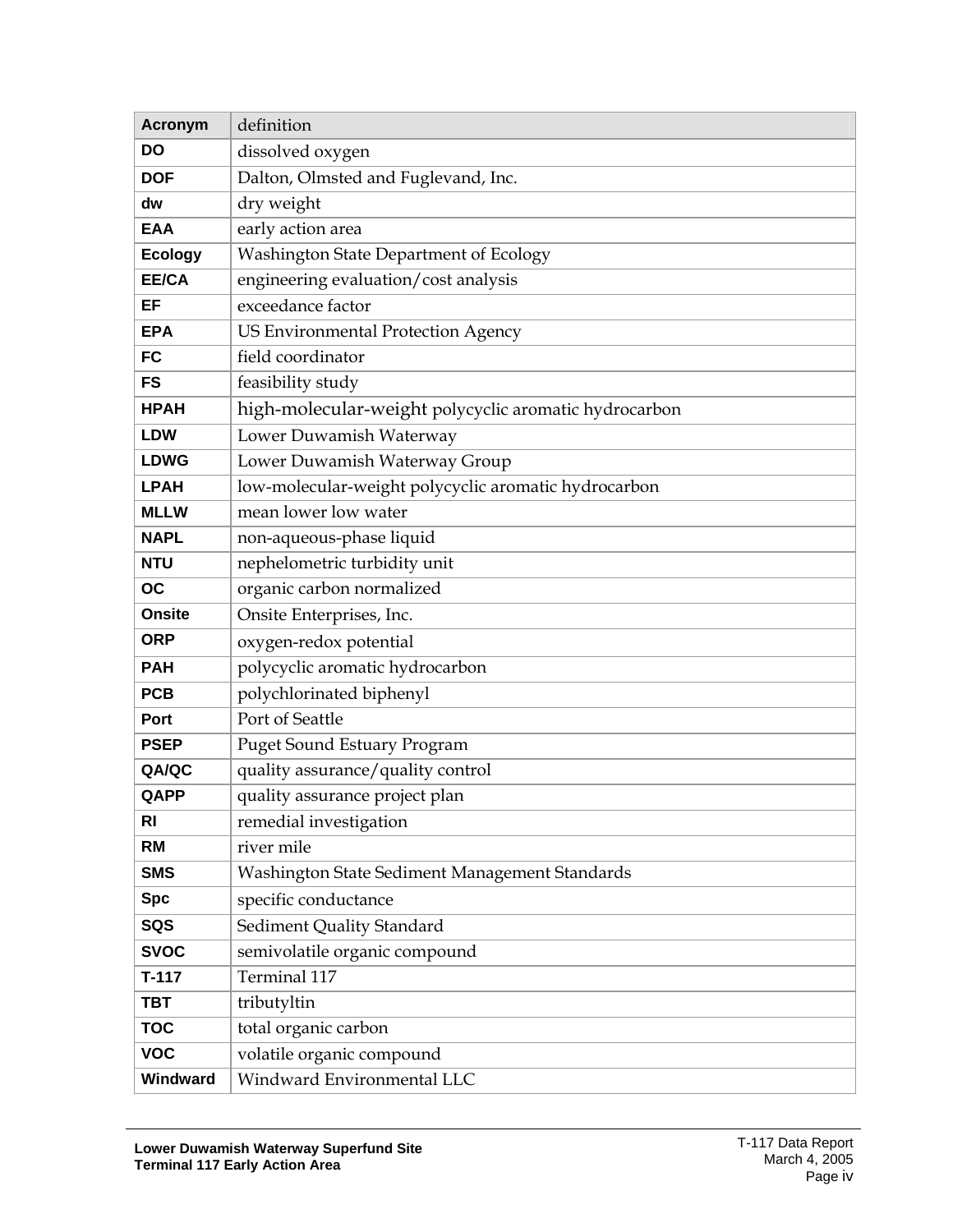# <span id="page-5-0"></span>**1.0 Introduction**

This data report presents the results of the sediment, soil and water investigations conducted in the Terminal 117 (T-117) Early Action Area (EAA) of the Lower Duwamish Waterway (LDW) Superfund Site. The T-117 site has been identified as an early action area of the LDW Superfund site. The LDW site was added to the EPA's National Priorities List (the national list of sites for the Comprehensive Environmental Response, Compensation, and Liability Act, or CERCLA, also known as Superfund) on September 13, 2001. The Phase 1 remedial investigation (RI) for the LDW (Windward 2003a) was a summary and evaluation (including a risk assessment) of existing LDW data from previous studies. One of the primary objectives of the Phase 1 RI was to identify areas within the LDW site that might be candidates for early cleanup action because of their potential for higher levels of risks. Windward (2003b) prepared a technical memorandum that recommended seven areas to EPA and Ecology for early action. The T-117 EAA, located at approximately River Mile (RM) 3.6 on the west side of the waterway, was designated as "Area 5" in that technical memorandum.

Investigation of the T-117 EAA is being conducted under the existing Administrative Order on Consent (Cohen 2003) signed by the City of Seattle (City), King County, the Port of Seattle (Port), and The Boeing Company - working together in the LDW as the Lower Duwamish Waterway Group (LDWG. Work at the T-117 EAA is sponsored by two of the four LDWG members: the Port and the City.

The T-117 work plan (Windward et al. 2003c) requires the following tasks to be completed:

- Summary of existing information and data gaps analysis report and quality Assurance project plan (QAPP) (Task 1)
- $\triangleleft$  Cruise and data report (Task 2)
- $\bullet$  Technical memorandum on preliminary boundaries of the removal action (Task 3)
- $\bullet$  Community involvement (Task 10)

This data report fulfills Task 2 of the work plan. This document describes the sediment, soil and water results for the T-117 EAA. PCBs were identified as the primary risk driver for the removal action at the T-117 shoreline (Windward 2003b; Windward et al. 2003b). This investigation characterized the nature and extent of PCBs in the T-117 EAA to determine the removal boundary needed to reduce the risks associated with PCBs at T-117. Full-suite Washington State Sediment Management Standards (SMS) source evaluation sampling was also conducted to determine the potential for sediment recontamination. Multiple field sampling investigations were conducted to fill identified data gaps (Windward et al. 2003b). Data were collected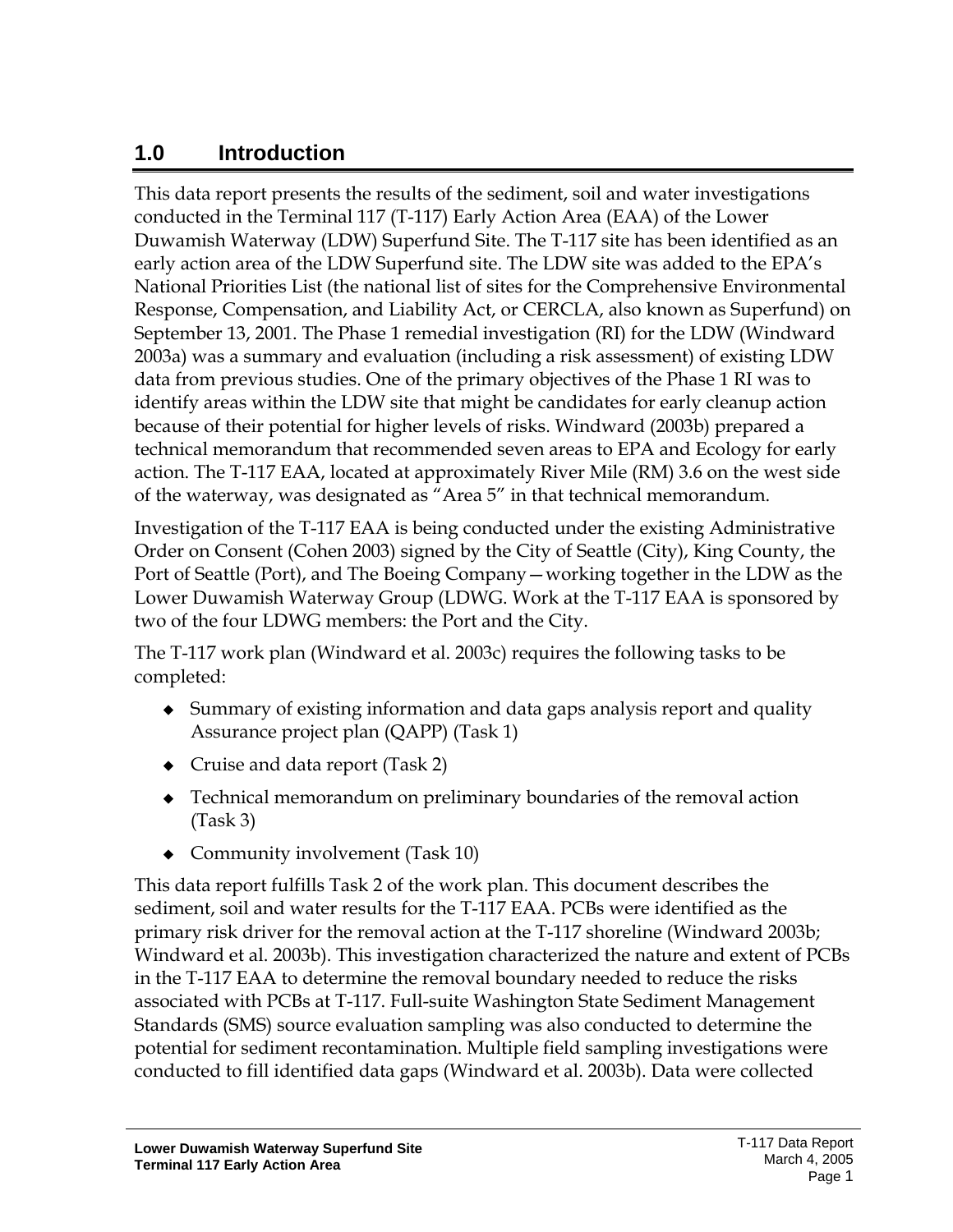primarily to determine the nature and extent of PCB contamination, assist engineering remediation design, and identify potential sources of contamination to the sediment.

## <span id="page-6-0"></span>**1.1 SITE DESCRIPTION**

### <span id="page-6-1"></span>**1.1.1 T-117 EAA**

T-117 EAA is located on the west side of the LDW from approximately RM 3.5-3.7, as measured from the southern tip of Harbor Island. The area generally consists of the intertidal zone extending from the top of the shoreline bank  $(\sim +13$  ft mean lower low water [MLLW]) to the slope of the navigation channel ( $\sim$  -9 ft MLLW) and is bordered by South Park Marina to the north and the Boeing South Park facility to the south.

## <span id="page-6-2"></span>**1.1.2 T-117 adjacent upland property**

The adjacent upland portion of the west shore of the T-117 EAA includes the Port's T-117 property. This property, the former Malarkey Asphalt Company site, is located at 8700 Dallas Avenue South in Seattle, Washington. The upland T-117 property covers approximately 5.5 ac including a 50-60-ft (15-18-m)-wide section of land adjacent to the shoreline owned by the Port as successor in interest to the Duwamish Commercial Waterway District No. 1. In 1999, the Port acquired the additional inland parcels that made up the former Malarkey property between the shoreline parcel and Dallas Avenue South. These properties were consolidated to form the present-day T-117. Adjacent properties include Basin Oil Company on the west side of Dallas Avenue, Boeing Company to the south, and South Park Marina to the north/northwest.

# <span id="page-6-3"></span>**1.2 SAMPLE DESIGN**

The purpose of the field investigation is to fill data gaps identified after reviewing historic data (Windward et al. 2003b) to help define a removal action boundary and to evaluate potential upland source contributions to the T-117 EAA during and after removal. This field investigation was conducted by completing iterative field efforts; each additional field effort based on the results of the preceding effort, ultimately providing the data to further support the removal boundary. The following presents the sequence of data collection events to complete this investigation. Sampling locations are shown on Figure 1-1.

Initially, surface and subsurface sediment chemical data were generated to: determine the horizontal and vertical nature and extent of sediment contamination by PCBs within the T-117 EAA, determine an EAA removal boundary, determine release of chemicals listed in the (SMS) from potential upland sources to sediment, and establish the general engineering characteristics of the shoreline sediment for constructability of potential removal actions.

Soil borings were advanced along the shoreline to: generate chemical and geotechnical data to determine the vertical extent of soil impacted by PCBs along the shoreline for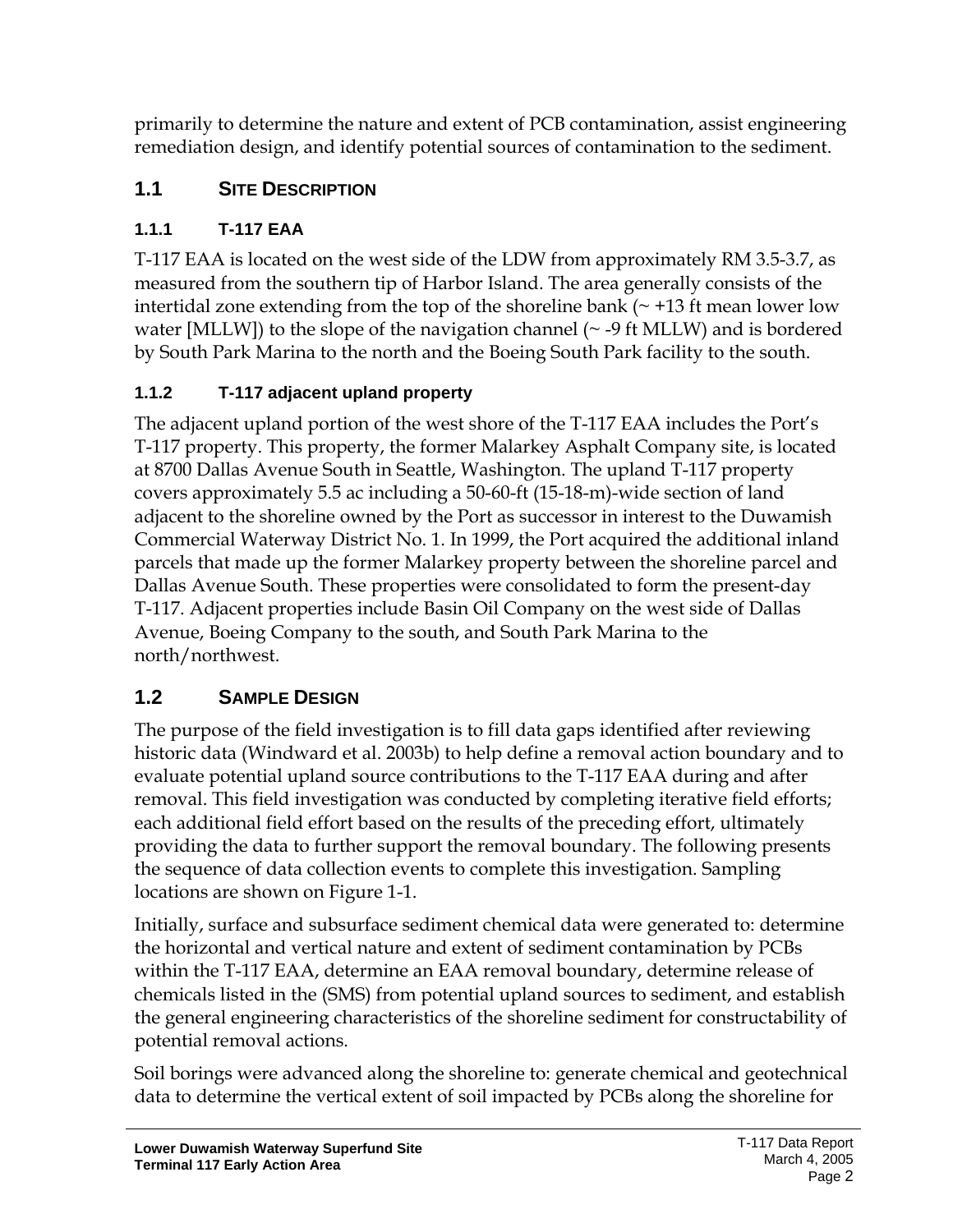source control evaluation during and after removal, to determine whether polycyclic aromatic hydrocarbons (PAHs) were present in the bank, to assess the potential for contamination to the sediment, and to establish the general engineering characteristics of the shoreline soil to assess constructability of potential removal actions.

As part of the source control evaluation, soil samples from the southern drainage ditch and catch basins, water samples from intertidal seeps, and groundwater samples from shoreline monitoring wells were collected to evaluate whether contaminants are being transported to the shoreline sediment.

Additionally, large asphalt deposits and major debris were located in the shoreline bank and south ditch were identified, described, and mapped.

A 24-hour tidal study was conducted to characterize the groundwater gradient beneath the adjacent T-117 nearshore upland area, characterize the influence of tides in the LDW on water levels in the wells, establish appropriate tide ranges for monitoring well sampling, and check for the occurrence of non-aqueous phase liquid (NAPL) in wells.

To accomplish the objectives described above, the following data were collected:

- In December 2003, surface sediment grab samples, a composite surface sediment sample (consisting of sediment from 4 sampling locations), and subsurface sediment cores were collected from the T-117 EAA and analyzed primarily for PCBs, surface sediment samples near potential source discharge areas were also analyzed for all SMS chemicals, and sediment sample near the South Park Marina was analyzed for tributyltin (TBT).
- Soil catch basin, drainage ditch, and shoreline bank samples were also collected from T-117 in early December 2003.
- Seep water and groundwater samples were collected from T-117 in late December 2003 and early January 2004: one each from four shoreline bank monitoring wells and three seep locations along the toe of the bank.
- $\triangle$  A follow-up well check for the presence of NAPL was conducted in August 2004.
- $\bullet$  The locations of large concentrated roofing/shingle asphalt outcrops and debris in the shoreline bank and south ditch were mapped in late March 2004.

Following the initial sample collection effort, the areal extent of PCB contamination at northern portion of T-117 was still unbounded. To better define the removal boundary, additional subsurface and surface sediment samples were collected from the T-117 the northern portion of the EAA and shallow soil borings were collected from the northern upland bank during March 2004. All these samples were analyzed for PCBs and compared to SMS.

Additional soil sampling was also conducted to estimate the concentrations of PCBs in the roadway along the entrance area of the T-117 property and evaluate if these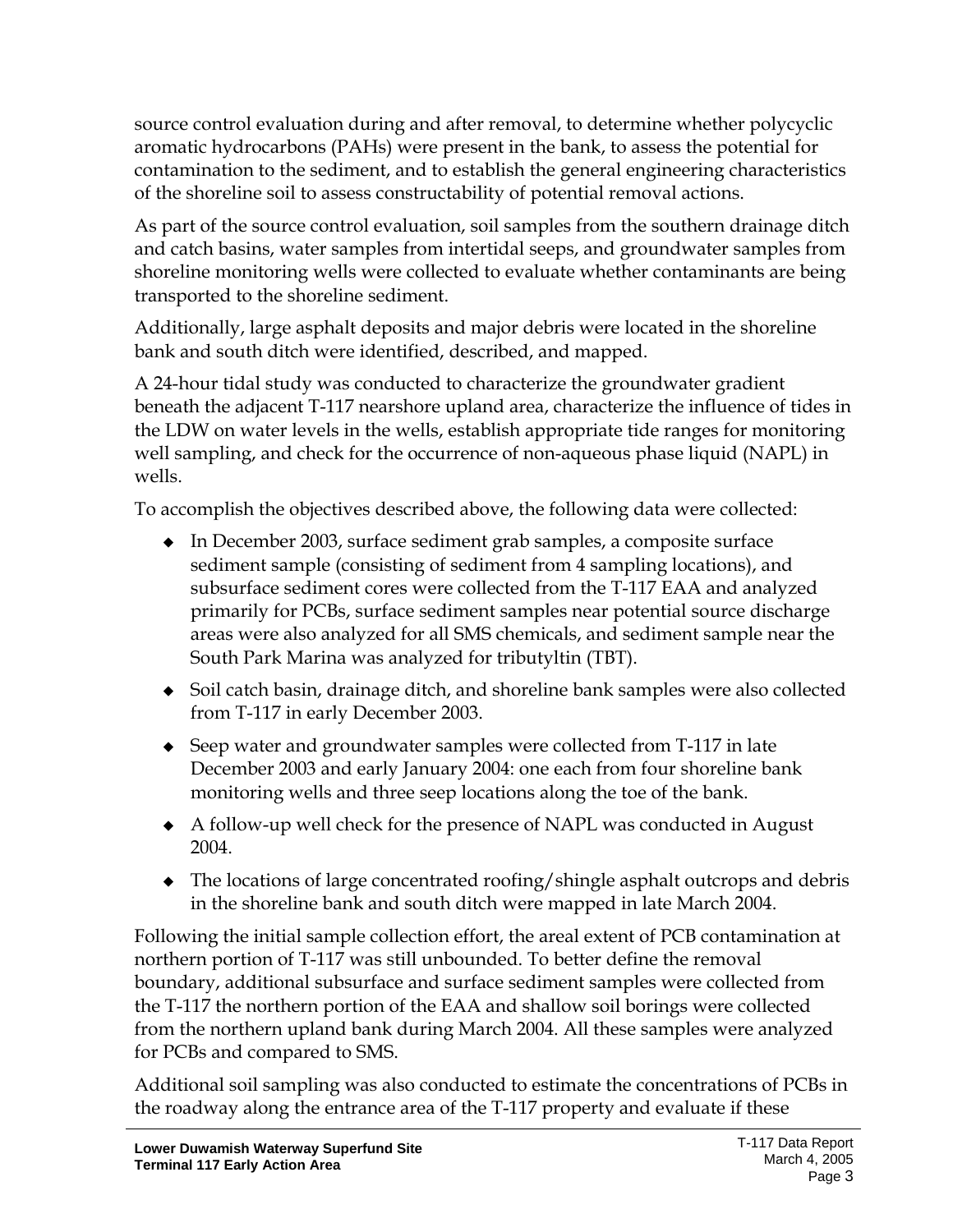materials are the likely source of elevated PCBs in and around catch basin 5. Roadway soil samples and additional catch basin samples were analyzed for PCBs in March 2004.

These results were summarized and interpreted in the T-117 preliminary boundary technical memorandum (Windward et al. 2004a) and used to delineate the preliminary removal boundary.

Following the preliminary removal boundary delineation, there was still some uncertainty about the nature and extent of PCB contamination. Additional surface sediment samples were collected to determine the nature and extent of PCB sediment contamination outside the offshore northern portion of the preliminary removal boundary to better define the boundary. Archived samples collected in December 2003 that were either outside of the removal boundary or below the vertical extent of PCB contamination were analyzed for additional chemicals to assist in cleanup decisions.

Another sampling effort was conducted in September 2004 to further delineate the extent of PCB contamination in the northern portion of the site that extends into South Park Marina. This sampling event was conducted to satisfy both the EPA EAA boundary definition and the Dredge Material Management Program (DMMP) for the South Park Marina. Surface sediment and subsurface samples were collected to determine the nature and extent of PCB sediment within the southern portion of the marina to better define the removal boundary. Subsurface samples were also collected to characterize the South Park Marinaís dredge material management unit in compliance with Puget Sound Dredge Disposal Agency (PSDDA) sediment characterization requirements and chemical guidelines. These results are presented in a separate data report (Windward et al. 2005a).

Based on the results of the iterative sampling and analysis program, a proposed removal boundary was delineated [see Appendix A, T-117 boundary technical memorandum of the EE/CA (Windward et al. 2005b)]. The data to support the rational for the boundary definition is summarized in Section 2.4 of the EE/CA. This document presents the data collected as a result of all the iterative sampling and analysis activities discussed above.

### <span id="page-8-0"></span>**1.3 REPORT ORGANIZATION**

This report is organized into sections addressing field methods, laboratory methods, results, and references. The following Appendices support the text:

- $\triangle$  Appendix A chain of custody forms
- $\leftrightarrow$  Appendix B field form, logs and notes
- $\leftrightarrow$  Appendix C data validation
- $\leftrightarrow$  Appendix D results tables
- $\triangle$  Appendix E analytical lab data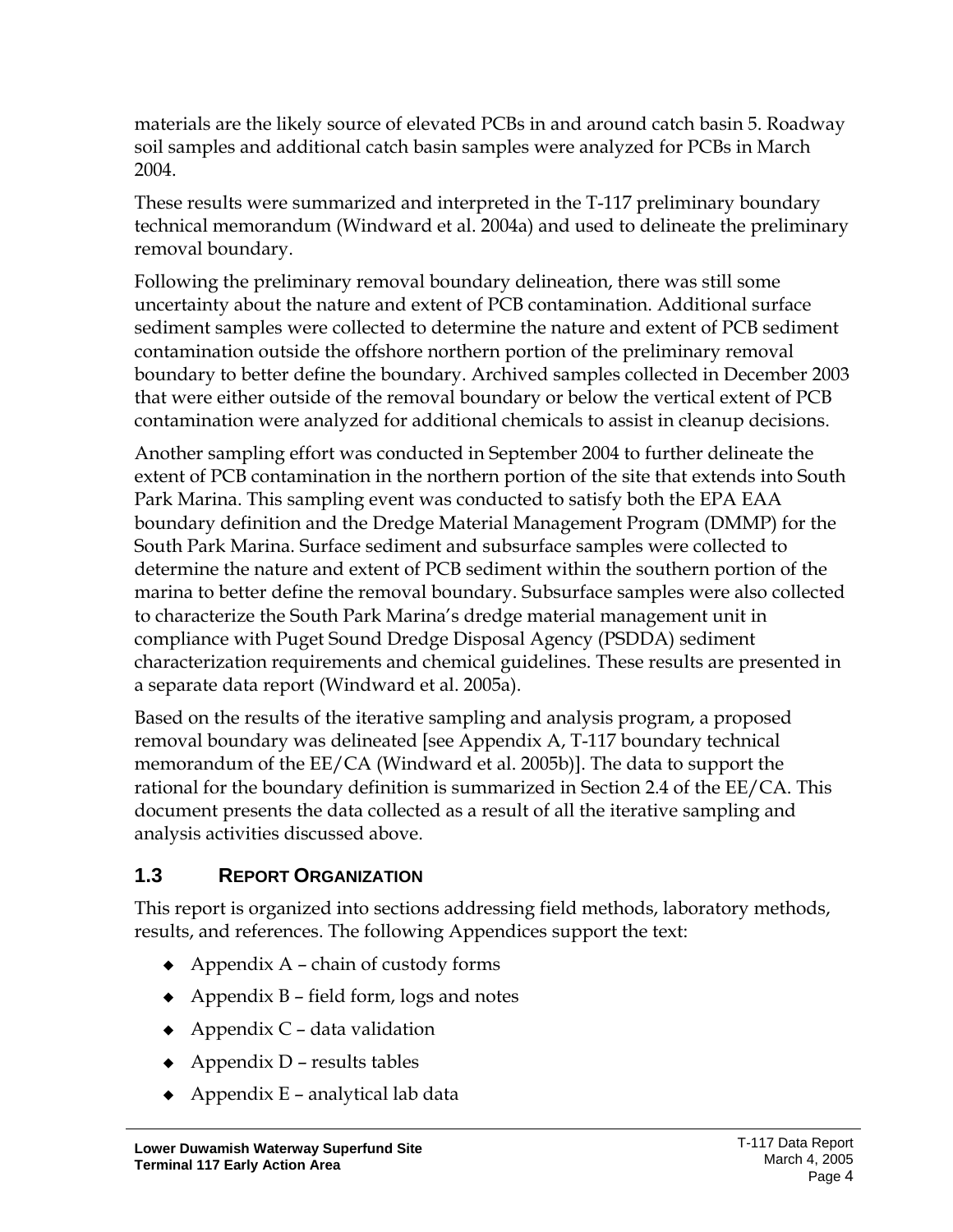- $\leftrightarrow$  Appendix F NAPL investigation well levels
- $\leftrightarrow$  Appendix G tidal study well levels
- $\leftrightarrow$  Appendix H data management

# <span id="page-9-0"></span>**2.0 Field Methods**

# <span id="page-9-1"></span>**2.1 SAMPLE COLLECTION**

All field activities were performed under the direction of the field coordinator (FC) or other oversight personnel, with EPA oversight as appropriate. Sampling was accomplished by a joint operation of Windward Environmental LLC (Windward), Onsite Enterprises, Inc. (Onsite), and Dalton, Olmsted and Fuglevand, Inc. (DOF). Sediment sampling was conducted under the direction of Windward with assistance from Marine Sampling Systems or Mullins Guide Service. Soil borings and monitoring well construction were accomplished under the direction of DOF with assistance from a Holt Drilling. Catch basin grabs, drainage ditch sampling, groundwater monitoring, seep sampling, shoreline asphalt mapping, roadway and shallow soil borings were conducted under direction of Onsite. The various sampling methods are discussed below.

## <span id="page-9-2"></span>**2.1.1 Sediment collection**

The field procedures used to collect the sediment samples are described in greater detail in Section 3.1.4 of the QAPP (Windward et al. 2003a) and QAPP addenda (Windward et al. 2004c, d, e). Four field events were undertaken including the initial field event and the three supplemental events as described above. The following methods were used:

- $\bullet$  Initial event: Surface samples (to 10 cm) using hydraulic grab sampler; subsurface samples (to 10 ft or refusal) using a vibracorer.
- $\bullet$  Supplemental Event 1: Surface samples (to 10 cm) using an Eckman grab; subsurface samples (to about 2.5 ft or refusal) using a hand-held gravity coring device or clam gun
- $\bullet$  Supplemental Event 2: Surface samples (to 10 cm) using a van Veen grab.
- $\bullet$  Supplemental Event 3: Surface samples (to 10 cm) using hydraulic grab sampler; subsurface samples (to 10 ft or refusal) using a vibracorer.

# <span id="page-9-3"></span>**2.1.2 Soil boring collection and monitoring well construction**

During the initial field effort, soil borings and monitoring well installations were conducted using a hollow-stem auger drill, penetrating 15 to 20 ft, deployed from a drill rig. For the supplemental sampling, eight shallow soil borings were completed along the northern bank of the T-117 property. The soil borings were advanced using a hollow-stem handheld auger which has a practical depth limit of approximately 1.5 to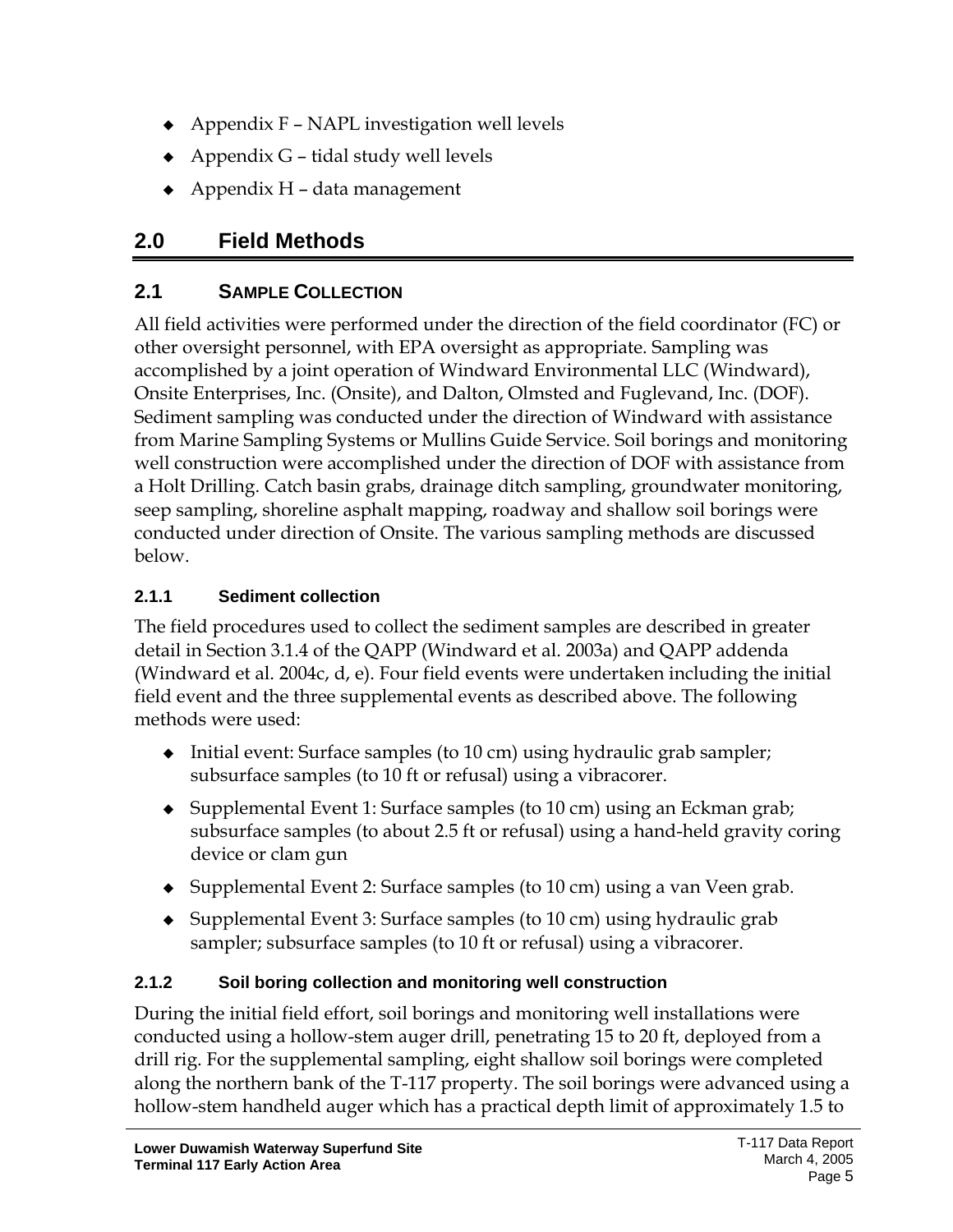2 ft. Detailed descriptions of soil boring sampling and well installation methods are found in Section 3.2.2.4 of the QAPP (Windward et al. 2003a) and descriptions of the supplemental soil boring sampling methods are in the QAPP addendum (Windward et al. 2004c).

### <span id="page-10-0"></span>**2.1.3 Catch basin, drainage ditch, and roadway soil sample collection**

Drainage ditch, roadway and soil samples collected from the sump of catch basins 1, 4 and 6 were collected by hand with a stainless steel spoon. Since water was present in the sump of catch basin 5, a gravity core sampler was used to obtain the soil sample. An additional soil sample (not specified in the QAPP) was also taken from material around the outside of catch basin 5, which was collected by hand with a stainless steel spoon. No filter fabric was present at catch basin 1 and the sediment within filter fabric at catch basin 5 could not be retrieved since the fine sediments were too embedded within the filter. Detailed descriptions of catch basin, drainage ditch soil and roadway sampling methods are found in Sections 3.2.2.2 and 3.2.2.7 of the QAPP (Windward et al. 2003a), and the roadway work plan (Onsite 2004).

# <span id="page-10-1"></span>**2.1.4 Monitoring well tidal study and sample collection**

The 24-hour tidal levels in each well were monitored using Instrumentation Northwest AquiStar® PT2X submersible pressure transmitters and data loggers to evaluate response to tidal influences in the adjacent LDW. An additional sensor was installed in a stilling well located at the south end of the South Park Marina dock (adjacent to the boathouse). All pressure sensors were calibrated at the Instrumentation Northwest facility in Kirkland, Washington immediately prior to deployment into the field. The study was initiated on December 8, 2003 and concluded the following day during tidal extremes in the LDW of approximately +7.0 ft to -1.0 ft MLLW. Visual observations during probe placement and retrieval in the wells did not indicate the presence of NAPL. An additional product investigation in the shoreline wells (MW-2, MW-4, MW-5, MW-6) was conducted on August 15, 2004 (see Appendix F for additional details).

Two newly constructed wells (MW-5 and MW-6) were developed after installation using surge and bail techniques after well construction. Subsequent observation of monitoring well water quality indicated high levels of turbidity in all the shoreline wells (MW-2, MW-4, MW-5 and MW-6) and the wells were therefore redeveloped by alternately surging and pumping using a dedicated submersible down-hole pump, four days prior to sampling. Procedures generally described in EPA guidance (Izraell et al. 1992) were followed, using turbidity as an indicator of development progress, with the objective of developing until the turbidity levels in the wells were stabilized. In some wells, however, the observed turbidity levels remained relatively high, even after the removal of multiple well casing volumes; emphasizing the need for low-flow well purging and sampling techniques.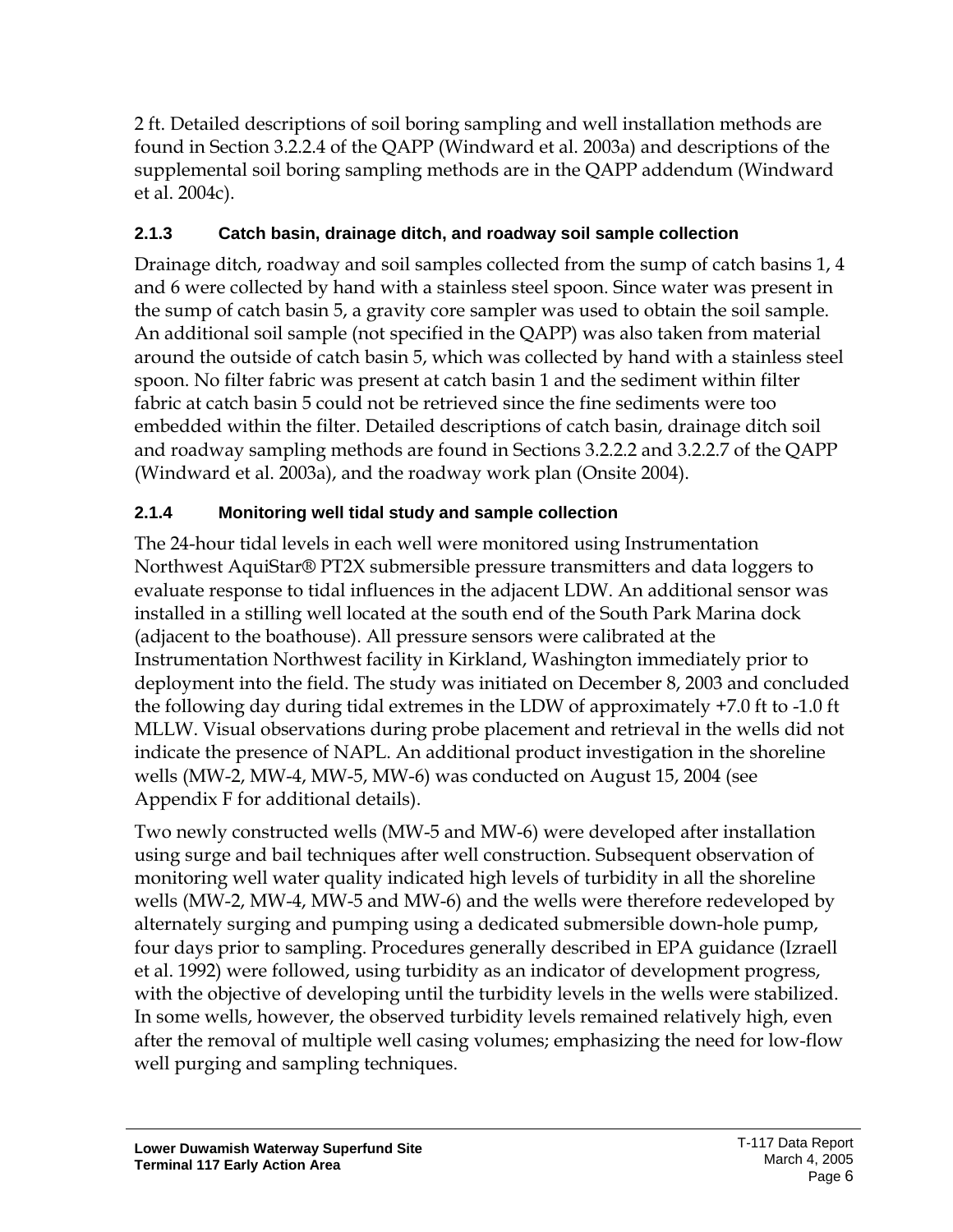Newly constructed wells MW-5 and MW-6 and existing shoreline wells MW-2 and MW-4 were sampled using low-flow techniques. Detailed descriptions of the sample collection methods are found in Section 3.2.2.8 of the QAPP(Windward et al. 2003a). Well sampling times were selected to coincide with a falling tide to help ensure the collection of water representative of the site. All wells were purged prior to sampling. Water levels in the wells responded to tidal fluctuations and were observed to recharge after purging, indicating good communication with the surrounding groundwater.

### <span id="page-11-0"></span>**2.1.5 Seep sample collection**

Three seeps were selected for sampling, one major seep which was already identified and two minor seeps that were selected prior to seep sampling during a reconnaissance survey conducted with EPA oversight. Methods were discussed with EPA prior to sampling, and an EPA representative was present to oversee sampling to ensure that the most appropriate method was used. For the major seep and two minor seeps, it was possible to place a piece of tubing, such as that used for sampling monitoring wells, directly into the flow and flush the water directly into glass sample containers. No filtering or fixing of the samples for metals analysis was done in the field; this was anticipated to be done by the lab within 24hrs of receipt of the samples.

The flow rates of all three seeps were quantitatively measured as described in Section 3.2.2.3 of the QAPP (Windward et al. 2003a). Flow rate was calculated by using a stopwatch to measure the rate at which seep water filled a graduated cylinder. Water quality parameters dissolved oxygen (DO), temperature, pH, turbidity, specific conductance (Spc), and oxidation-reduction potential (ORP), were measured using a Hydrolab and turbidity was measured with a turbidity meter.

### <span id="page-11-1"></span>**2.2 SHORELINE ASPHALT MAPPING**

Large asphalt masses in the shoreline bank and south ditch were identified and mapped. Long stakes marked with ribbon were used to measure their locations relative to the soil boring/transect locations from the shoreline. The location along the shoreline, relative to the soil boreholes/transect locations was estimated using a 100-ft tape measure. A handheld Wide Area Augmentation System enabled Magellan SporTrak global positioning system unit was used to record the position of the asphalt masses. For individual asphalt masses, the span along the shoreline was measured and the elevation from the mudline was estimated. Each mass was sequentially assigned an identification number, digitally photographed, and briefly described in the field logbook.

### <span id="page-11-2"></span>**2.3 SAMPLE PROCESSING**

Acceptable sediment core samples from the initial field effort were transported to Analytical Resources, Inc. (ARI) for processing prior to chemical analysis. The core sections were extracted with a vibrating extruder table and placed on an aluminum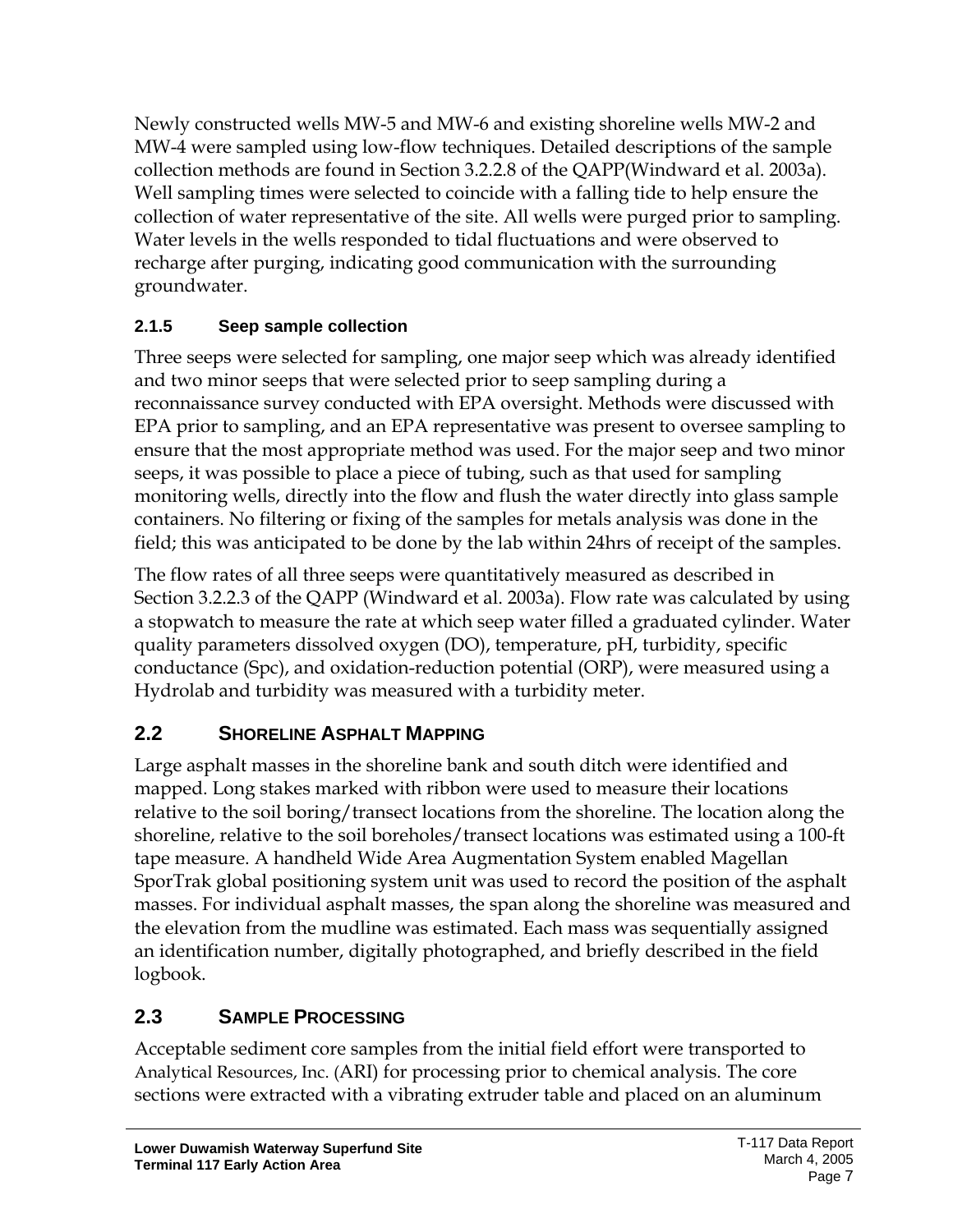foil covered tray. One-foot core segments for the first two feet of the core and two-foot segments for the remaining core sample were placed into stainless steel mixing bowls. When stratified sediment conditions were encountered in the cores, care was taken to include only one material type in each sample. This occurred in the first foot of core T-117-SE-43-SC which was divided into subsamples identified as T-117-SE-43-SC-0-0.3 and T-117-SE-43-SC-0.3-1, and also in the first two feet of T-117-SE-16-SC which was divided into subsamples identified as T-117-SE-16-SC-0-0.9, T-117-SE-16-SC-0.9-1.3, and T-117-SE-16-SC-1.3-2.

The supplemental sampling processing occurred at upland T-117property. Subsurface sediment cores were extracted by placing the core over the processing table at a 45 degree angle and tapping on the outside of the tube. One-foot core segments were visually classified and homogenized prior to chemical analysis. Care was taken to not include any material that had been in contact with any interior sampler surface. When stratified sediment conditions were encountered in the cores, care was taken to include only one material type in each sample. This occurred in the first foot of core T-117-SE-70-SC which was divided into subsamples identified as T-117-SE-43-SC-0-0.5 and T-117-SE-43-SC-0.5-1.

For all surface sediment, the upper 10 cm was collected from acceptable grab samples and placed into a stainless steel mixing bowl and homogenized. For all soil samples, material was collected from the appropriate depth and placed into a stainless steel mixing bowl and homogenized.

Soil or sediment for VOC analysis was collected prior to homogenization and placed into an appropriate size glass-vial with a septa cap. After homogenization, soil and sediment samples were placed in appropriate-sized, certified-clean, wide-mouth glass jars capped with  $\text{Teflon}^{\text{\tiny\textregistered}}\text{-}$ lined lids (QAPP Table 3-7). All seep and groundwater samples were placed in appropriately-sized, certified glass or high density polyethylene bottles capped with Teflon®-lined lids (QAPP Table 3-8). Each container was sealed, labeled, and stored under conditions specified in Table 2-1 of the QAPP. Visible organisms and debris were removed prior to distribution to sample containers; removed materials were noted in the field logbooks.

### <span id="page-12-0"></span>**2.4 FIELD EQUIPMENT DECONTAMINATION**

To prevent cross-contamination of samples, all sampling equipment that came in contact with the sediment underwent the following decontamination procedures prior to collection activities at each station:

- $\bullet$  Rinse with site water or tap water and wash with scrub brush until free of sediment
- Wash with phosphate-free detergent and site or tap water
- $\bullet$  Rinse with site or tap water
- $\bullet$  Rinse with distilled water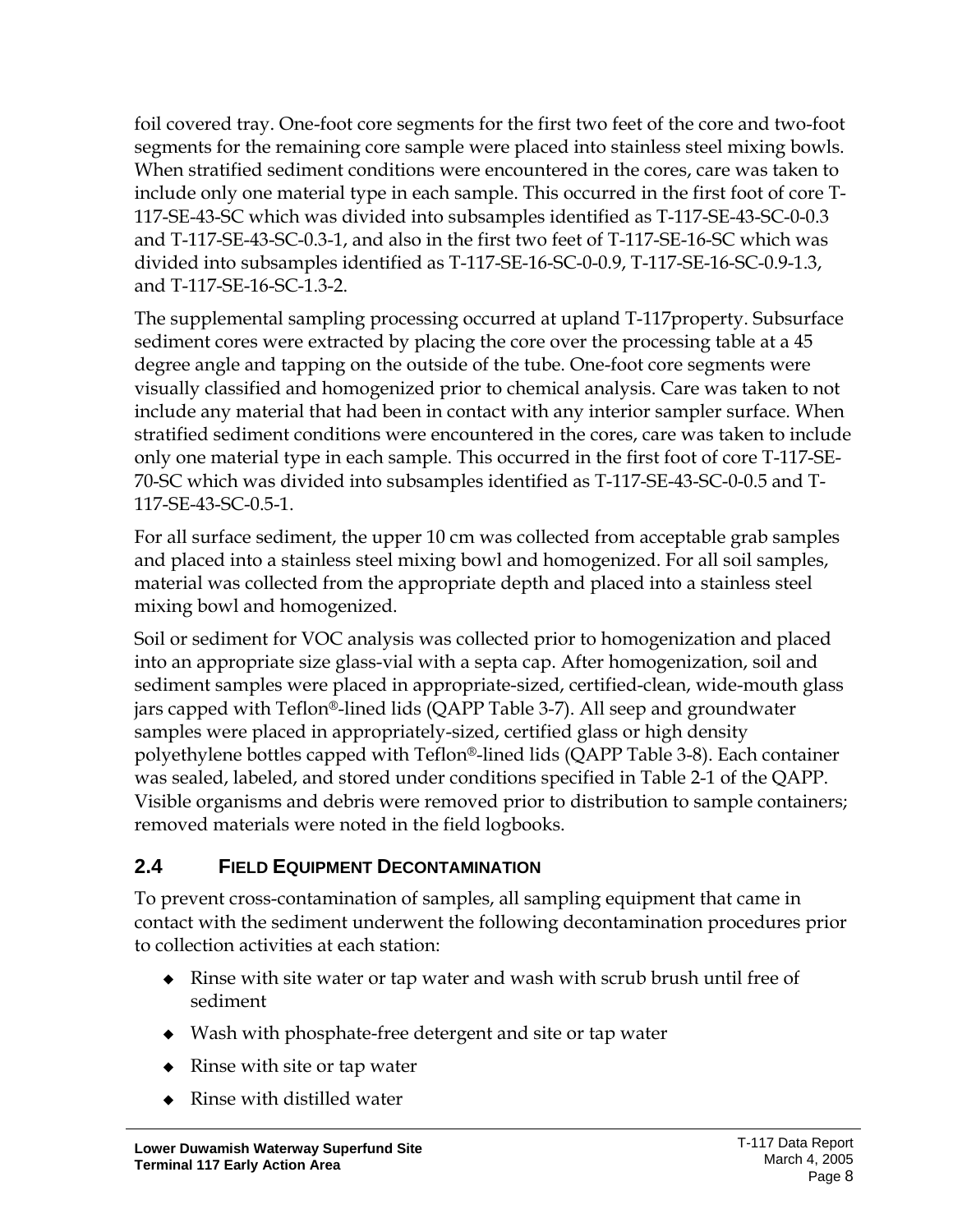There were no cases in which samples were suspected of having higher levels of contaminants, so no extra decontamination steps were conducted.

Sampling equipment used for collecting water samples was pre-cleaned and used only once per sample, so decontamination between samples was not necessary.

# <span id="page-13-0"></span>**2.5 FIELD QUALITY ASSURANCE AND QUALITY CONTROL**

Field duplicate samples were collected to evaluate the effectiveness of field decontamination and homogenization procedures. Sediment duplicates were prepared from the same batch of homogenized sediment. Water duplicates were prepared by filling sample and sample duplicate bottles on an analyte-by-analyte basis. All samples collected were documented in the site logbook. Table 2-1 lists the field duplicate sample IDs and the corresponding sample IDs collected from the same location.

| <b>SAMPLE ID</b>   | <b>DUPLICATE SAMPLE ID</b> |
|--------------------|----------------------------|
| T-117-SE-29-SG     | T-117-SE-52-SG             |
| T-117-SE-33-SG     | T-117-SE-60-SG             |
| T-117-SE-45-SG     | T-117-SE-53-SG             |
| T-117-SE-15-SC-24  | T-117-SE-49-SC-24          |
| T-117-SE-17-SC-68  | T-117-SE-47-SC-68          |
| T-117-SE-31-SC-810 | T-117-SE-48-SC-810         |
| T-117-SE-35-SC-24  | T-117-SE-50-SC-24          |
| T-117-SE-42-SC-68  | T-117-SE-51-SC-68          |
| T-117-SE-78 -SG    | T-117-SE-83-SG             |
| T-117-CB-1-SU      | T-117-CB-1-SU-D            |
| T-117-DS-1         | T-117-DS-1-D               |
| T-117-MW-6         | T-117-MW-6-DUP             |
| T-117-SW-2         | T-117-SW-4                 |
| T-117-SB-8-01      | T-117-SB-15-01             |
| T-117-SE-73-SG     | T-117-SE-75-SG             |
| T-117-CB-04-SU-1   | T-117-CB-04-SU-2           |
| T-117-RW-02-01     | T-117-RW-02-02             |
| T-117-SE-89-SG     | T-117-SE-95-SG             |

### <span id="page-13-1"></span>**Table 2-1. Duplicate sample IDs**

Fourteen rinsate blanks were collected after processing samples T-117-SE-15-SC, T-117-SE-17-SC, T-117-SE-25-SC, T-117-SE-35-SC, T-117-SE-42-SC, T-117-SE-29-SG, T-117-SE-39-SG, T-117-SE-45-SG, T-117-SE-79-SG, T-117-SB-7, T-117-SE-71-SC, T-117-CB-1, T-117-DS-1, and T-117-SE-89-SG. Rinsate blanks were collected by running deionized water over decontaminated sample processing equipment and collecting the water in clean sample jars.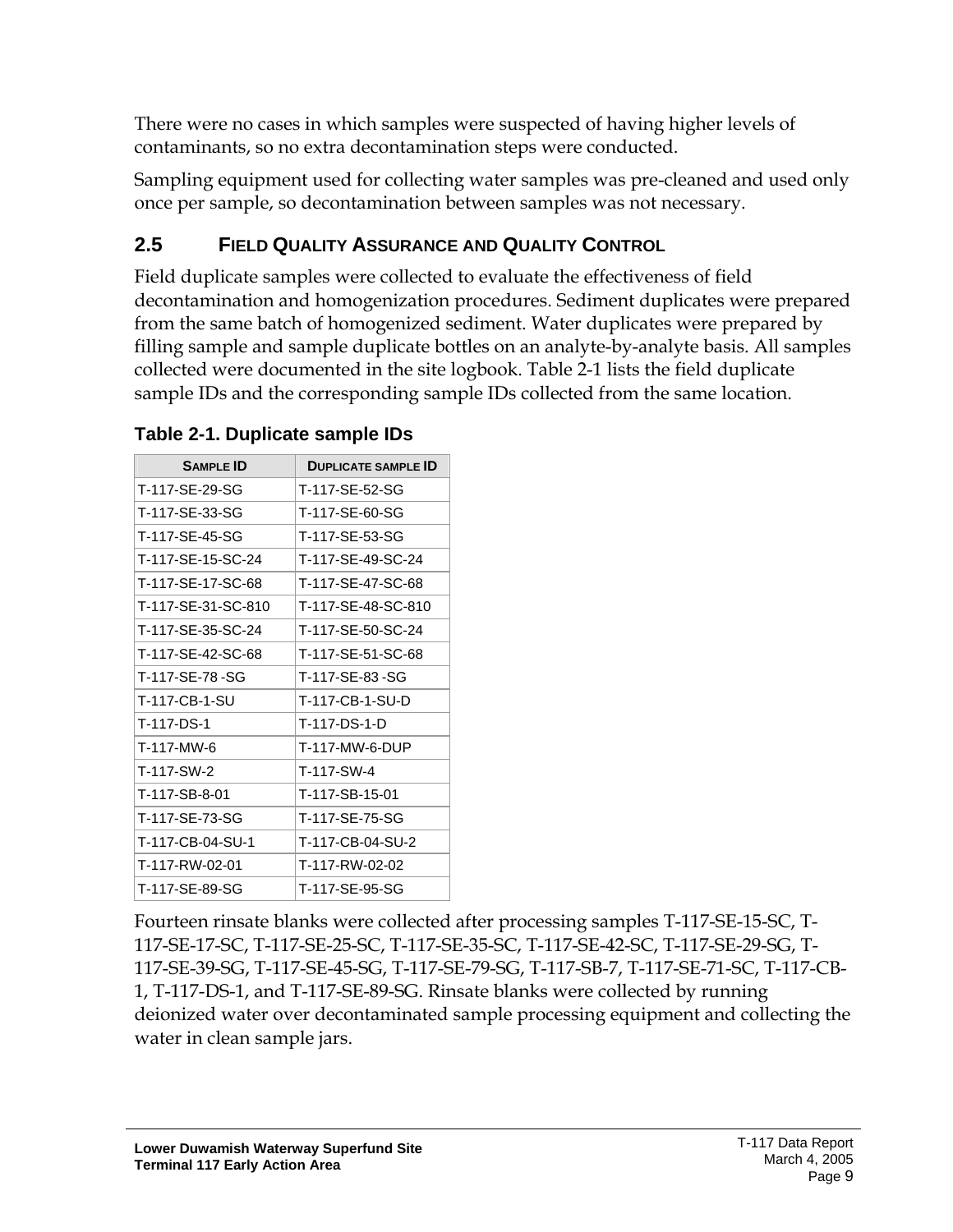## <span id="page-14-0"></span>**2.6 DISPOSAL OF UNUSED SAMPLE MATERIAL**

All sediment remaining in the sampling gear and on the deck of the sampling vessel after sampling was washed overboard at the collection site prior to moving to the next sampling station. All unused sediment from the processing facility was placed into buckets and disposed by the analytical laboratory.

All soil remaining in the sampling gear after sampling was washed off at the collection site prior to moving to the next sampling station. Unused soil and contaminated water from the soil borings were collected in drums and stored on the property until transferred to an incineration facility. All other unused soil or water samples were returned to the collection site

All disposable sampling materials and personnel protective equipment used in sample processing, such as disposable gloves and paper towels, were placed in heavyweight garbage bags, removed from the site by sampling personnel, and placed in a normal refuse container for disposal.

### <span id="page-14-1"></span>**2.7 SAMPLE IDENTIFICATION SCHEME**

The location ID naming convention is described below. The first four characters are T-117, to designate the T-117 area. The next two characters identify the type of location, based on the medium sampled, followed by consecutive numbers to identify the specific location within the T-117 area:

- $\bullet$  CB catch basin soil location, followed by 1, 4, 5, or 6 which corresponds to the catch basinís number
- $\bullet$  DS drainage ditch soil location, followed by numbers 1 or 2
- $\bullet$  MW monitoring well location, followed by monitoring well number 2 to 6
- $\blacklozenge$  RW roadway location, followed by consecutive numbers 1 to 6
- $\bullet$  SB soil boring location, followed by consecutive numbers 1 to 14
- $\bullet$  SE sediment location, followed by a number 7-46, 71-82, or 84-93, and then followed by an " $G$ " to indicate a surface grab location or an " $SC$ " to indicate a subsurface core location
- $\bullet$  SW seep water location, followed by consecutive numbers 1 to 3

Sample IDs are the same as location IDs, except for some that contain additional information, as follows:

- CB followed by SU for samples collected from the sump, or OUT for soil collected around the catch basin opening
- $\bullet$  SB followed by two characters identifying the depth interval of soil collected, e.g., for SB-1 through SB-6,  $01 = 0$  to 1.5 ft,  $02 = 2.5$  to 4 ft,  $03 = 5$  to 6.5 ft,  $04 = 7.5$ to 9 ft, 05 = 10 to 12.5 ft, 06= 17.5 to 19 ft; for SB 7 through SB-14, 01 = 0 to 1.5 ft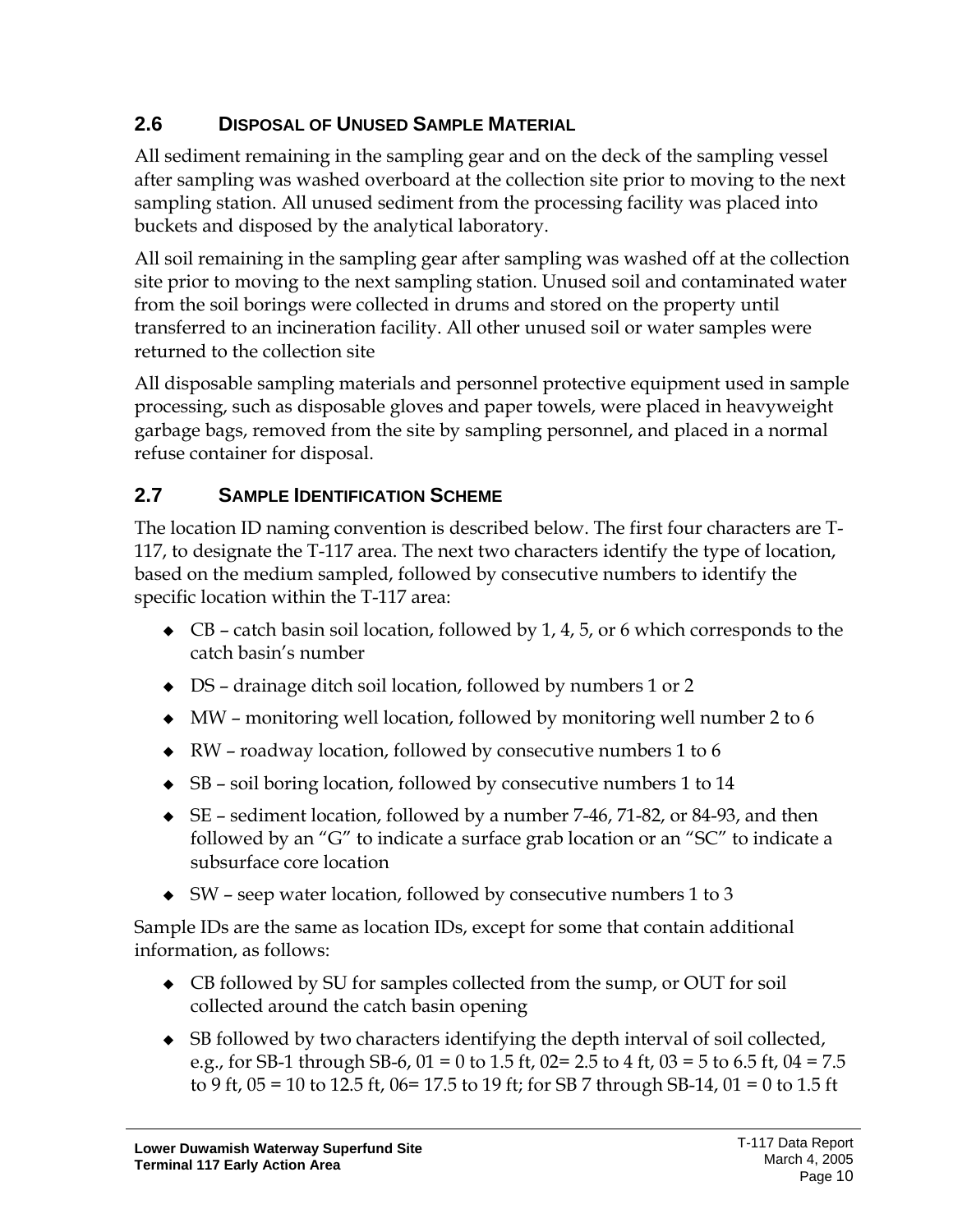$\bullet$  Rinsate blanks were assigned the same characters as the station identifier, followed by the identifier "RB"

Sample IDs for sediment are also similar to location IDs. For example, the surface sediment sample collected at location T-117-SE-07G was designated T-117-SE07-SG. The sample IDs for the subsurface samples also include the depth interval included in the sample. For example, the subsample collected from the 0-to-1 ft interval at location T-117-SE-15-SC was designated as T-117-SE-15-SC-01. The composite sample was identified as T-117-SE-SGcomp1.

### <span id="page-15-0"></span>**2.8 SAMPLE DOCUMENTATION PROCEDURES**

A field data log was used to note the date, time, and location of sampling stations, as well as additional parameters recorded in the field (see Appendix B). The following data were included in the field data log:

- $\blacklozenge$  Names of field coordinators and person(s) collecting and logging the cores
- $\bullet$  Unique station identifier
- $\triangleleft$  Station coordinates
- $\rightarrow$  Date and time of collection
- $\bullet$  Collection method
- Observations made during sample collection, including weather conditions, complications, and other details associated with sampling equipment or procedures

Sediment samples contained the following additional information that was recorded on either the sediment/soil or sediment core collection form:

- $\triangle$  Recovered core length, depth of penetration, and percent recovery
- $\bullet$  Uncorrected water depth at each station, tide elevation, and mudline elevation (i.e., tide-corrected water depth of each station relative to MLLW)
- $\bullet$  Qualitative notation of apparent resistance of sediment column to coring (time required for penetration)
- $\triangleleft$  Lithology observations

Drainage ditch and catch basin soil samples contained the following additional information that was be recorded on the sediment/soil collection form:

- $\bullet$  Physical observations of soil, including the presence of foreign objects, color, presence of sheens, apparent grain size, moisture (soil only), and odor
- $\triangle$  Penetration depth of the sampler

After seep water collection, the following additional information was recorded on the collection form: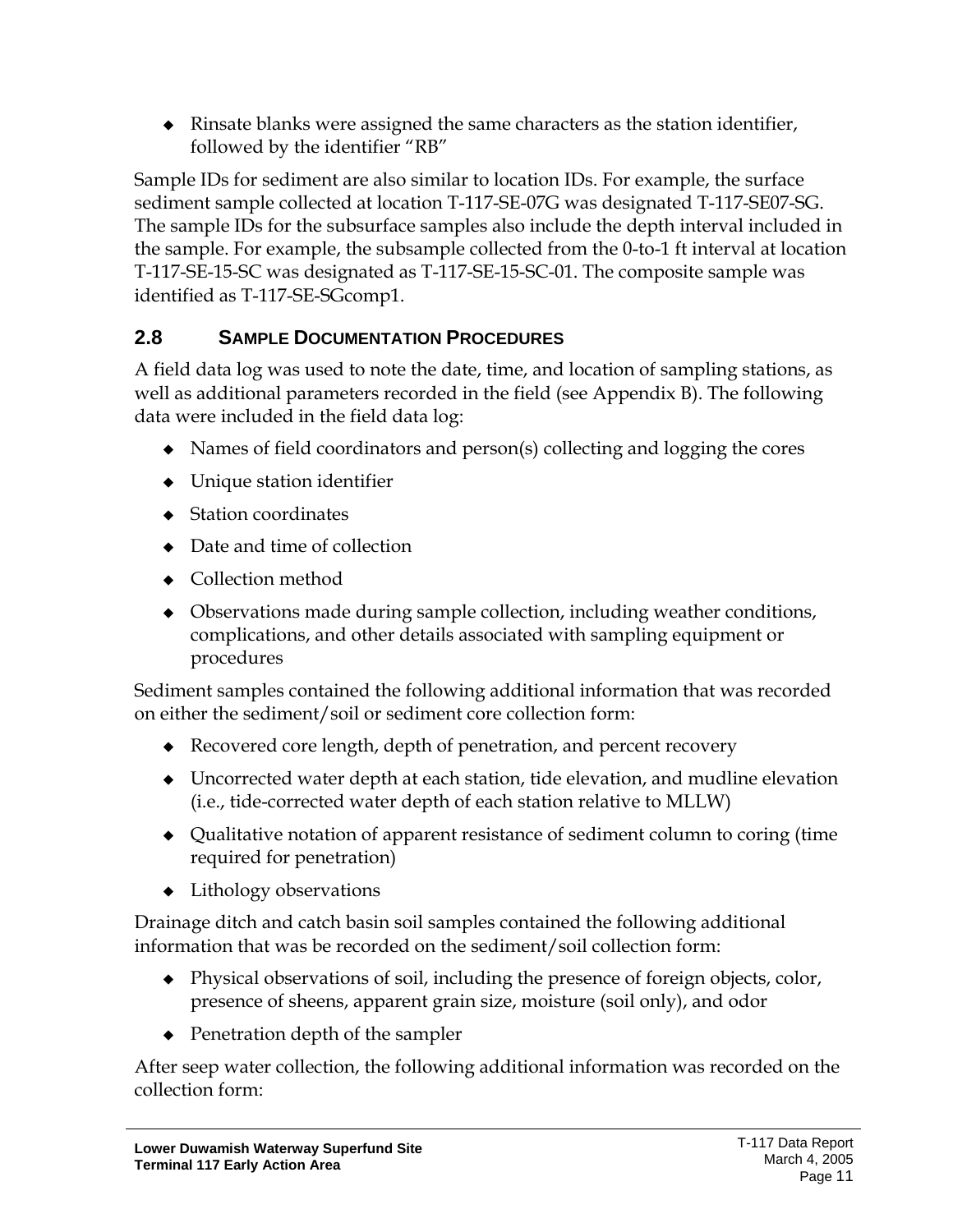- $\bullet$  Description of the substrate through or over which the seep flows
- $\triangleleft$  Ouantitative flow rate
- $\bullet$  Seep observations (e.g., bacterial slime, oily sheen, staining, obvious odor)
- Description of embankment substrate including presence of fill or waste material
- $\triangleleft$  Seep location relative to the shoreline bank
- $\triangleleft$  Recency of rainfall events
- $\bullet$  Tidal stage

After groundwater collection, the following additional information was recorded on the collection form:

- $\bullet$  Depth to bottom of monitoring well
- $\rightarrow$  Depth to groundwater
- $\bullet$  Tide elevation relative to MLLW
- $\leftrightarrow$  Well volume
- $\bullet$  Purge flow rate
- $\bullet$  Purge time
- $\leftarrow$  Purge volume
- Purge parameters: DO, temperature, pH, turbidity, Spc, ORP
- " Groundwater observations, including the presence of product sheen or layer

Soil borings contained the following additional information that was recorded on the soil core log:

- $\bullet$  Physical observations of soil, including the presence of foreign objects, color, presence of sheens, apparent grain size, moisture, and odor
- Borings were logged to record geologic stratigraphy and the presence of any water-bearing layers
- $\triangle$  Penetration depth of the sampler
- Standard penetration test results

Soil borings in which monitoring wells were installed contain additional information that was recorded on the boring and well log.

During shoreline asphalt mapping, the following additional information was recorded in the field logbook:

- Relative distance of asphalt mass from soil boring station/transect
- $\bullet$  Span of asphalt mass along the shoreline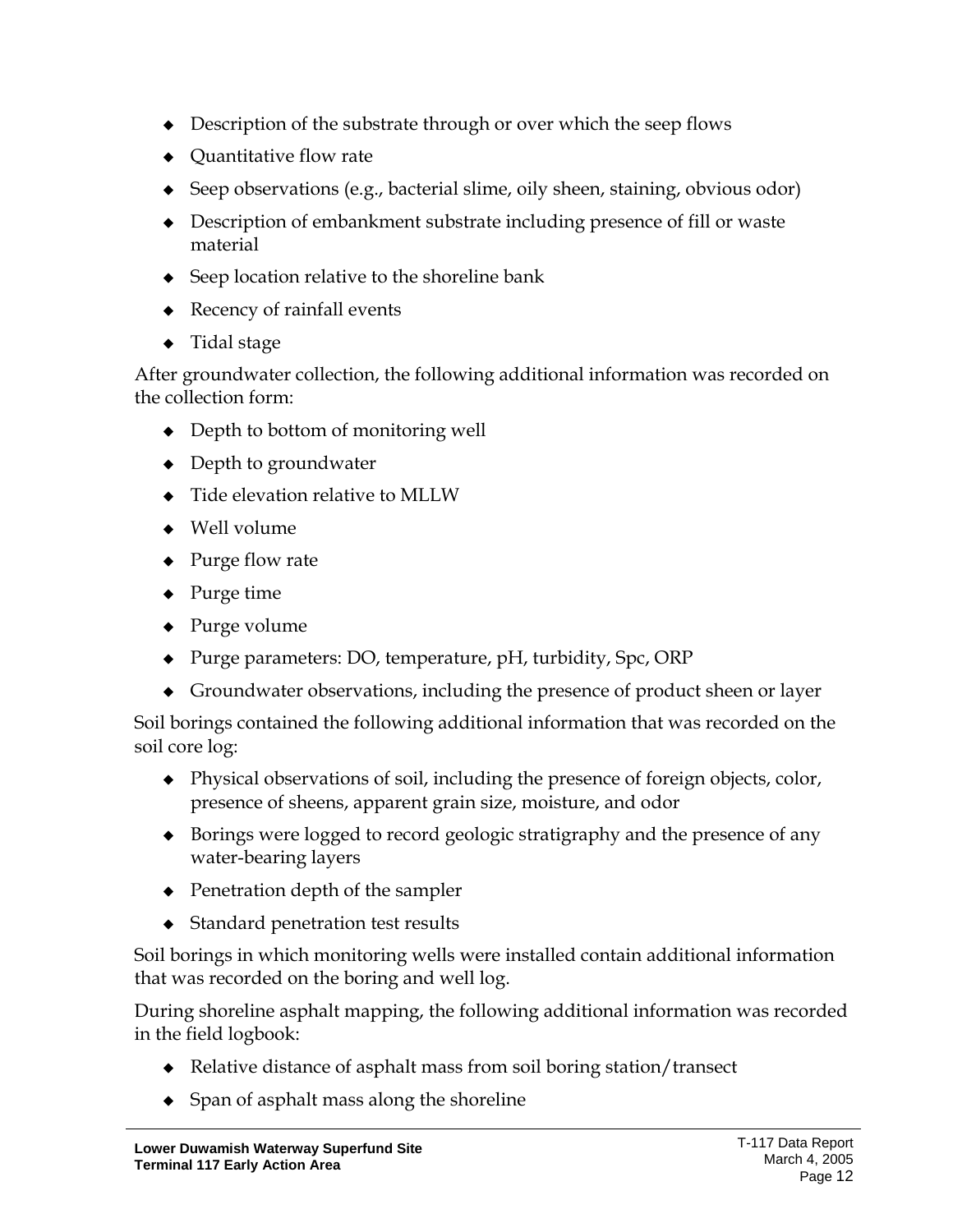- $\triangle$  Elevation range of asphalt mass relative to the mudline
- $\bullet$  Other observations that made the asphalt mass distinguishable

# <span id="page-17-0"></span>**2.9 CHAIN OF CUSTODY AND SAMPLE TRANSPORT PROCEDURES**

Chain-of-custody (COC) forms were used to track sample custody (see Appendix A). Samples collected in the field were placed in a cooler with ice. All sediment, soil and water samples were hand-delivered to ARI in Tukwila, WA. Cores were cut into 4 ft sections and placed in an icebox on the sampling vessel until transport to ARI where they were placed in a walk-in cooler and processed the following day at ARI.

# <span id="page-17-1"></span>**2.10 FIELD DEVIATIONS FROM THE QAPP**

Field deviations from the QAPP and QAPP addenda included modifications to the sample identification scheme for one seep water sample and several QA/QC duplicate samples, and modifications to samples taken at catch basin 5 and soil boring locations 2 and 6. These field deviations did not affect data quality, are documented in the Form 7s (Appendix B), and are discussed in detail below.

- Table 3-2 in Section 3.1.2 of the QAPP indicated that the location of the major seep was to be identified as T-117-SW-1. In the field, that seep location was identified as T-117-SW-2 instead because of its relative position between the two minor seeps and their sampling order.
- $\bullet$  Some field duplicates for QA/QC were not identified with the next available number from the sequence as specified in Section 3.2.1 of the QAPP. The sample and field duplicate taken from the sump of catch basin 1 were identified as T-117-CB-1-SU and T-117-CB-1-SU-D, respectively, instead of T-117-CB-1-SP and T-117-CB-6-SP, respectively. The QAPP indicated that sump samples were to be identified with "SP," not "SU." Also, field duplicates from samples T-117-DS-1 and T-117-MW-6 were identified as T-117-DS-1-D and T-117-MW-6-DUP, respectively, instead of T-117-DS-4 and T-117-MW-7, respectively. The alternative sample identification scheme used still distinguished field duplicates from their respective parent samples, and was thus considered acceptable.
- $\triangle$  Accumulated soil in the filter fabric at catch basin 5 was not sampled, as directed in Section 3.1.1 of the QAPP, because it was limited in volume and most of it was embedded within the fabric such that collection was not possible.
- $\triangle$  An additional soil sample, identified as T-117-CB-5-OUT, directly surrounding catch basin 5, was taken at the request of Port of Seattle Project Manager Doug Hotchkiss, because there was a concern that it was a potential source of recontamination.
- $\bullet$  Not all interval soil samples were collected as described in the QAPP (Section 3.1.3) at T-117-SB-2 and T-117-SB-6. There were no soil samples taken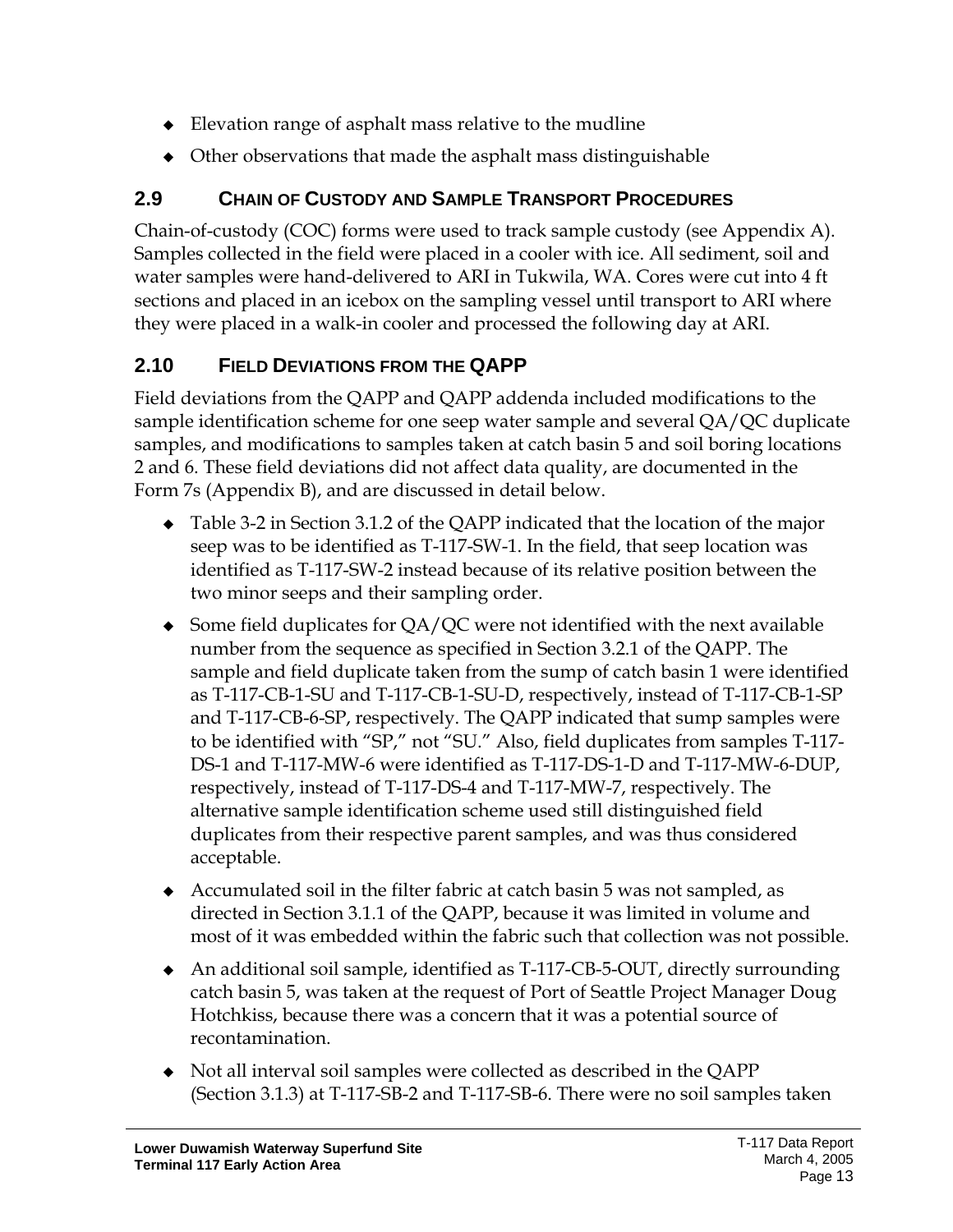from the fourth and fifth boring intervals at soil boring location T-117-SB-2, or from the fourth boring interval at soil boring location T-117-SB-6, because there was no recovery at these intervals. Both the fourth and fifth soil intervals at T-117-SB-2 consisted of a slough of the same materials as above them, and the fourth soil interval at T-117-SB-2 consisted of a layer of brick, preventing any soil collection.

- The interface probe was not used in the initial groundwater investigation to check for the presence of NAPL in the monitoring wells immediately prior to sampling as directed in the QAPP. Monitoring wells were checked for floating NAPL during prior observations (i.e. during the tidal study and/or during development) and none was detected. The samplers believed it prudent not to introduce the interface probe into the wells immediately prior to sampling for chemical analyses, to minimize disturbance of the water column and the potential for cross-contamination. Another investigation of NAPL was conducted in August, 2004 to correct this QAPP deviation.
- Continuous monitoring of NAPL thickness in the monitoring wells included in the tidal study could not be performed during the study due to the potential for disturbing the sensitive down-hole pressure sensors. Observations of well water prior to and following the tidal study did not indicate the presence of NAPL. Additional product measurements were conducted in August 2004.
- The sediment core from sample station T-117-SE-70-SC was subdivided into 0-0.5 ft, 0.5-1 ft, and 1-2 ft intervals instead of one-foot intervals for the upper two layers and the remainder for the bottom layer because total core recovery was only two feet. The upper one-foot layer was subdivided into two subsections because it visually appeared to contain different layers.
- $\bullet$  During the supplemental sampling, color photos focusing on changes in stratigraphy and visible contamination were not taken of the cores prior to sample processing. Because sampling occurred during low tide in the evening, there was not enough ambient light for clear photos and flash photography washed out the sample due to the aluminum foil background.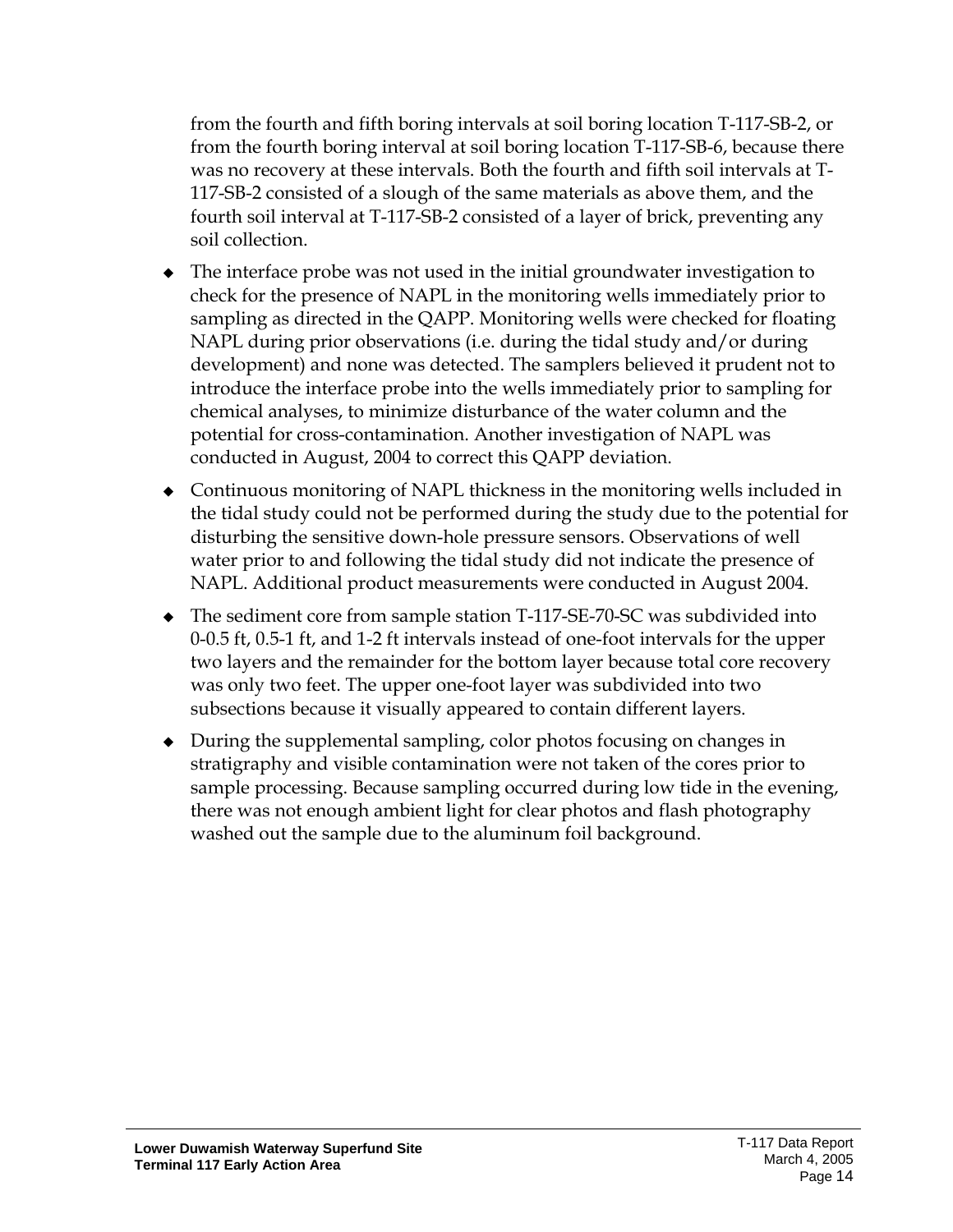# <span id="page-19-0"></span>**3.0 Laboratory Methods**

ARI conducted chemical and physical testing for each sample. All subsurface and surface sediment samples were analyzed for total PCBs, total solids and total organic carbon (TOC). Seven surface sediment samples were also analyzed for metals<sup>2</sup>, semivolatile organic compounds (SVOCs), and VOCs. One surface sediment sample was also analyzed for TBT. Soil boring samples 1 through 6 were analyzed for total PCBs, PAHs, total solids and TOC. Catch basin 1 and 5, drainage ditch soil, and seep water samples were analyzed for total PCBs, SMS metals,<sup>1</sup> SVOCs, VOCs, total solids and TOC. Some soil and sediment samples were also analyzed for grain size and geotechnical parameters see Section 4.2.2 for additional details. Seep water samples for metals analysis were filtered and fixed at the laboratory prior to analysis. Groundwater samples were analyzed for total PCBs, PAHs, VOCs and TOC and total suspended solids. Roadway and catch basin 4 and 6 soil samples were analyzed for PCBs and total solids. Supplemental sediment and soil samples were analyzed for PCBs and TOC. Sediment samples from the initial effort that were only analyzed for PCBs and soil boring samples from SB-1 through SB-6 were also archived for potential analysis of additional chemicals.

### <span id="page-19-1"></span>**3.1 ANALYTICAL METHODS**

The chemical and physical testing adhered to the most recent Puget Sound Estuary Program (PSEP) QA/QC procedures (PSEP 1997), PSEP analysis protocols and EPA analysis protocols. Grain-size analysis was conducted following PSEP (1986) protocols for subsurface sediment samples and American Society for Testing and Materials (ASTM, D2217/D422) for surface sediment samples. Table 3-1 summarizes specific methods used to analyze the samples.

 $\overline{a}$ 

<span id="page-19-2"></span><sup>1</sup> Arsenic, cadmium, chromium, copper, lead, silver, and zinc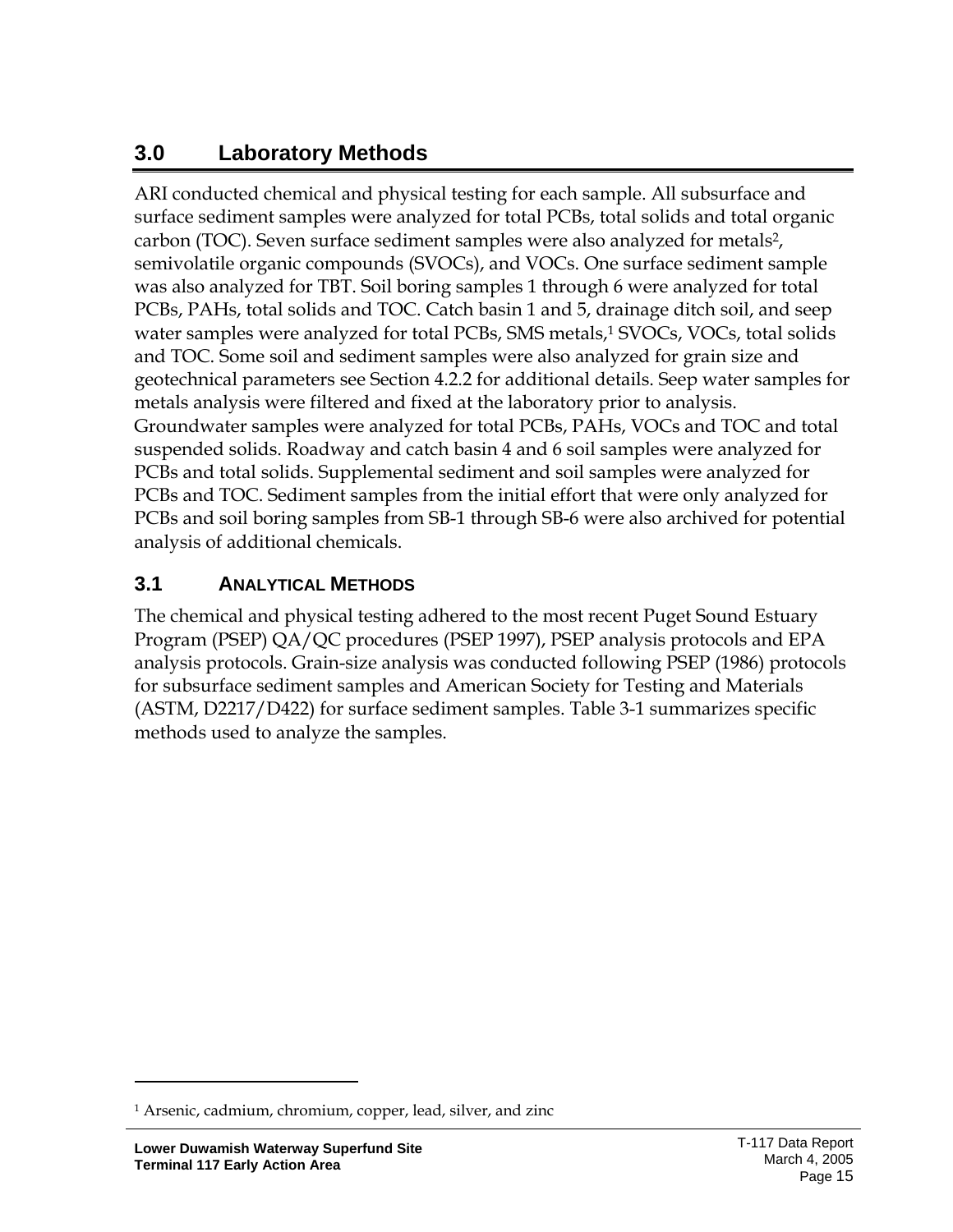| <b>CHEMICAL</b>                                                                | <b>UNITS</b> | <b>RDL</b> | <b>METHOD</b> | <b>REFERENCE</b>         |  |  |
|--------------------------------------------------------------------------------|--------------|------------|---------------|--------------------------|--|--|
| Sediment/Soil                                                                  |              |            |               |                          |  |  |
| Volatile organic compounds (VOCs)                                              | µg/kg dw     | 0.9        | GC/MS         | EPA 8260/8270            |  |  |
| Semivolatile organic compounds (SVOCs)                                         | µg/kg dw     | 20         | GC/MS         | EPA 8270/8081            |  |  |
| Polychlorinated biphenyls (PCBs)                                               | µg/kg dw     | 19         | GC/ECD        | EPA 8082                 |  |  |
| Mercury                                                                        | mg/kg dw     | 0.07       | <b>CVAA</b>   | <b>EPA 7471A</b>         |  |  |
| Other metals                                                                   | mg/kg dw     | 0.3        | <b>ICP</b>    | EPA 6010B                |  |  |
| Tributyltin (TBT)                                                              | µg/kg dw     | 5.0        | GC/MS         | Krone et al., 1989       |  |  |
| <b>TOC</b>                                                                     | $%$ dw       | 0.02       | combustion    | Plumb, 1981              |  |  |
| <b>Total solids</b>                                                            | $%$ ww       | 0.01       | oven-dried    | <b>SM254-G</b>           |  |  |
| Moisture content                                                               | $%$ ww       | 0.01       | oven-dried    | ASTM D2216               |  |  |
| Grain size                                                                     | % dw         | 0.1        | sieve         | PSEP 1986/ASTMD422/D2217 |  |  |
| <b>Water</b>                                                                   |              |            |               |                          |  |  |
| <b>VOCs</b>                                                                    | µg/kg dw     | 0.9        | GC/MS         | EPA 8260/8270            |  |  |
| <b>SVOCs</b>                                                                   | µg/kg dw     | 20         | GC/MS         | EPA 8270                 |  |  |
| <b>PCBs</b>                                                                    | µg/kg dw     | 19         | GC/ECD        | EPA 8082                 |  |  |
| Mercury (total)                                                                | mg/kg dw     | 0.07       | <b>CVAA</b>   | <b>EPA 7471A</b>         |  |  |
| Other metals (total)                                                           | mg/kg dw     | 0.3        | <b>ICP</b>    | <b>EPA 6010B</b>         |  |  |
| TOC                                                                            | % dw         | 0.02       | combustion    | EPA 415.1                |  |  |
| Total suspended solids (TSS)                                                   | $%$ ww       | 0.01       | oven-dried    | EPA 160.2                |  |  |
| $GC - gas$ chromatography<br>ASTM – American Society for Testing and Materials |              |            |               |                          |  |  |

<span id="page-20-2"></span>

|  |  | Table 3-1. Summary of analytical methods |  |  |  |
|--|--|------------------------------------------|--|--|--|
|--|--|------------------------------------------|--|--|--|

CVAA – cold vapor atomic absorption MS – mass spectrometry ICP – inductively coupled plasma-atomic emission spectrometry PSEP – Puget Sound Estuary Program dw – dry weight basis RDL – reporting detection limit ECD – electron capture detection ww – wet weight basis

# <span id="page-20-0"></span>**3.2 QA/QC FOR CHEMICAL/PHYSICAL TESTING**

Data quality objectives and laboratory quality control procedures are discussed in Section 2.4 of the QAPP. Analytical results were validated by Sayler Data Solutions or Ecochem. The results of the validations are presented in Appendix C.

### <span id="page-20-1"></span>**3.3 LABORATORY DEVIATIONS FROM THE QAPP**

Laboratory deviations from the QAPP are documented in the Form 7s (Appendix B), and are discussed in detail below.

• The QAPP specified that the PSEP analysis method for grain size was to be employed for all sediment samples. The laboratory analyzed the surface sediment samples by ASTM method D-2217/D-422. This method is comparable to the PSEP method except that a  $\#230$  (62.5  $\mu$ m) sieve is not used. This sieve size has historically been used in Puget Sound to differentiate the boundary between sand and silt. The laboratory used the raw data from the ASTM method to estimate the sediment finer than  $62.5 \mu m$ .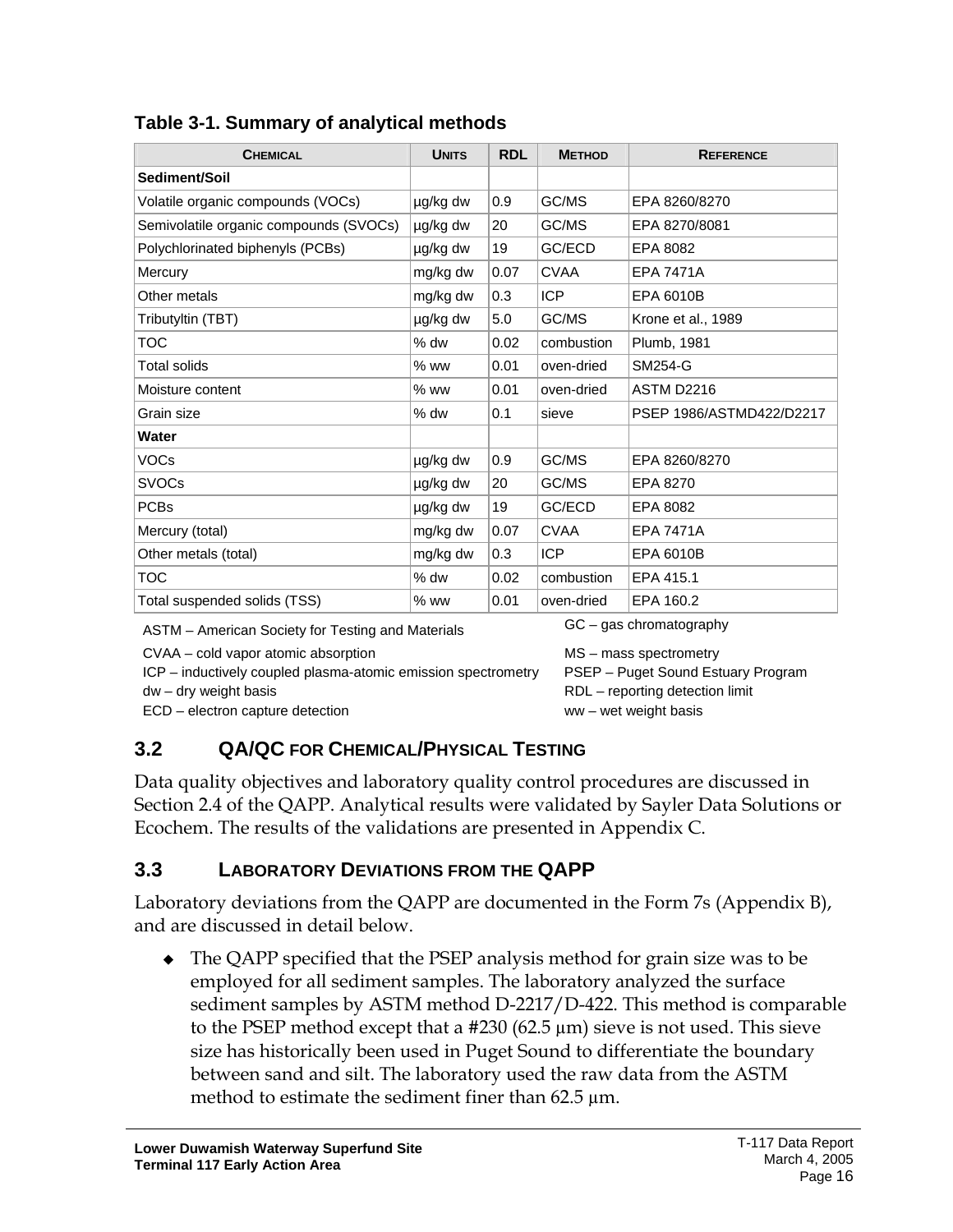- $\bullet$  The QAPP specified that seep samples would be centrifuged prior to analysis to ensure that no sediment was in the water sample. The water samples had no visible particulates; therefore, centrifuging was not conducted. This deviation was corrected by taking a follow-up sample, centrifuging, and completing the required analysis. Both PCB results are presented in Table 4-16.
- $\bullet$  The QAPP stated the metals in water would be analyzed as dissolved. The samples were submitted to the lab unfiltered and unfixed. The laboratory planned on fixing and filtering the samples within 24 hours of receipt. However, the samples were mistakenly fixed and analyzed prior to filtering; the results were thus for total metals instead of dissolved. This deviation was not discovered until three weeks after it occurred. The lab then used some unused sample from PCB analysis and reanalyzed it for metals after filtering and fixing, resulting in dissolved metal results. Due to volume constraints mercury could not be re-analyzed as dissolved, since total mercury was undetected it likely that dissolved results would also have been undetected. Because the samples were not filtered immediately, results for dissolved metals were rejected.

# <span id="page-21-0"></span>**4.0 Results**

Results of the sediment, soil, and water chemistry analyses are summarized below. These results have undergone data validation, as described in detail in Appendix C. The results presented in this report are of good quality and should be considered acceptable for all project uses. All chemistry results compared to SMS are presented in Appendix D and raw laboratory data can be found in Appendix E.

When laboratory duplicates were analyzed, the average concentration for the duplicates was calculated and used as the sample concentration. In the tables below and Appendix D, field duplicate results are presented independently from the sample from which the field duplicate came. For mapping purposes, however, field duplicate results were averaged. Significant figure rules were applied when summing and during carbon normalizing. For carbon normalized averages, results from the two samples were averaged before normalizing (average value dw/average TOC value). A detailed discussion of the hierarchical approach used in averaging laboratory replicates and field duplicates, calculating totals, carbon normalization and application of significant figures is presented in Appendix H.

# <span id="page-21-1"></span>**4.1 SAMPLING LOCATIONS AND SAMPLE CHARACTERISTICS**

The sample locations and descriptions are presented in Table 4-1 (surface sediment samples), Table 4-2 (subsurface sediment samples), Table 4-3 (soil samples from the drainage ditch, catch basins, and soil borings collected along the T-117 shoreline), and Table 4-4 (seeps and monitoring wells). All coordinates are reported in Washington State Plane North (NAD 83, US survey feet).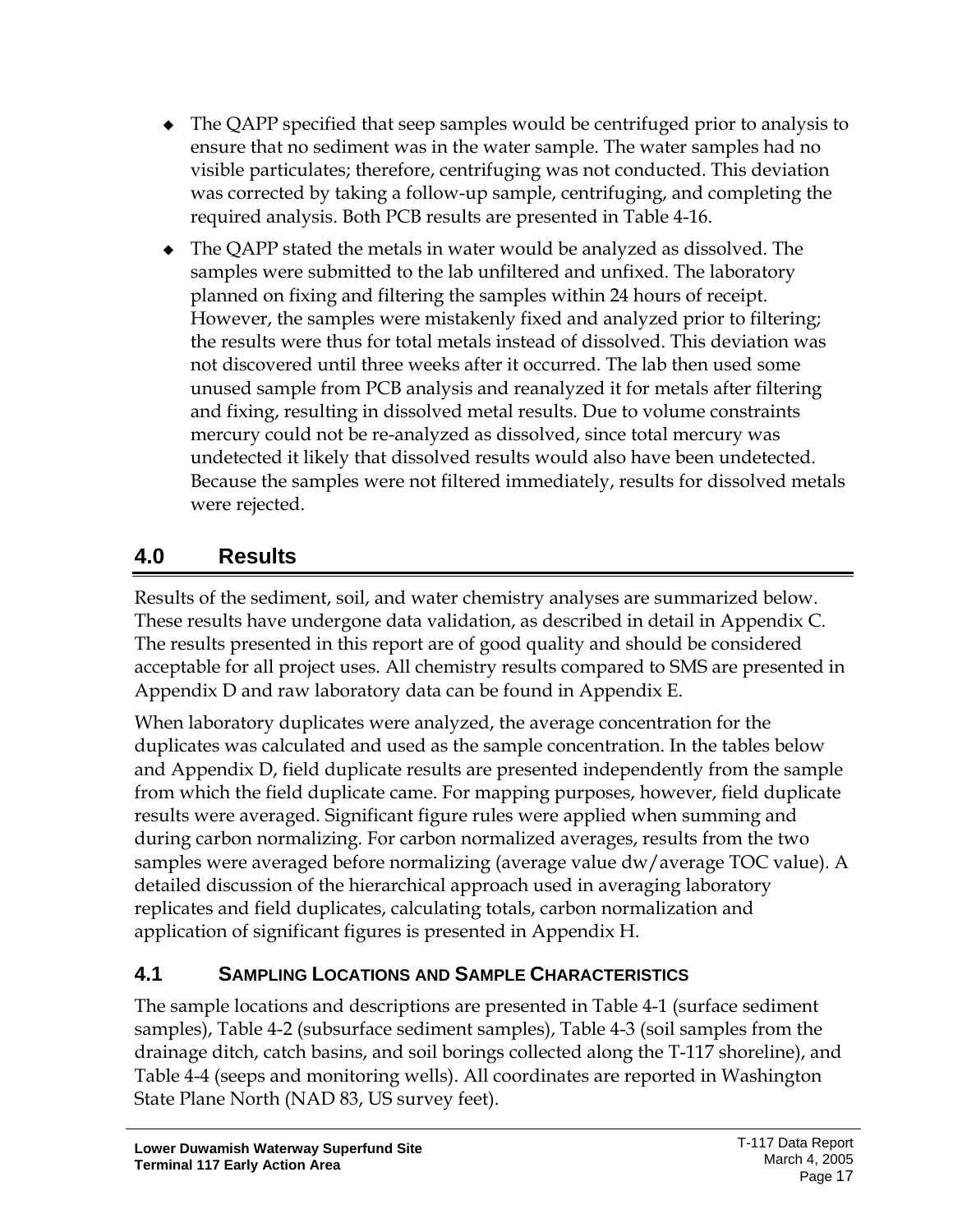| LOCATION                                     | <b>DATE</b> |      | TIME   NORTHING | <b>EASTING</b> | <b>PENETRATION</b><br>DEPTH (cm) | <b>SEDIMENT CHARACTERISTICS</b>                                                        |
|----------------------------------------------|-------------|------|-----------------|----------------|----------------------------------|----------------------------------------------------------------------------------------|
| <b>Initial Sampling December 2003</b>        |             |      |                 |                |                                  |                                                                                        |
| T-117-SE-07-G                                | 12.8.03     | 1609 | 195833          | 1275232        | 24                               | fine sand and silt, gray-black, slight H <sub>2</sub> S odor,<br>wood and leafy debris |
| T-117-SE-08-G                                | 12.8.03     | 1231 | 195795          | 1275145        | 18                               | coarse to-medium sand, gray, slight H <sub>2</sub> S odor                              |
| T-117-SE-09-G <sup>a</sup>                   | 12.8.03     | 1340 | 195768          | 1275185        | 19                               | coarse-medium sand, drab olive, wood and leaf<br>debris, shell fragments               |
| T-117-SE-10-G                                | 12.8.03     | 1553 | 195778          | 1275215        | 22                               | medium-fine sand, gray, wood debris, shell<br>fragments                                |
| T-117-SE-11-G <sup>a</sup>                   | 12.8.03     | 1401 | 195768          | 1275219        | 22                               | coarse-medium sand, drab olive, moderate<br>H <sub>2</sub> S, rust, wood debris        |
| T-117-SE-12-G <sup>a</sup>                   | 12.8.03     | 1459 | 195764          | 1275272        | 16                               | coarse-medium sand, gravel, drab olive, wood<br>debris, shell fragments                |
| T-117-SE-13-G                                | 12.8.03     | 1535 | 195747          | 1275315        | 30                               | silt, brown surface, moderate H <sub>2</sub> S, wood,<br>leaves, worms                 |
| T-117-SE-14-G <sup>a</sup>                   | 12.8.03     | 1515 | 195717          | 1275336        | 30                               | silt, brown surface, moderate $H_2S$ , wood and<br>leafy debris, worms                 |
| T-117-SE-15-G                                | 12.5.03     | 1022 | 195741          | 1275422        | 30                               | silt, black, leaves, oil sheen                                                         |
| T-117-SE-16-G                                | 12.5.03     | 1003 | 195714          | 1275404        | 25                               | silt, black, debris                                                                    |
| T-117-SE-17G                                 | 12.5.03     | 0935 | 195689          | 1275384        | 21                               | coarse-medium sand, silt, black, slight h2s,<br>large rocks, wood debris               |
| T-117-SE-18-G                                | 12.5.03     | 1035 | 195669          | 1275428        | 21                               | medium sand, silt, black, wood, shell fragments                                        |
| T-117-SE-19-G                                | 12.5.03     | 1112 | 195677          | 1275494        | 15                               | fine sand, silt, black, moderate $H_2S$                                                |
| T-117-SE-20-G                                | 12.5.03     | 1042 | 195655          | 1275471        | 26                               | fine sand, silt, brown                                                                 |
| T-117-SE-21-G                                | 12.8.03     | 1039 | 195635          | 1275433        | 16                               | cobble, gravel, coarse-medium sand, gray,<br>asphalt, wood, leaves                     |
| T-117-SE-22-G                                | 12.5.03     | 1128 | 195604          | 1275470        | 24                               | gravel, fine sand, silt, dark brown, black<br>streaks, asphalt                         |
| T-117-SE-23-G                                | 12.5.03     | 1142 | 195603          | 1275569        | 24                               | fine sand, silt, gray, wood, worms, oil sheen                                          |
| T-117-SE-24-G                                | 12.5.03     | 1158 | 195584          | 1275521        | 24                               | fine sand, silt, gray, black streaks, wood, shell<br>fragments, oil sheen              |
| T-117-SE-25-G<br>(co-located with<br>seep 2) | 12.5.03     | 1020 | 195559          | 1275471        | 17                               | cobble, gravel, coarse-medium sand, gray,<br>large rocks, asphalt, wood, leaves        |
| T-117-SE-26-G                                | 12.5.03     | 1339 | 195543          | 1275501        | 19                               | cobble, medium-fine sand, silt, gray, large<br>rocks, asphalt                          |
| T-117-SE-27-G                                | 12.5.03     | 1351 | 195558          | 1275586        | 26                               | silt, dark gray, wood, worms, oil sheen                                                |
| T-117-SE-28-G                                | 12.5.03     | 1404 | 195507          | 1275546        | 22                               | fine sand, silt, gray                                                                  |
| T-117-SE-29-G                                | 12.5.03     | 1423 | 195508          | 1275625        | 25                               | silt, clay, gray, oil sheen                                                            |
| T-117-SE-30-G                                | 12.5.03     | 1438 | 195474          | 1275579        | 25                               | fine sand, silt, gray                                                                  |
| T-117-SE-31-G                                | 12.5.03     | 1508 | 195451          | 1275544        | 15                               | cobble, medium-fine sand, gray, asphalt, rusted<br>pipe                                |
| T-117-SE-32-G                                | 12.5.03     | 1531 | 195444          | 1275604        | 25                               | silt, black                                                                            |

### <span id="page-22-0"></span>**Table 4-1. Surface sediment location descriptions**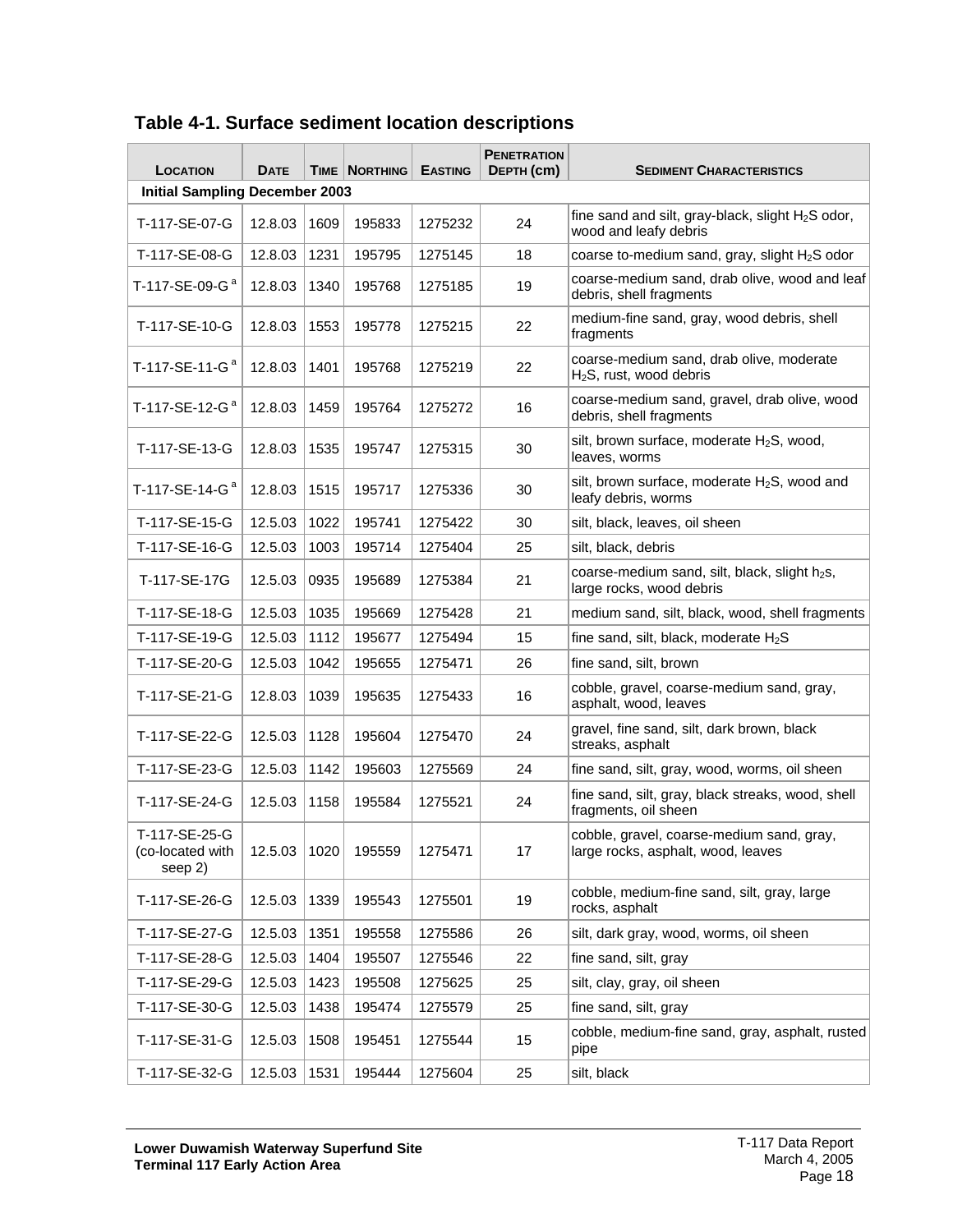| LOCATION                                     | <b>DATE</b>   |      | <b>TIME   NORTHING</b> | <b>EASTING</b> | <b>PENETRATION</b><br>DEPTH (cm) | <b>SEDIMENT CHARACTERISTICS</b>                                                                                                                    |  |
|----------------------------------------------|---------------|------|------------------------|----------------|----------------------------------|----------------------------------------------------------------------------------------------------------------------------------------------------|--|
| T-117-SE-33-G<br>(co-located with<br>seep 3) | 12.23.03 2330 |      | 195728                 | 1275344        | 12                               | cobble, gravel, coarse-medium sand, gray,<br>slight H <sub>2</sub> S, large rocks, asphalt, oil sheen                                              |  |
| T-117-SE-34-G                                | 12.5.03       | 1546 | 195394                 | 1275578        | 25                               | coarse-medium-fine sand, silt, gray-black,<br>plants                                                                                               |  |
| T-117-SE-35-G                                | 12.9.03       | 1015 | 195438                 | 1275663        | 26                               | fine sand, silt, gray-black, wood, leaves, oil<br>sheen                                                                                            |  |
| T-117-SE-36-G                                | 12.9.03       | 0959 | 195406                 | 1275613        | 27                               | silt, black, wood, shell fragments                                                                                                                 |  |
| T-117-SE-37-G                                | 12.8.03       | 1116 | 195380                 | 1275563        | 12                               | cobble, gravel, coarse-medium sand, gray-<br>black, large rocks, asphalt, oil sheen                                                                |  |
| T-117-SE-38-G                                | 12.9.03       | 0944 | 195370                 | 1275690        | 26                               | silt, gray-black, wood, leaves, shell fragments,<br>worms, oil sheen                                                                               |  |
| T-117-SE-39-G<br>(co-located with<br>seep 1) | 12.23.03 2137 |      | 195457                 | 1275512        | 14                               | cobble, coarse-medium-fine sand, silt, gray,<br>plants, leaves, asphalt                                                                            |  |
| T-117-SE-40-G                                | 12.8.03       | 0954 | 195281                 | 1275612        | 20                               | cobble, coarse-medium sand, gray, wood,<br>leaves, asphalt, brick, rust, black streaks, oil<br>sheen                                               |  |
| T-117-SE-41-G                                | 12.9.03       | 0929 | 195307                 | 1275709        | 25                               | silt, gray-black, wood, leaves, oil sheen                                                                                                          |  |
| T-117-SE-42-G                                | 12.9.03       | 0912 | 195278                 | 1275668        | 21                               | fine sand, silt, black, very slight h <sub>2</sub> s, wood,<br>plants, shell fragments, brick, rust                                                |  |
| T-117-SE-43-G                                | 12.8.03       | 0908 | 195247                 | 1275616        | 15                               | cobble, coarse-medium-fine sand, silt, gray-<br>brown, plants, rust                                                                                |  |
| T-117-SE-44-G                                | 12.9.03       | 0901 | 195221                 | 1275668        | 23                               | medium-fine sand, silt, gray, wood, plants, shell<br>fragments                                                                                     |  |
| T-117-SE-45-G                                | 12.8.03       | 1200 | 195180                 | 1275634        | 18                               | cobble, gravel, coarse-medium sand, gray,<br>worms, shell fragments                                                                                |  |
| T-117-SE-46-G                                | 12.9.03       | 0842 | 195148                 | 1275660        | 15                               | cobble, gravel, coarse-medium-fine sand, gray                                                                                                      |  |
| T-117-SE-47-G <sup>b</sup>                   | 12.9.03       | Ξ.   | 195754                 | 1275253        | --                               | --                                                                                                                                                 |  |
| <b>Supplemental Sampling</b>                 |               |      |                        |                |                                  |                                                                                                                                                    |  |
| <b>March 2003</b>                            |               |      |                        |                |                                  |                                                                                                                                                    |  |
| T-117-SE-73-G                                | 3.16.04       | 1220 | 195835                 | 1275111        | 11                               | brown surface layer, black, brown, silt, organic<br>matter                                                                                         |  |
| T-117-SE-74-G                                | 3.16.04       | 1250 | 195885                 | 1275033        | 10.5                             | brown surface layer, gray, silt, medium and<br>coarse sand, organic matter                                                                         |  |
| <b>June 2003</b>                             |               |      |                        |                |                                  |                                                                                                                                                    |  |
| T-117-SE-76-G                                | 6.4.04        | 0935 | 195801                 | 1275198        | 22                               | brown surface layer, dark gray mostly silt with<br>some fine to medium sand, filamentous algae<br>on surface and woody debris throughout           |  |
| T-117-SE-77-G                                | 6.4.04        | 1015 | 195783                 | 1275255        | 21                               | brown surface layer, dark gray half silt half fine<br>to medium sand, filamentous algae and leaves<br>on surface                                   |  |
| T-117-SE-78-G                                | 6.4.04        | 1035 | 195768                 | 1275297        | 22                               | brown surface layer, dark gray mostly silt with<br>trace fine to medium sand, filamentous algae<br>on surface and leaf and plant debris throughout |  |
| T-117-SE-79-G                                | 6.4.04        | 1055 | 195747                 | 1275375        | 22                               | brown surface layer, dark gray half silt half fine<br>to medium sand, filamentous algae and leaves<br>on surface                                   |  |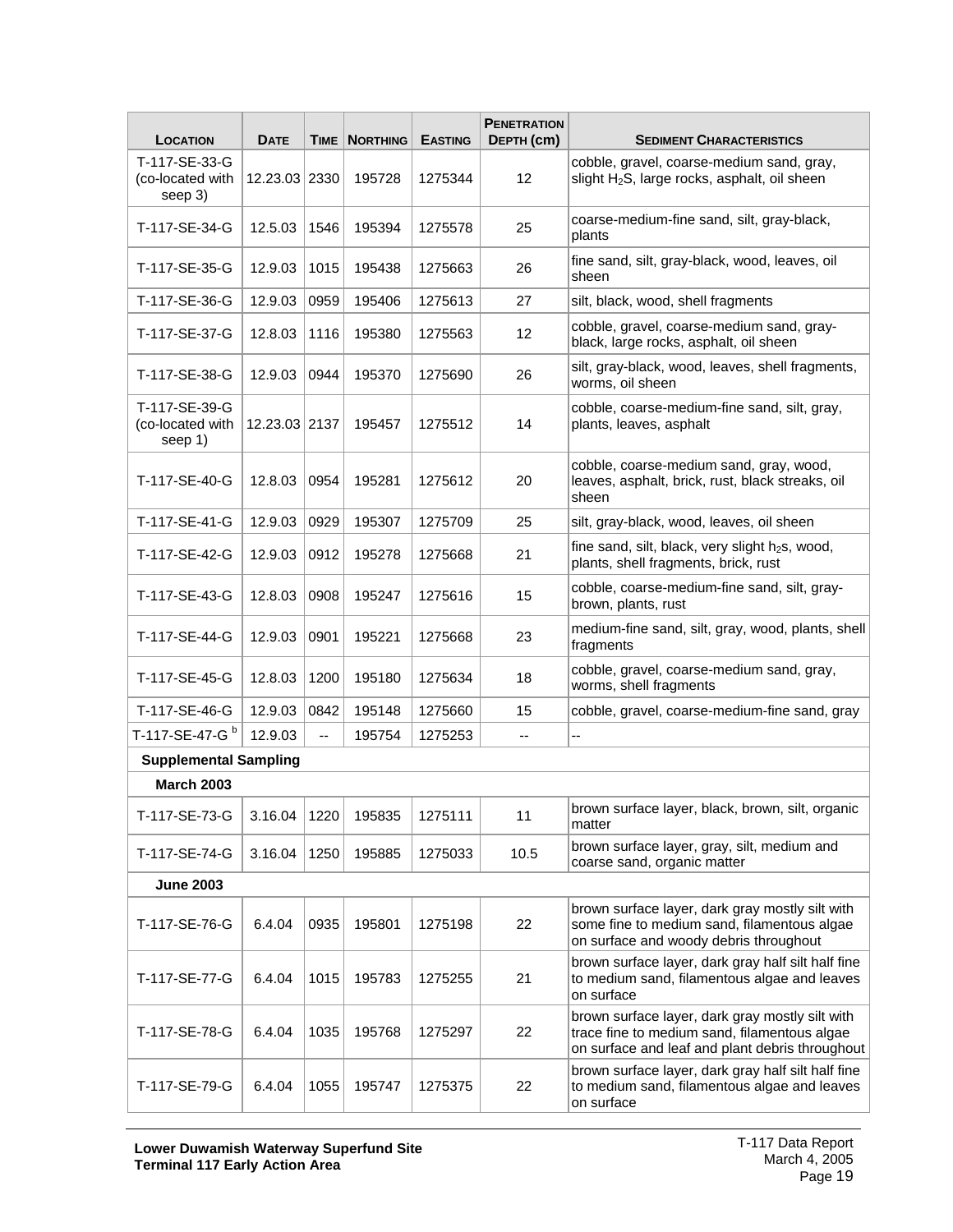| LOCATION       | <b>DATE</b> |      | <b>TIME   NORTHING</b> | <b>EASTING</b> | <b>PENETRATION</b><br>DEPTH (cm)                                                                                                      | <b>SEDIMENT CHARACTERISTICS</b>                                                                                                                                                                       |
|----------------|-------------|------|------------------------|----------------|---------------------------------------------------------------------------------------------------------------------------------------|-------------------------------------------------------------------------------------------------------------------------------------------------------------------------------------------------------|
| T-117-SE-80-G  | 6.4.04      | 1125 | 195730                 | 1275411        | 22                                                                                                                                    | brown surface layer, dark gray half silt half fine<br>to medium sand, filamentous algae and leaves<br>on surface                                                                                      |
| T-117-SE-81-G  | 6.4.04      | 1145 | 195672                 | 1275476        | brown surface layer, dark gray half silt half fine<br>17<br>to medium sand, filamentous algae and leaves<br>on surface                |                                                                                                                                                                                                       |
| T-117-SE-82-G  | 6.4.04      | 1200 | 195593                 | 1275550        | 20                                                                                                                                    | brown surface layer, dark gray half silt half fine<br>to medium sand, filamentous algae and leaves<br>on surface                                                                                      |
| September 2003 |             |      |                        |                |                                                                                                                                       |                                                                                                                                                                                                       |
| T-117-SE-84-G  | 9.14.04     | 1411 | 195810                 | 1275123        | 15                                                                                                                                    | fine sand, silt clay, black, brown loose surface<br>with silty sand underneath, larger grain size,<br>trace organics on the surface, petroleum sheen                                                  |
| T-117-SE-85-G  | 9.14.04     | 1239 | 195833                 | 1275201        | silt, clay, brown loose surface sediment, dark<br>23<br>gray-black cohesive silt beneath, more<br>cohesive with depth, trace organics |                                                                                                                                                                                                       |
| T-117-SE-86-G  | 9.14.04     | 1158 | 195801                 | 1275271        | 16                                                                                                                                    | silt, clay, brown loose surface sediment, dark<br>gray-black cohesive silt beneath with organic<br>matter, woody and leafy debris, twigs, worm<br>tubes, shell fragments, more cohesive with<br>depth |
| T-117-SE-89-G  | 9.14.04     | 1309 | 195815                 | 1275172        | 15                                                                                                                                    | medium-fine sand, silt clay, gray with red flecks,<br>brown loose surface with silty sand underneath,<br>larger grain size, some worm tubes on surface<br>but only sand with depth                    |
| T-117-SE-91-G  | 9.14.04     | 1217 | 195814                 | 1275226        | 22                                                                                                                                    | silt, clay, brown loose surface sediment, dark<br>gray-black cohesive silt beneath, more<br>cohesive with depth                                                                                       |
| T-117-SE-93-G  | 9.14.04     | 1133 | 195783                 | 1275299        | 20                                                                                                                                    | silt, clay, sandy brown loose, fluffy light surface<br>sediment, dark gray-black cohesive silt beneath<br>with organic matter, clam shell, more cohesive<br>with depth                                |

a Sediment from these locations were composited to make sample T-117-SE-SGcomp1

b Coordinates shown are the centroid of the four locations from which sediments were collected for compositing

#### <span id="page-24-0"></span>**Table 4-2. Subsurface sediment location descriptions**

| LOCATION                              | <b>DATE</b> | <b>TIME</b> | <b>NORTHING</b> | <b>EASTING</b> | <b>DEPTH TO</b><br>$MUD$ (ft) | <b>DRIVE</b><br>LENGTH (ft) | <b>CORE</b><br><b>RECOVERY (ft)</b> | <b>OVERALL</b><br>RECOVERY (%) <sup>a</sup> |
|---------------------------------------|-------------|-------------|-----------------|----------------|-------------------------------|-----------------------------|-------------------------------------|---------------------------------------------|
| <b>Initial Sampling December 2003</b> |             |             |                 |                |                               |                             |                                     |                                             |
| IT-117-SE-15-SC                       | 12.3.03     | 0925        | 195740          | 1275420        | 15.5                          | 12.5                        | 12.5                                | 100                                         |
| <b>IT-117-SE-16-SC</b>                | 12.3.03     | 1021        | 195716          | 1275405        | 13.0                          | 13.0                        | 11.75                               | 90                                          |
| <b>IT-117-SE-17-SC</b>                | 12.3.03     | 1059        | 195692          | 1275384        | 10.25                         | 12.0                        | 10.84                               | 90                                          |
| IT-117-SE-20-SC                       | 12.4.03     | 0852        | 195650          | 1275468        | 10.1                          | 12.5                        | 12.1                                | 97                                          |
| <b>IT-117-SE-21-SC</b>                | 12.3.03     | 1150        | 195633          | 1275433        | 9.16                          | 12.5                        | 12.25                               | 98                                          |
| IT-117-SE-23-SC                       | 12.4.03     | 1253        | 195604          | 1275568        | 25.2                          | 11.5                        | 9.75                                | 85                                          |
| IT-117-SE-24-SC                       | 12.4.03     | 0937        | 195582          | 1275518        | 10.7                          | 12.5                        | 11.4                                | 9                                           |
| IT-117-SE-25-SC                       | 12.3.03     | 1320        | 195553          | 1275472        | 7.75                          | 12.0                        | 9.67                                | 81                                          |
| IT-117-SE-30-SC                       | 12.4.03     | 1016        | 195473          | 1275579        | 11.9                          | 12.0                        | 11.1                                | 93                                          |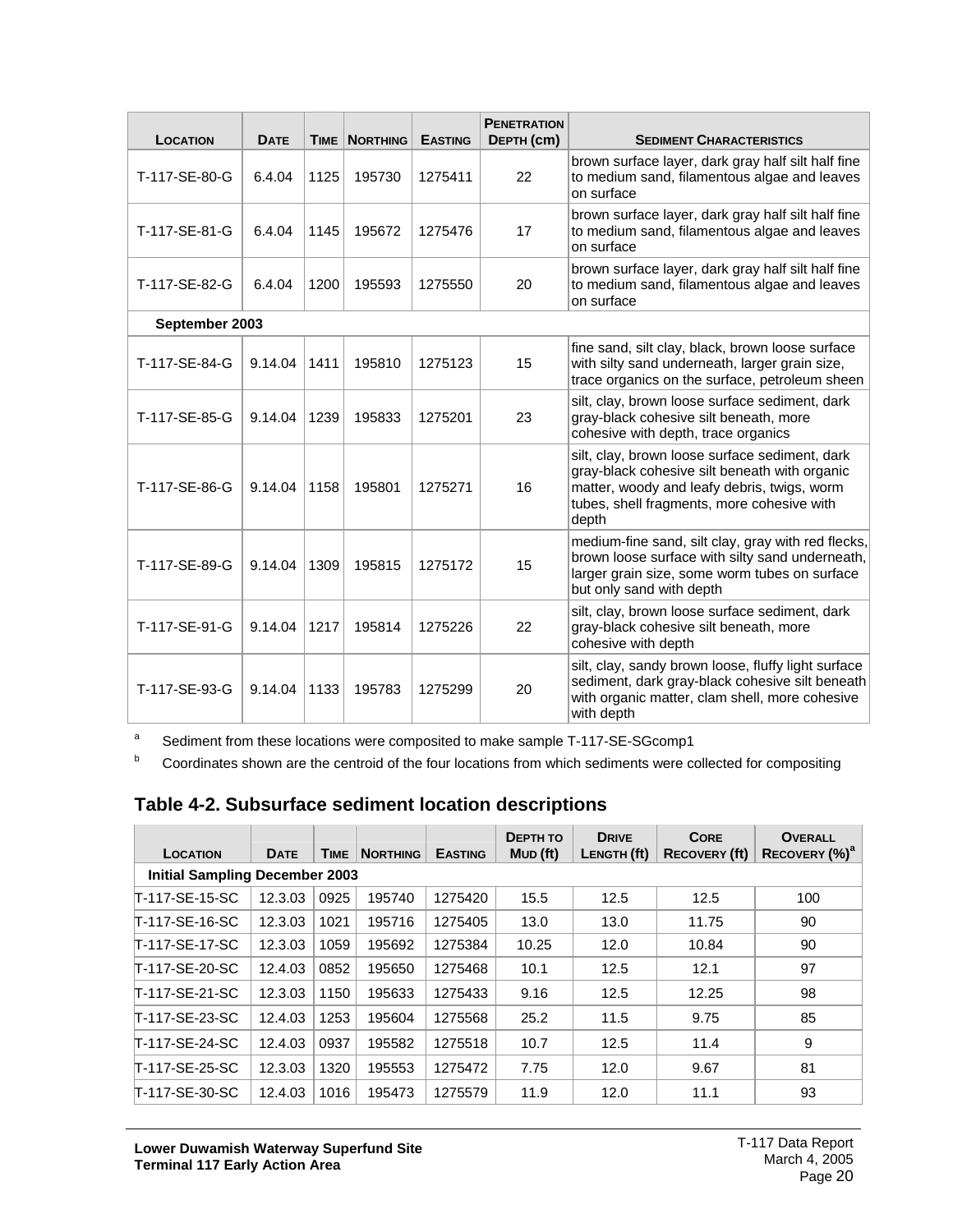| <b>LOCATION</b>       | <b>DATE</b>                  | <b>TIME</b> | <b>NORTHING</b> | <b>EASTING</b> | <b>DEPTH TO</b><br>$MUD$ (ft) | <b>DRIVE</b><br>LENGTH (ft) | <b>CORE</b><br><b>RECOVERY (ft)</b> | <b>OVERALL</b><br>RECOVERY (%) <sup>a</sup> |
|-----------------------|------------------------------|-------------|-----------------|----------------|-------------------------------|-----------------------------|-------------------------------------|---------------------------------------------|
| IT-117-SE-31-SC       | 12.3.03                      | 1410        | 195445          | 1275534        | 7.5                           | 12.5                        | 10.6                                | 85                                          |
| IT-117-SE-35-SC       | 12.4.03                      | 1332        | 195438          | 1275664        | 26.3                          | 12.0                        | 10.7                                | 89                                          |
| IT-117-SE-36-SC       | 12.4.03                      | 1056        | 195405          | 1275612        | 13.7                          | 13.0                        | 13.0                                | 100                                         |
| IT-117-SE-37-SC       | 12.3.03                      | 1450        | 195377          | 1275565        | 7.58                          | 11.2                        | 11.5                                | 103                                         |
| IT-117-SE-42-SC       | 12.4.03                      | 1142        | 195279          | 1275667        | 15.3                          | 12.5                        | 11.5                                | 92                                          |
| IT-117-SE-43-SC       | 12.4.03                      | 1540        | 195244          | 1275617        | 6.1                           | 12.5                        | 12.34                               | 99                                          |
|                       | <b>Supplemental Sampling</b> |             |                 |                |                               |                             |                                     |                                             |
| <b>March 2003</b>     |                              |             |                 |                |                               |                             |                                     |                                             |
| <b>T-117-SE-70-SC</b> | 3.16.04                      | 1845        | 195734          | 1275306        | 0                             | 2.0                         | 2.0                                 | 100                                         |
| IT-117-SE-71-SC       | 3.15.04                      | 1725        | 195778          | 1275217        | $\Omega$                      | 3.0                         | 2.7                                 | 90                                          |
| IT-117-SE-72-SC       | 3.16.04                      | 1922        | 195780          | 1275143        | 0                             | 2.4                         | 2.4                                 | 100                                         |
| September 2003        |                              |             |                 |                |                               |                             |                                     |                                             |
| IT-117-SE-89-SC       | 9.15.04                      | 0949        | 195815          | 1275180        | 5.0                           | 8                           | 6                                   | 75                                          |
| IT-117-SE-91-SC       | 9.15.04                      | 1222        | 195820          | 1275230        | 6.4                           | 10.5                        | 8.2                                 | 78                                          |
| IT-117-SE-93-SC       | 9.15.04                      | 1202        | 195783          | 1275303        | 5.5                           | 11                          | 10                                  | 91                                          |

 $a$  Overall recovery = (core recovery/drive length) x 100

<span id="page-25-0"></span>

| Table 4-3. Soil sample locations |  |  |
|----------------------------------|--|--|
|----------------------------------|--|--|

| LOCATION   | <b>SAMPLE ID</b>                      | <b>DATE</b> | <b>TIME</b> | <b>NORTHING</b> | <b>EASTING</b> | <b>DEPTH</b> | <b>RECOVERY</b> | <b>OVERALL</b><br>INTERVAL (ft) LENGTH (in.) RECOVERY (%) <sup>d</sup> |  |  |
|------------|---------------------------------------|-------------|-------------|-----------------|----------------|--------------|-----------------|------------------------------------------------------------------------|--|--|
|            | <b>Initial Sampling December 2003</b> |             |             |                 |                |              |                 |                                                                        |  |  |
| T-117-CB-1 | T-117-CB1-SU                          | 12.8.03     | 1354        | 195595          | 1275364        | na           | na              | na                                                                     |  |  |
| T-117-CB-5 | T-117-CB5                             | 12.9.03     | 1220        | 195336          | 1275526        | na           | na              | na                                                                     |  |  |
|            | IT-117-CB5-OUT                        | 12.12.03    | 1234        | 195336          | 1275526        | na           | na              | na                                                                     |  |  |
| T-117-DS-1 | T-117-DS1                             | 12.8.03     | 1513        | 195174          | 1275595        | na           | na              | na                                                                     |  |  |
| T-117-DS-2 | T-117-DS2                             | 12.8.03     | 1540        | 195173          | 1275553        | na           | na              | na                                                                     |  |  |
|            | T-117-SB1-01                          | 12.5.03     | 1045        | 195648          | 1275362        | $0 - 1.5$    | 18              | 100                                                                    |  |  |
|            | T-117-SB1-02                          | 12.5.03     | 1050        | 195648          | 1275362        | $2.5 - 4$    | 12              | 67                                                                     |  |  |
| T-117-SB-1 | T-117-SB1-03                          | 12.5.03     | 1055        | 195648          | 1275362        | $5 - 6.5$    | 18              | 100                                                                    |  |  |
|            | T-117-SB1-04                          | 12.5.03     | 1100        | 195648          | 1275362        | $7.5 - 9$    | 12              | 67                                                                     |  |  |
|            | T-117-SB1-05                          | 12.5.03     | 1110        | 195648          | 1275362        | $12.5 - 14$  | 12              | 67                                                                     |  |  |
|            | T-117-SB1-06                          | 12.5.03     | 1120        | 195648          | 1275362        | 17.5-19      | 18              | 100                                                                    |  |  |
|            | T-117-SB2-01                          | 12.5.03     | 0925        | 195610          | 1275398        | $0 - 1.5$    | 6               | 33                                                                     |  |  |
| T-117-SB-2 | T-117-SB2-02                          | 12.5.03     | 0930        | 195610          | 1275398        | $2.5 - 4$    | 12              | 67                                                                     |  |  |
|            | T-117-SB2-03                          | 12.5.03     | 0940        | 195610          | 1275398        | $5 - 6.5$    | 6               | 33                                                                     |  |  |
|            | T-117-SB2-06                          | 12.5.03     | 1000        | 195610          | 1275398        | 17.5-19      | 18              | 100                                                                    |  |  |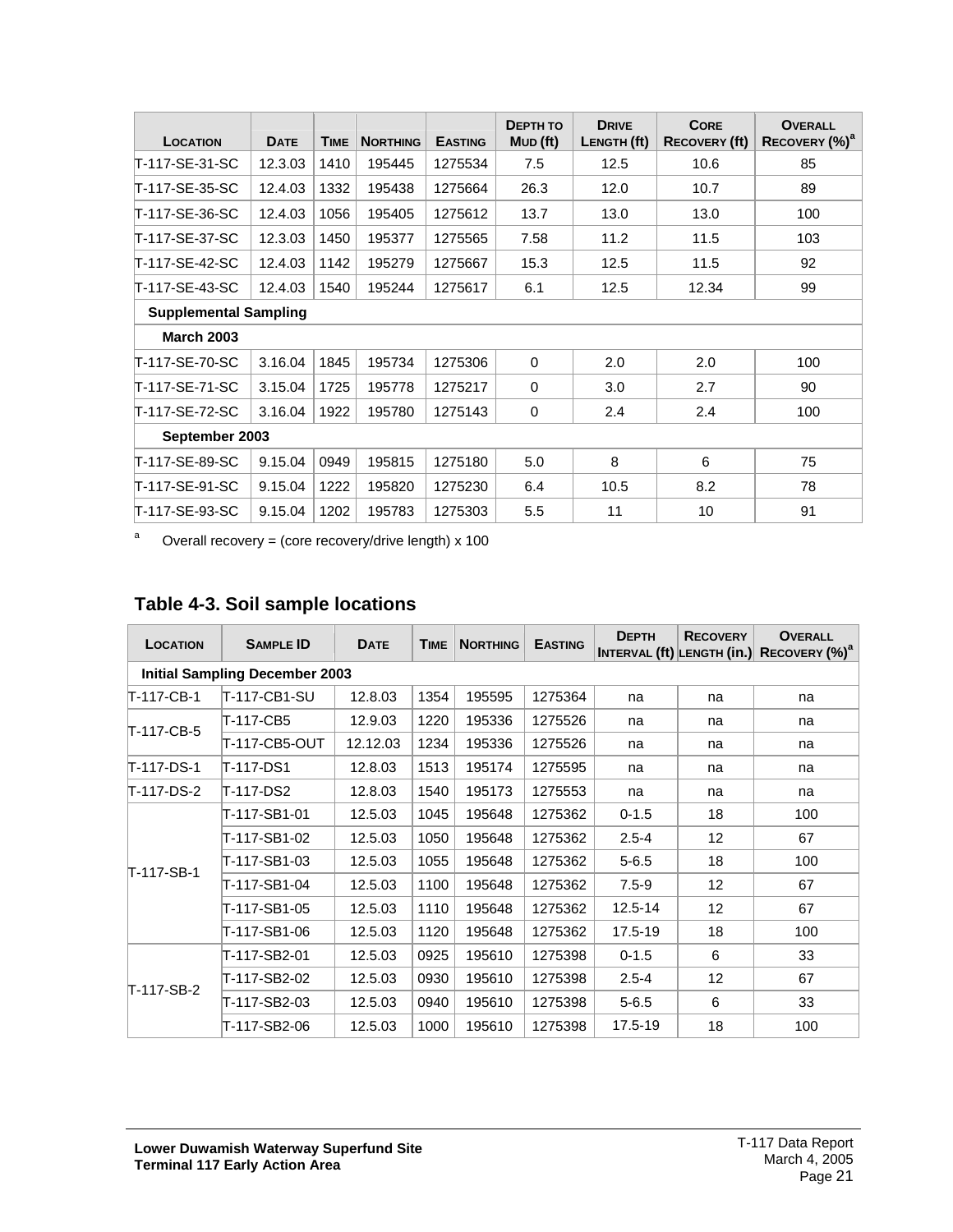| <b>LOCATION</b> | <b>SAMPLE ID</b>                        | <b>DATE</b> | <b>TIME</b> | <b>NORTHING</b> | <b>EASTING</b> | <b>DEPTH</b> | <b>RECOVERY</b> | <b>OVERALL</b><br>INTERVAL (ft) LENGTH (in.) RECOVERY (%) <sup>a</sup> |
|-----------------|-----------------------------------------|-------------|-------------|-----------------|----------------|--------------|-----------------|------------------------------------------------------------------------|
|                 | T-117-SB3-01                            | 12.4.03     | 0935        | 195548          | 1275432        | $0 - 1.5$    | 18              | 100                                                                    |
|                 | T-117-SB3-02                            | 12.4.03     | 0940        | 195548          | 1275432        | $2.5 - 4$    | 18              | 100                                                                    |
| T-117-SB-3      | T-117-SB3-03                            | 12.4.03     | 0945        | 195548          | 1275432        | $5 - 6.5$    | 8               | 44                                                                     |
|                 | T-117-SB3-04                            | 12.4.03     | 0950        | 195548          | 1275432        | $7.5 - 9$    | 12              | 67                                                                     |
|                 | T-117-SB3-05                            | 12.4.03     | 1000        | 195548          | 1275432        | $12.5 - 14$  | 18              | 100                                                                    |
|                 | T-117-SB3-06                            | 12.4.03     | 1010        | 195548          | 1275432        | 17.5-19      | 18              | 100                                                                    |
|                 | T-117-SB4-01                            | 12.4.03     | 1140        | 195427          | 1275503        | $0 - 1.5$    | 12              | 67                                                                     |
|                 | T-117-SB4-02                            | 12.4.03     | 1155        | 195427          | 1275503        | $2.5 - 4$    | 6               | 33                                                                     |
| T-117-SB-4      | T-117-SB4-03                            | 12.4.03     | 1200        | 195427          | 1275503        | $5 - 6.5$    | 12              | 67                                                                     |
|                 | T-117-SB4-04                            | 12.4.03     | 1210        | 195427          | 1275503        | $7.5 - 9$    | 18              | 100                                                                    |
|                 | T-117-SB4-05                            | 12.4.03     | 1220        | 195427          | 1275503        | $12.5 - 14$  | 18              | 100                                                                    |
|                 | T-117-SB4-06                            | 12.4.03     | 1230        | 195427          | 1275503        | 17.5-19      | 18              | 100                                                                    |
|                 | T-117-SB5-01                            | 12.5.03     | 0808        | 195346          | 1275528        | $0 - 1.5$    | 12              | 67                                                                     |
|                 | T-117-SB5-02                            | 12.5.03     | 0810        | 195346          | 1275528        | $2.5 - 4$    | 6               | 33                                                                     |
|                 | T-117-SB5-03                            | 12.5.03     | 0815        | 195346          | 1275528        | $5 - 6.5$    | 18              | 100                                                                    |
| T-117-SB-5      | T-117-SB5-04                            | 12.5.03     | 0820        | 195346          | 1275528        | $7.5 - 9$    | 18              | 100                                                                    |
|                 | T-117-SB5-05                            | 12.5.03     | 0825        | 195346          | 1275528        | $12.5 - 14$  | 12              | 67                                                                     |
|                 | T-117-SB5-06                            | 12.5.03     | 0830        | 195346          | 1275528        | 17.5-19      | 18              | 100                                                                    |
|                 | T-117-SB6-01                            | 12.4.03     | 1405        | 195223          | 1275578        | $0 - 1.5$    | 10              | 56                                                                     |
|                 | T-117-SB6-02                            | 12.4.03     | 1410        | 195223          | 1275578        | $2.5 - 4$    | 12              | 67                                                                     |
| T-117-SB-6      | T-117-SB6-03                            | 12.4.03     | 1415        | 195223          | 1275578        | $5 - 6.5$    | 18              | 100                                                                    |
|                 | T-117-SB6-05                            | 12.4.03     | 1430        | 195223          | 1275578        | 12.5-14      | 18              | 100                                                                    |
|                 | T-117-SB6-06                            | 12.4.03     | 1440        | 195223          | 1275578        | 17.5-19      | 18              | 100                                                                    |
|                 | <b>Roadway Sampling March 2003</b>      |             |             |                 |                |              |                 |                                                                        |
| T-117-CB-4      | T-117-CB4-SU-1                          | 3.4.04      | 1505        | 195409          | 1275471        | na           | na              | na                                                                     |
| T-117-CB-6      | T-117-CB6-SU                            | 3.2.04      | 1445        | 195254          | 1275368        | na           | na              | na                                                                     |
| T-117-RW-1      | T-117-RW1                               | 3.2.04      | 1330        | 195277          | 1275368        | na           | na              | na                                                                     |
| T-117-RW-2      | T-117-RW2                               | 3.2.04      | 1340        | 195289          | 1275360        | na           | na              | na                                                                     |
| T-117-RW-3      | T-117-RW3                               | 3.2.04      | 1355        | 195259          | 1275347        | na           | na              | na                                                                     |
| T-117-RW-4      | T-117-RW4                               | 3.2.04      | 1410        | 195277          | 1275347        | na           | na              | na                                                                     |
| T-117-RW-5      | T-117-RW5                               | 3.2.04      | 1420        | 195301          | 1275343        | na           | na              | na                                                                     |
| T-117-RW-6      | T-117-RW6                               | 3.2.04      | 1430        | 195283          | 1275339        | na           | na              | na                                                                     |
|                 | <b>Supplemental Sampling March 2003</b> |             |             |                 |                |              |                 |                                                                        |
| T-117-SB-7      | T-117-SB7-01                            | 3.15.04     | 1005        | 195667          | 1275338        | $0 - 1.5$    | 18              | 100                                                                    |
| T-117-SB-8      | T-117-SB8-01                            | 3.15.04     | 1050        | 195681          | 1275348        | $0 - 1.5$    | 18              | 100                                                                    |
| T-117-SB-9      | T-117-SB9-01                            | 3.15.04     | 1120        | 195701          | 1275304        | $0 - 1.5$    | 18              | 100                                                                    |
| T-117-SB-10     | T-117-SB10-01                           | 3.15.04     | 1135        | 195732          | 1275267        | $0 - 1.5$    | 18              | 100                                                                    |
| T-117-SB-11     | T-117-SB11-01                           | 3.15.04     | 1205        | 195741          | 1275206        | $0 - 1.5$    | 18              | 100                                                                    |
| T-117-SB-12     | T-117-SB12-01                           | 3.15.04     | 1220        | 195729          | 1275167        | $0 - 1.5$    | 18              | 100                                                                    |
| T-117-SB-13     | T-117-SB13-01                           | 3.15.04     | 1240        | 195751          | 1275112        | $0 - 1.5$    | 18              | 100                                                                    |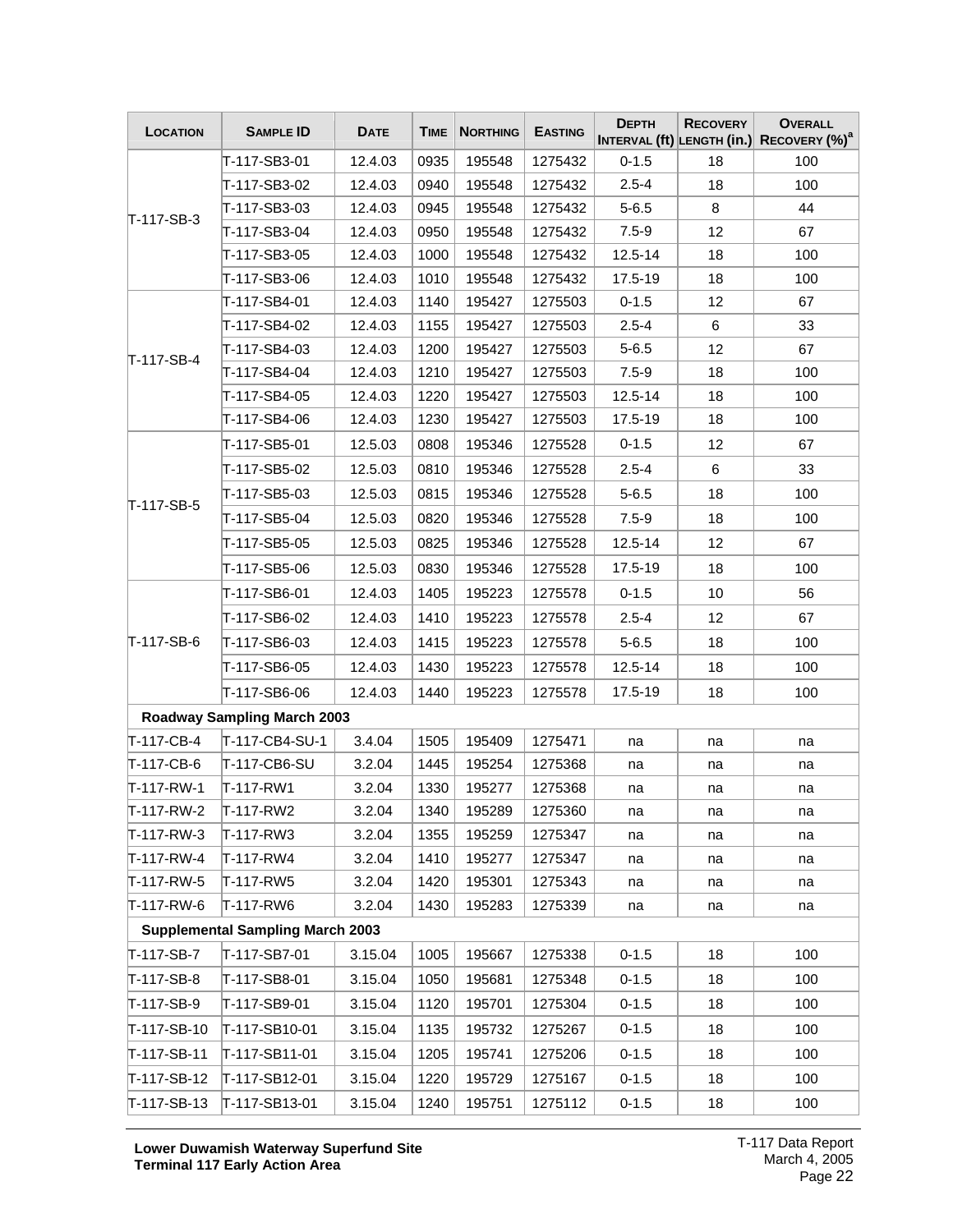| LOCATION | <b>SAMPLE ID</b>            | <b>DATE</b> |      | TIME   NORTHING | <b>EASTING</b> | <b>DEPTH</b> | <b>RECOVERY</b> | <b>OVERALL</b><br>INTERVAL (ft) LENGTH (in.) RECOVERY $(\%)^a$ |
|----------|-----------------------------|-------------|------|-----------------|----------------|--------------|-----------------|----------------------------------------------------------------|
|          | IT-117-SB-14 IT-117-SB14-01 | 3.15.04     | 1300 | 195773          | 1275132        | $0 - 1.5$    | 18              | 100                                                            |

 $b$  Overall recovery = (Core recovery/Drive length) x 100

na – not applicable for catch basin and drainage ditch soil samples

#### <span id="page-27-2"></span>**Table 4-4. Groundwater sample locations and** *in situ* **measurements**

| LOCATION                   | <b>DATE</b> | <b>TIME</b> | <b>NORTHING</b> | <b>EASTING</b> | <b>FLOW RATE</b>        | <b>TEMP</b><br>(C) | DO                | PH   | <b>ORP</b>      | <b>SPC</b>       | <b>TURBIDITY</b><br>(NTU) |
|----------------------------|-------------|-------------|-----------------|----------------|-------------------------|--------------------|-------------------|------|-----------------|------------------|---------------------------|
| T-117-SW-1<br>(minor seep) | 12.23.03    | 2137        | 195457          | 1275512        | 31 $mL/seca$            | 7.58               | 10.0              | 6.85 | 474             | 5,285            | 1.05                      |
| T-117-SW-2<br>(major seep) | 12.23.03    | 2220        | 195563          | 1275547        | 780 mL/sec <sup>b</sup> | 7.47               | 10.35             | 6.50 | 478             | 13.479           | 0.45                      |
| T-117-SW-3<br>(minor seep) | 12.23.03    | 2311        | 195728          | 1275344        | 97 mL/sec <sup>c</sup>  | 9.28               | 10.7              | 6.73 | 437             | 18.568           | 4.50                      |
| T-117-MW-2                 | 1.13.04     | 1350        | 195352          | 1275519        | 400 mL/min              | 10.67              | 0.38 <sup>d</sup> | 6.66 | 80 <sup>d</sup> | 601 <sup>d</sup> | 9.84                      |
| T-117-MW-4                 | 1.14.04     | 1520        | 195594          | 1275393        | 450 mL/min              | 7.78               | 9.90              | 6.52 | 387             | 16.864           | 0.58                      |
| T-117-MW-5                 | 1.14.04     | 1443        | 195548          | 1275432        | 400 mL/min              | 7.56               | 9.22              | 7.38 | 368             | 21.045           | 2.52                      |
| T-117-MW-6                 | 1.14.04     | 1402        | 195427          | 1275503        | 400 mL/min              | 10.18              | 8.43              | 6.47 | 374             | 1.630            | 39.2                      |

a 1 L/31.85 sec field observation DO—dissolved oxygen

b 7 L/9.01 sec field observation ORP—oxygen-redox potential

c 1 L/10.26 sec field observation Spc—specific conductance

d Values are uncertain since probe batteries were low NTU – nephelometric turbidity unit

#### <span id="page-27-0"></span>**4.2 PHYSICAL CHARACTERISTICS**

#### <span id="page-27-1"></span>**4.2.1 General physical characteristics**

The physical characteristics of each sediment core and soil sample were recorded on the collection forms (Appendix B) and are presented in Tables 4-5 and 4-6.

#### <span id="page-27-3"></span>**Table 4-5. Physical characteristics of each subsurface sediment sample**

| <b>STATION</b> | <b>CORE</b><br><b>INTERVAL (ft)</b>   | <b>SEDIMENT CHARACTERISTICS<sup>a</sup></b>   |
|----------------|---------------------------------------|-----------------------------------------------|
|                | <b>Initial Sampling December 2003</b> |                                               |
|                | $0 - 2$                               | black, soft silt with organics                |
| T-117-SE-15-SC | $2 - 4$                               | dark gray soft silt, firmer with depth        |
|                | $4 - 10$                              | medium-firm silt                              |
|                | $0 - 0.9$                             | very fibrous black silt                       |
|                | $0.9 - 1.3$                           | black soft silt                               |
| T-117-SE-16-SC | $1.3 - 2.0$                           | dark gray sandy silt                          |
|                | $2 - 4$                               | dark gray to black silt with some wood debris |
|                | $4 - 10$                              | dark gray silt                                |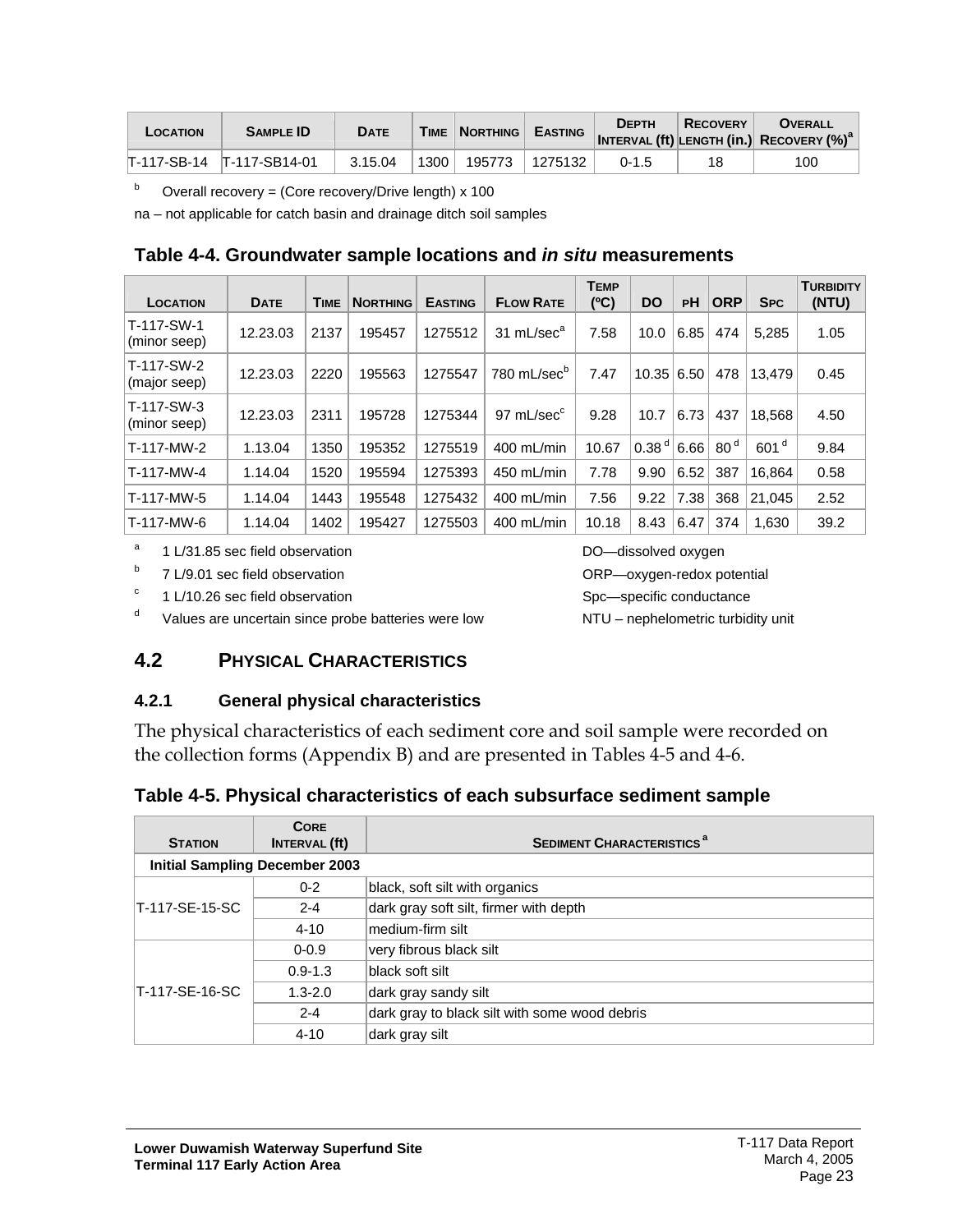| <b>STATION</b>  | <b>CORE</b><br><b>INTERVAL (ft)</b> | <b>SEDIMENT CHARACTERISTICS<sup>a</sup></b>                     |
|-----------------|-------------------------------------|-----------------------------------------------------------------|
|                 | $0 - 1$                             | fibrous silt, H <sub>2</sub> S odor, black                      |
|                 | $1 - 2$                             | soft sandy silt, dark gray                                      |
|                 | $2 - 4$                             | soft to medium-firm silt, dark gray with organics               |
| T-117-SE-17-SC  | 4-6                                 | medium-firm silt, dark gray                                     |
|                 | $6 - 7$                             | firm sandy silt, dark gray                                      |
|                 | 7-8                                 | gray silty firm sand                                            |
|                 | $8 - 9.9$                           | gray firm sand                                                  |
|                 | $9.9 - 10$                          | gray firm sandy silt                                            |
|                 | $0 - 1$                             | very soft black silt with minor wood debris                     |
| T-117-SE-20-SC  | $1 - 2$                             | soft black to dark gray silt                                    |
|                 | 2-4                                 | soft dark gray silt becoming medium-firm                        |
|                 | 4-6                                 | medium-firm dark gray silt                                      |
|                 | $0 - 1$                             | black gravelly silty sand                                       |
| T-117-SE-21-SC  | 1-5                                 | dark gray firm silt                                             |
|                 | $5 - 6.5$                           | medium sand                                                     |
|                 | $6.5 - 10$                          | gray firm silt                                                  |
|                 | $0 - 2$                             | black very soft silt, with fiber layer @ 0.75-1 ft              |
| T-117-SE-23-SC  | $2 - 4$                             | black soft silt                                                 |
|                 | $6-9$                               | black medium-firm silt                                          |
|                 | $9 - 9.25$                          | firm sand                                                       |
|                 | $0 - 2$                             | dark gray soft silt                                             |
|                 | $2 - 3$                             | dark gray soft to medium-firm silt                              |
|                 | 3-4                                 | gray silty fine sand                                            |
| IT-117-SE-24-SC | 4-6                                 | dark gray medium-firm silt                                      |
|                 | $6 - 6.5$                           | firm silt                                                       |
|                 | $6.5 - 7$                           | silty sand                                                      |
|                 | $7-9$                               | dark gray silt                                                  |
|                 | $9 - 10$                            | very silty firm sand                                            |
|                 | $0 - 1.3$                           | gray gravelly silty sand, slight h2s odor                       |
|                 | $1.3 - 2$                           | dark dray soft to medium-firm silt                              |
|                 | $2 - 3$                             | dark gray soft to medium-firm silt with occasional woody debris |
| T-117-SE-25-SC  | 3-4                                 | gravelly sand                                                   |
|                 | $4 - 7$                             | dark gray firm silt                                             |
|                 | $7 - 8$                             | very firm gray silt                                             |
|                 | $8 - 9.2$                           | medium sand                                                     |
|                 | $0 - 1$                             | gray very soft silt                                             |
|                 | $1 - 2$                             | dark gray soft silt                                             |
|                 | $2 - 2.25$                          | dark grey medium silt                                           |
| T-117-SE-30-SC  | 2.25-4.75                           | medium sand                                                     |
|                 | 4.75-6                              | black to dark gray silt                                         |
|                 | $6 - 6.25$                          | silt                                                            |
|                 |                                     |                                                                 |
|                 | $6.25 - 10$                         | gray, very silty fine sand with (2-in.) organic layer at 9 ft   |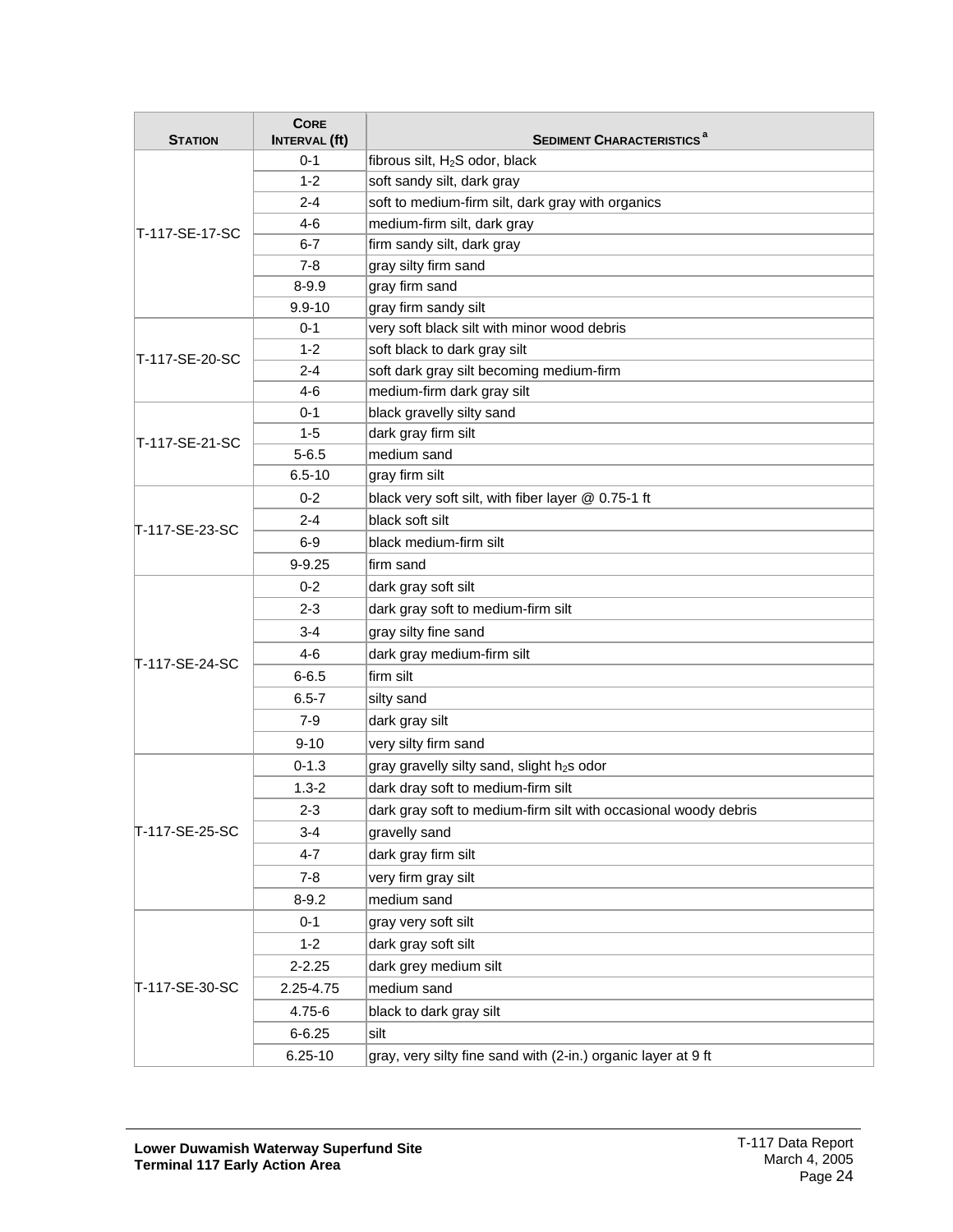| Station                      | <b>CORE</b><br><b>INTERVAL (ft)</b> | <b>SEDIMENT CHARACTERISTICS<sup>a</sup></b>                                   |  |  |  |
|------------------------------|-------------------------------------|-------------------------------------------------------------------------------|--|--|--|
|                              | $0 - 1$                             | black gravelly sandy silt with woody debris                                   |  |  |  |
|                              | $1 - 2$                             | dark gray sandy silt                                                          |  |  |  |
|                              | $2 - 4$                             | medium-firm dark gray sandy silt                                              |  |  |  |
| T-117-SE-31-SC               | $4 - 7.5$                           | firm gray silt                                                                |  |  |  |
|                              | $7.5 - 9.5$                         | increased firmness, gray silt                                                 |  |  |  |
|                              | $9.5 - 10$                          | medium sand                                                                   |  |  |  |
|                              | $0 - 1$                             | very soft black silt                                                          |  |  |  |
|                              | $1 - 2$                             | soft dark gray silt                                                           |  |  |  |
| T-117-SE-35-SC               | $2 - 6$                             | dark gray to gray silt with occasional organics                               |  |  |  |
|                              | $6-9$                               | gray silt                                                                     |  |  |  |
|                              | $9 - 10$                            | medium sand                                                                   |  |  |  |
|                              | $0 - 1.25$                          | dark gray medium-firm silt                                                    |  |  |  |
|                              | $1.25 - 3$                          | medium sand                                                                   |  |  |  |
| T-117-SE-36-SC               | $3 - 4$                             | dark gray medium-firm silt                                                    |  |  |  |
|                              | 4-6                                 | gray sandy silt                                                               |  |  |  |
|                              | $6 - 7$                             | gray silty fine sand                                                          |  |  |  |
|                              | $7 - 10$                            | gray slightly silty fine sand                                                 |  |  |  |
|                              | $0 - 0.7$                           | sandy gravel                                                                  |  |  |  |
|                              | $0.7 - 1.9$                         | firm gray silt                                                                |  |  |  |
| T-117-SE-37-SC               | $1.9 - 5.5$                         | firm sand                                                                     |  |  |  |
|                              | $5.5 - 10$                          | medium sand                                                                   |  |  |  |
|                              | $0 - 2$                             | very soft black silt, to soft at 1 ft                                         |  |  |  |
|                              | $2 - 3$                             | black soft silt                                                               |  |  |  |
|                              | $3 - 3.5$                           | medium sand                                                                   |  |  |  |
| T-117-SE-42-SC               | $3.5 - 4$                           | dark gray silt                                                                |  |  |  |
|                              | $4 - 4.5$                           | silty fine sand                                                               |  |  |  |
|                              | $4.5 - 6$                           | gray silt                                                                     |  |  |  |
|                              | $6 - 10$                            | gray fine sandy silt to silty fine sand                                       |  |  |  |
| T-117-SE-43-SC               | $0 - 0.3$                           | gray, wet silty sand                                                          |  |  |  |
|                              | $0.3 - 10$                          | gray firm silt                                                                |  |  |  |
| <b>Supplemental Sampling</b> |                                     |                                                                               |  |  |  |
| <b>March 2003</b>            |                                     |                                                                               |  |  |  |
|                              | $0 - 0.5$                           | brown surface layer, gray, black, silt, gravel, organic matter                |  |  |  |
| T-117-SE-70-SC               | $0.5 - 1$                           | slight petroleum odor, gray, fine, medium and coarse sand, gravel             |  |  |  |
|                              | $1 - 2$                             | slight petroleum odor, gray, silt, fine sand, gravel, organic matter          |  |  |  |
|                              | $0 - 1$                             | slight petroleum odor, brown surface, brown, gray, silt, fine and coarse sand |  |  |  |
| T-117-SE-71-SC               | $1 - 2$                             | brown, coarse sand                                                            |  |  |  |
|                              | $2 - 2.7$                           | brown, coarse sand                                                            |  |  |  |
|                              | $0 - 1$                             | brown surface, brown, gray, fine and medium sand, organic matter              |  |  |  |
| T-117-SE-72-SC               | $1 - 2$                             | brown, gray, medium and coarse sand, organic matter                           |  |  |  |
|                              | $2 - 2.4$                           | brown, gray, medium and coarse sand, organic matter                           |  |  |  |
| September 2003               |                                     |                                                                               |  |  |  |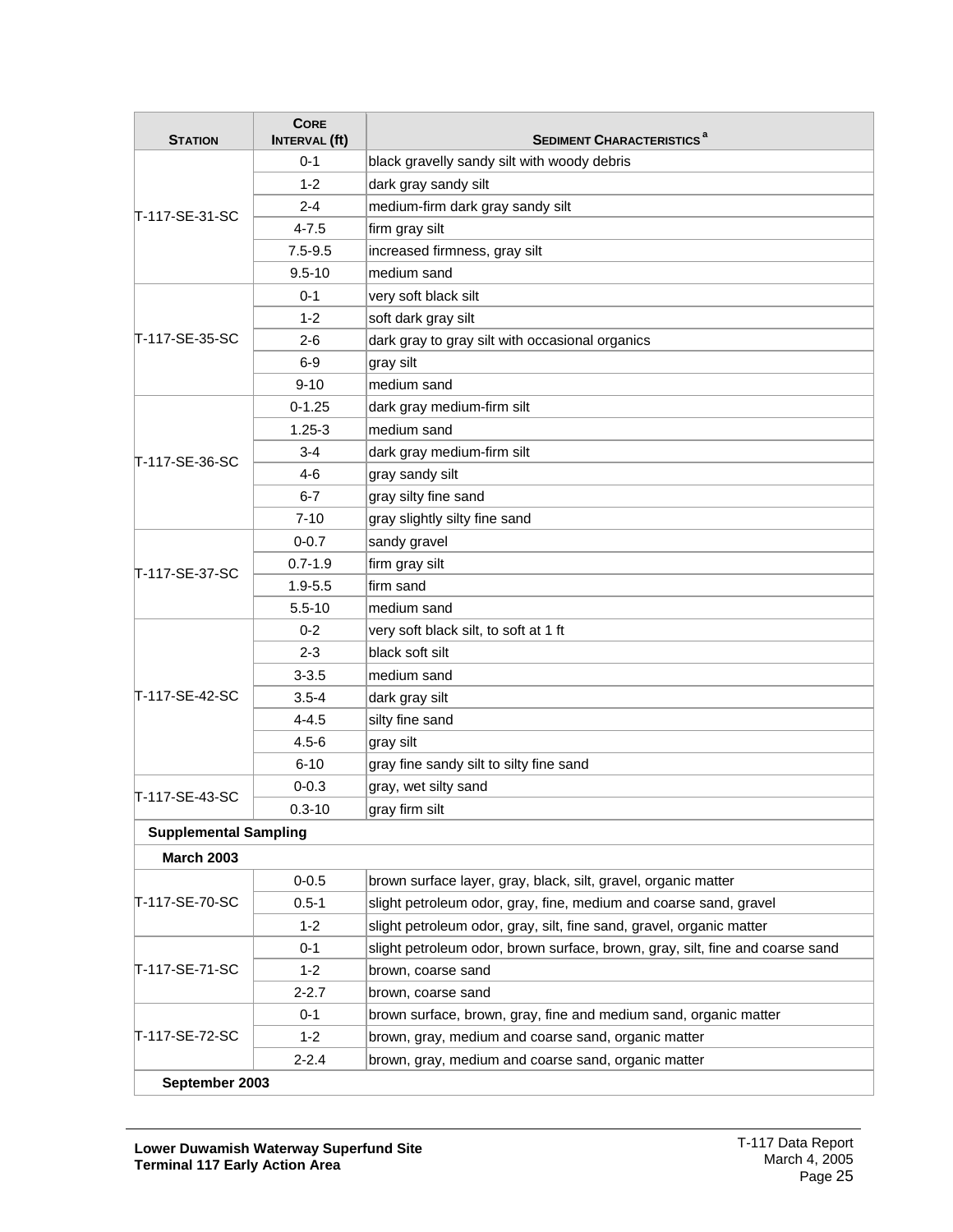| <b>STATION</b> | <b>CORE</b><br><b>INTERVAL (ft)</b> | <b>SEDIMENT CHARACTERISTICS<sup>a</sup></b>                                                                                                                               |
|----------------|-------------------------------------|---------------------------------------------------------------------------------------------------------------------------------------------------------------------------|
| T-117-SE-89-SC | $0 - 2$                             | slight petroleum odor, organic matter, hair, 3-in band of medium-fine sand at 11<br>in.,50/50 black clay silt, wood debris in bottom foot or section                      |
| T-117-SE-91-SC | $0 - 2$                             | lighter brown surface, organic matter, roots, cohesive silt at first few inches, soft<br>silt at first six inches, no sand, $2^{nd}$ foot is solid, cohesive, black, clay |
| T-117-SE-93-SC | $0 - 2$                             | trace amounts of fine sand, organic matter in top 1ft, roots, leafy debris, hair                                                                                          |

a Laboratory sample descriptions

#### <span id="page-30-0"></span>**Table 4-6. Physical characteristics of each soil sample**

| <b>LOCATION</b>                       | <b>CORE</b><br><b>INTERVAL</b> (ft) | <b>SOIL CHARACTERISTICS</b>                                              |  |  |  |  |  |
|---------------------------------------|-------------------------------------|--------------------------------------------------------------------------|--|--|--|--|--|
| <b>Initial Sampling December 2003</b> |                                     |                                                                          |  |  |  |  |  |
| T-117-CB-1                            | na                                  | coarse sand; gray; no odor                                               |  |  |  |  |  |
| T-117-CB-5                            | na                                  | gravel, coarse and medium sand, silt; gray; strong petroleum odor        |  |  |  |  |  |
| T-117-CB-5-OUT                        | na                                  | fine sand, silt, organic matter; drab olive, brown; no odor              |  |  |  |  |  |
| T-117-DS-1                            | na                                  | organic matter; brown; humic odor                                        |  |  |  |  |  |
| T-117-DS-2                            | na                                  | organic matter; brown; humic odor                                        |  |  |  |  |  |
|                                       | $0 - 1.5$                           | damp, mottled brown, gravel, sand, silt                                  |  |  |  |  |  |
|                                       | $2.5 - 4$                           | moist, mottled brown, gravel, sand, silt                                 |  |  |  |  |  |
| T-117-SB-1                            | $5 - 6.5$                           | moist, mottled brown, gravel, sand, silt, 3in dark brown staining at 6ft |  |  |  |  |  |
|                                       | $7.5 - 9$                           | wet, brown, gravel, sand, silt                                           |  |  |  |  |  |
|                                       | 12.5-14                             | saturated, brown, sand, gravel                                           |  |  |  |  |  |
|                                       | 17.5-19                             | saturated, dark gray, fine to medium sand                                |  |  |  |  |  |
|                                       | $0 - 1.5$                           | wet, mottled brown, gravel, silt, sand, roots, coal fragments            |  |  |  |  |  |
|                                       | $2.5 - 4$                           | moist, mottled brown, gravel, silt, sand, roots                          |  |  |  |  |  |
| T-117-SB-2                            | $5 - 6.5$                           | damp, mottled brown, gravel, silt, sand                                  |  |  |  |  |  |
|                                       | $7.5 - 9$                           | slough in spoon, as above                                                |  |  |  |  |  |
|                                       | $12.5 - 14$                         | slough in spoon, as above                                                |  |  |  |  |  |
|                                       | 17.5-19                             | 6in of gray silt, grading to saturated dark gray fine to medium sand     |  |  |  |  |  |
|                                       | $0 - 1.5$                           | damp, brown, gravel, sand, silt, brick fragments                         |  |  |  |  |  |
|                                       | $2.5 - 4$                           | upper 12in as above, lower 6in dark gray, fine to medium sand            |  |  |  |  |  |
| T-117-SB-3                            | $5 - 6.5$                           | moist, gray, gravel, sand, trace of silt, asphalt fragments              |  |  |  |  |  |
|                                       | $7.5 - 9$                           | moist, brown, gravel, silt, sand, crushed rock                           |  |  |  |  |  |
|                                       | 12.5-14                             | wet, dark gray, silt, fine sand                                          |  |  |  |  |  |
|                                       | 17.5-19                             | saturated, dark dray, silt, fine sand                                    |  |  |  |  |  |
|                                       | $0 - 1.5$                           | damp, gray, gravel, sand, trace of silt                                  |  |  |  |  |  |
|                                       | $2.5 - 4$                           | crushed rock, shattered gravel                                           |  |  |  |  |  |
| T-117-SB-4                            | $5 - 6.5$                           | moist, mottled brown, silt, sand, peat, roofing felt                     |  |  |  |  |  |
|                                       | $7.5 - 9$                           | wet, dark gray, fine sand, silt, oil in root casts                       |  |  |  |  |  |
|                                       | $12.5 - 14$                         | saturated, dark gray, fine to medium sand, silt                          |  |  |  |  |  |
|                                       | 17.5-19                             | saturated, dark gray, fine to medium sand                                |  |  |  |  |  |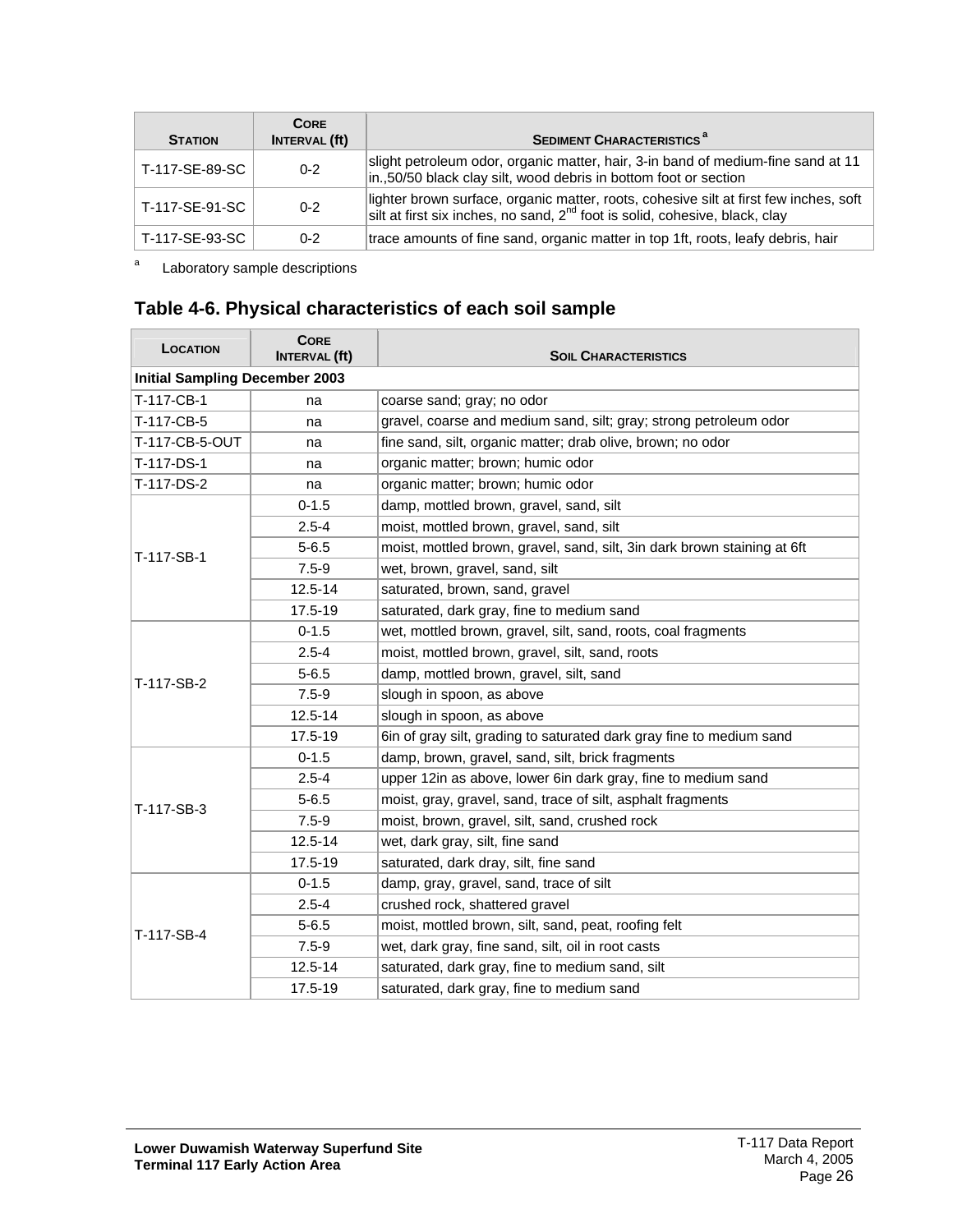| LOCATION    | <b>CORE</b><br><b>INTERVAL</b> (ft)     | <b>SOIL CHARACTERISTICS</b>                                                                       |
|-------------|-----------------------------------------|---------------------------------------------------------------------------------------------------|
|             | $0 - 1.5$                               | moist, brown, silt, sand, organic matter, roots                                                   |
|             | $2.5 - 4$                               | moist, brown, gravel, silt, sand, organic matter                                                  |
| T-117-SB-5  | $5 - 6.5$                               | wet, gray, fine sand, silt                                                                        |
|             | $7.5 - 9$                               | wet, gray, silt, fine sand                                                                        |
|             | $12.5 - 14$                             | saturated, gray, silt, fine sand                                                                  |
|             | 17.5-19                                 | saturated, gray, fine sand                                                                        |
|             | $0 - 1.5$                               | hard tar and organic matter at surface, brown, gravel, silt, sand                                 |
|             | $2.5 - 4$                               | damp, mottled brown, gravel, silt, sand                                                           |
| T-117-SB-6  | $5 - 6.5$                               | moist, mottled brown, gravel, silt, sand, brick fragments                                         |
|             | $7.5 - 9$                               | brick fragments                                                                                   |
|             | $12.5 - 14$                             | saturated, gray, fine sand, silt                                                                  |
|             | 17.5-19                                 | saturated, gray, silt, fine sand, organic matter                                                  |
|             | <b>Supplemental Sampling March 2003</b> |                                                                                                   |
| T-117-SB-7  | $0 - 1.5$                               | brown, silt, medium and coarse sand, organic matter (roots and twigs) brick<br>and asphalt pieces |
| T-117-SB-8  | $0 - 1.5$                               | brown, silt, medium and coarse sand, gravel, organic matter, asphalt pieces                       |
| T-117-SB-9  | $0 - 1.5$                               | brown, silt, medium and coarse sand, gravel, organic matter, asphalt pieces                       |
| T-117-SB-10 | $0 - 1.5$                               | brown, silt, coarse sand, organic matter, asphalt pieces                                          |
| T-117-SB-11 | $0 - 1.5$                               | brown, silt, medium and coarse sand, organic matter                                               |
| T-117-SB-12 | $0 - 1.5$                               | brown, silt, medium and coarse sand, gravel, organic matter                                       |
| T-117-SB-13 | $0 - 1.5$                               | brown, gray, silt, coarse sand, gravel, organic matter                                            |
| T-117-SB-14 | $0 - 1.5$                               | brown, silt, coarse sand, gravel, organic matter                                                  |

na — not applicable

#### <span id="page-31-0"></span>**4.2.2 Physical analysis results**

Table 4-7 presents grain size and percent moisture analyses for sediment and soil samples. Specific gravity analysis results are also presented for sediment core samples. The results confirm the observations recorded in Tables 4-5 and 4-6. All sediment and soil samples, except for the roadway and catch basin 4 and 6 were analyzed for percent solids and TOC. These results can be found in Appendix D. The raw laboratory results for grain size and geotechnical data are presented in Appendix E.

<span id="page-31-1"></span>

|  | Table 4-7. Sediment grain size results |  |  |  |
|--|----------------------------------------|--|--|--|
|--|----------------------------------------|--|--|--|

| <b>SAMPLE NUMBER</b>          | % GRAVEL | % SAND | $%$ SILT | % CLAY | $%$ FINES <sup>a</sup> | <b>SPECIFIC</b><br><b>GRAVITY</b> | % MOISTURE<br><b>CONTENT</b> |
|-------------------------------|----------|--------|----------|--------|------------------------|-----------------------------------|------------------------------|
| Surface sediment <sup>b</sup> |          |        |          |        |                        |                                   |                              |
| T-117-SE08-SG                 | < 0.1    | 75.3   | 19.4     | 5.3    | 24.7                   | no data                           | 48.8                         |
| T-117-SE21-SG                 | 25.6     | 51.8   | 19.6     | 3.0    | 22.6                   | no data                           | 37.6                         |
| T-117-SE25-SG                 | 9.5      | 75.9   | 11.2     | 3.5    | 14.7                   | no data                           | 35.3                         |
| T-117-SE37-SG                 | 13.3     | 67.8   | 15.9     | 3.0    | 18.9                   | no data                           | 34.4                         |
| T-117-SE45-SG                 | 5.7      | 66.1   | 22.1     | 6.1    | 28.2                   | no data                           | 41.2                         |
| T-117-SE84-SG                 | 0.6      | 85.1   | 10.7     | 3.5    | 14.2                   | no data                           | no data                      |
| T-117-SE85-SG                 | 0.3      | 17.1   | 64.5     | 18.1   | 82.6                   | no data                           | no data                      |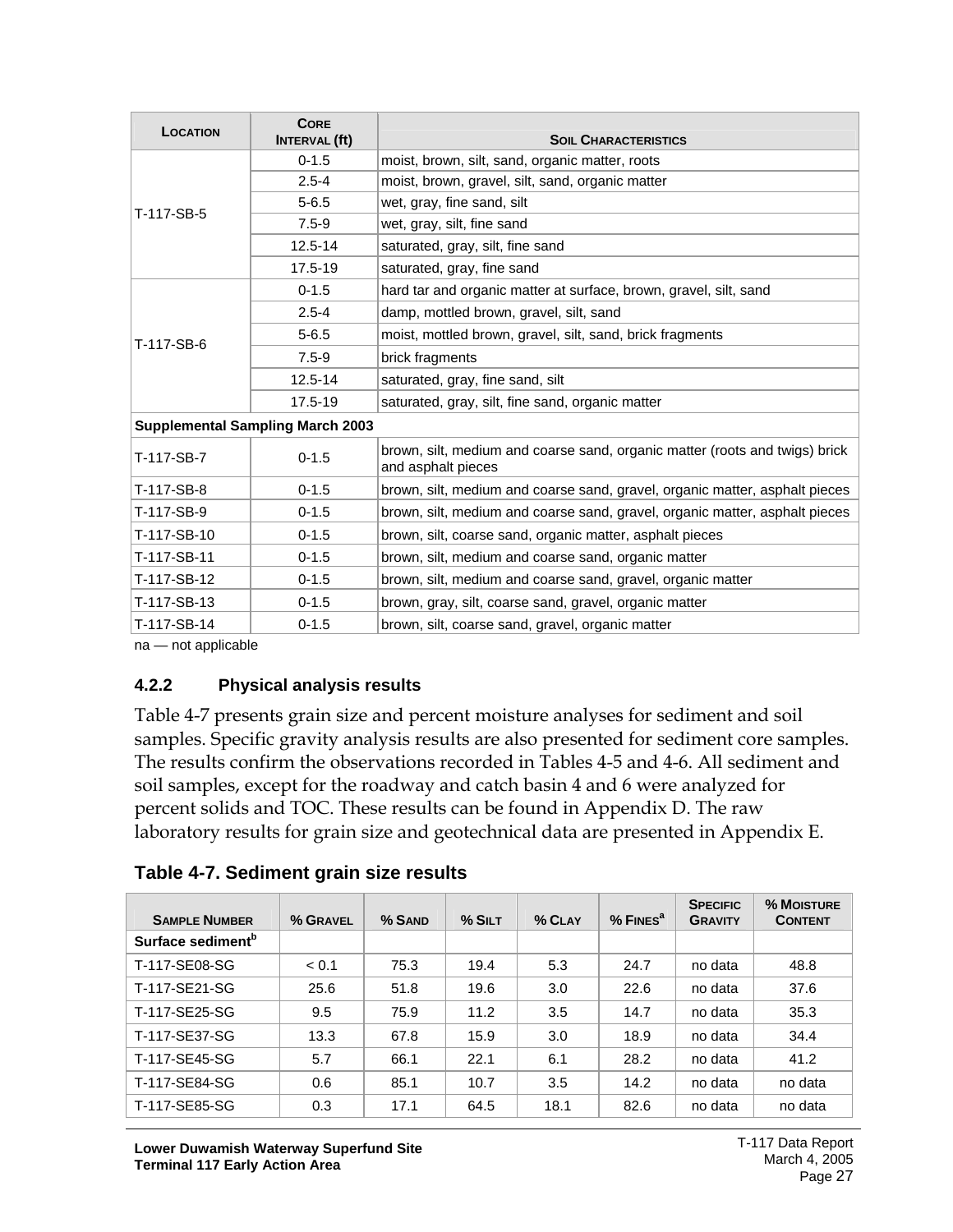| <b>SAMPLE NUMBER</b>             | % GRAVEL    | % SAND | % SILT | % CLAY  | % FINES <sup>a</sup> | <b>SPECIFIC</b><br><b>GRAVITY</b> | % MOISTURE<br><b>CONTENT</b> |
|----------------------------------|-------------|--------|--------|---------|----------------------|-----------------------------------|------------------------------|
| T-117-SE86-SG                    | 5.2         | 15.3   | 60.5   | 18.8    | 79.3                 | no data                           | no data                      |
| T-117-SE89-SG                    | 0.2         | 91.3   | 5.6    | 2.8     | 8.4                  | no data                           | no data                      |
| T-117-SE91-SG                    | 0.2         | 16.2   | 65.6   | 18.1    | 83.7                 | no data                           | no data                      |
| T-117-SE93-SG                    | 0.6         | 22.0   | 61.6   | 16.0    | 77.6                 | no data                           | no data                      |
| T-117-SE95-SG <sup>e</sup>       | 0.2         | 90.9   | 5.9    | 2.9     | 8.8                  | no data                           | no data                      |
| Subsurface sediment <sup>c</sup> |             |        |        |         |                      |                                   |                              |
| T-117-SE15-SC-12                 | 1.7         | 32.5   | 53.4   | 12.3    | 65.7                 | no data                           | 81.6                         |
| T-117-SE15-SC-12 <sup>d</sup>    | 1.9         | 33.1   | 52.6   | 12.3    | 64.9                 | no data                           | no data                      |
| T-117-SE15-SC-12 <sup>d</sup>    | 2.6         | 32.4   | 52.2   | 12.8    | 65.0                 | no data                           | no data                      |
| T-117-SE15-SC-68                 | < 0.1       | 51.4   | 40.8   | 7.9     | 48.7                 | no data                           | 54.8                         |
| T-117-SE16-SC-68                 | < 0.1       | 39.6   | 50.1   | 10.3    | 60.4                 | no data                           | 55.3                         |
| T-117-SE30-SC-24                 | 0.1         | 99.3   | 0.1    | 0.4     | 0.5                  | 2.69                              | 25.7                         |
| T-117-SE30-SC-68                 | < 0.1       | 72.5   | 24.3   | 3.3     | 27.6                 | no data                           | 41.1                         |
| T-117-SE31-SC-24                 | 0.5         | 36.6   | 54.6   | 8.3     | 62.9                 | 2.64                              | 59.3                         |
| T-117-SE31-SC-68                 | < 0.1       | 8.1    | 61.9   | 29.8    | 91.7                 | 2.63                              | 50.1                         |
| T-117-SE35-SC-46                 | 0.1         | 51.7   | 38.6   | 9.5     | 48.1                 | no data                           | 60.0                         |
| T-117-SE36-SC-68                 | 0.1         | 73.4   | 22.8   | 3.7     | 26.5                 | no data                           | 36.3                         |
| T-117-SE37-SC-24                 | < 0.1       | 94.2   | 4.7    | 1.0     | 5.7                  | no data                           | 32.8                         |
| T-117-SE37-SC-68                 | < 0.1       | 96.6   | 2.5    | 1.0     | 3.5                  | no data                           | 29.1                         |
| T-117-SE89-SC-02                 | 0.5         | 42.9   | 45.5   | 11.0    | 56.5                 | no data                           | no data                      |
| T-117-SE89-SC-02 <sup>d</sup>    | 1.0         | 42.6   | 45.5   | 10.9    | 56.4                 | no data                           | no data                      |
| T-117-SE89-SC-02 <sup>d</sup>    | 1.5         | 41.9   | 45.6   | 11.1    | 56.7                 | no data                           | no data                      |
| T-117-SE91-SC-02                 | $\mathbf 0$ | 14.6   | 71.3   | 14.3    | 85.6                 | no data                           | no data                      |
| T-117-SE93-SC-02                 | 0           | 23.4   | 63.1   | 13.4    | 76.5                 | no data                           | no data                      |
| Soil <sup>c</sup>                |             |        |        |         |                      |                                   |                              |
| T-117-CB1-SU                     | 0.1U        | 72.9   | 24.6   | 2.5     | 27.1                 | no data                           | 37.4                         |
| $T-117$ -CB1-SU-D $^{\circ}$     | 0.1U        | 70.5   | 26.9   | 2.6     | 29.5                 | no data                           | 35.2                         |
| T-117-CB5                        | 12.5        | 67.9   | 12.7   | 6.9     | 19.6                 | no data                           | 38.5                         |
| T-117-DS1                        | 4.0         | 74.4   | 16.2   | 5.4     | 21.6                 | no data                           | 166                          |
| T-117-DS2                        | 0.8         | 75.7   | 20.0   | 3.5     | 23.5                 | no data                           | 117                          |
| T-117-SB1-01                     | 17.3        | 75.7   | 0.1U   | $0.1$ U | 0.1U                 | no data                           | 13.3                         |
| T-117-SB1-03                     | 25.8        | 68.3   | 0.1U   | 0.1U    | 0.1U                 | no data                           | 10.1                         |
| T-117-SB3-01                     | 18.6        | 74.8   | 0.1U   | $0.1$ U | 0.1U                 | no data                           | 9.6                          |
| T-117-SB4-04                     | 0.1U        | 1.1    | 64.5   | 34.4    | 98.9                 | no data                           | 39.3                         |
| T-117-SB6-03                     | 14.4        | 56.9   | 0.1U   | 0.1U    | 0.1U                 | no data                           | 13.3                         |
| T-117-SB6-05                     | 0.1U        | 2.6    | 54.5   | 42.9    | 97.4                 | no data                           | 52.3                         |

 $a$  percent fines is calculated as the sum of percent silt and percent clay

**b** analyzed by ASTM method D-2217/D-422

- c analyzed by PSEP method
- d lab duplicate and/or triplicate
- e field duplicate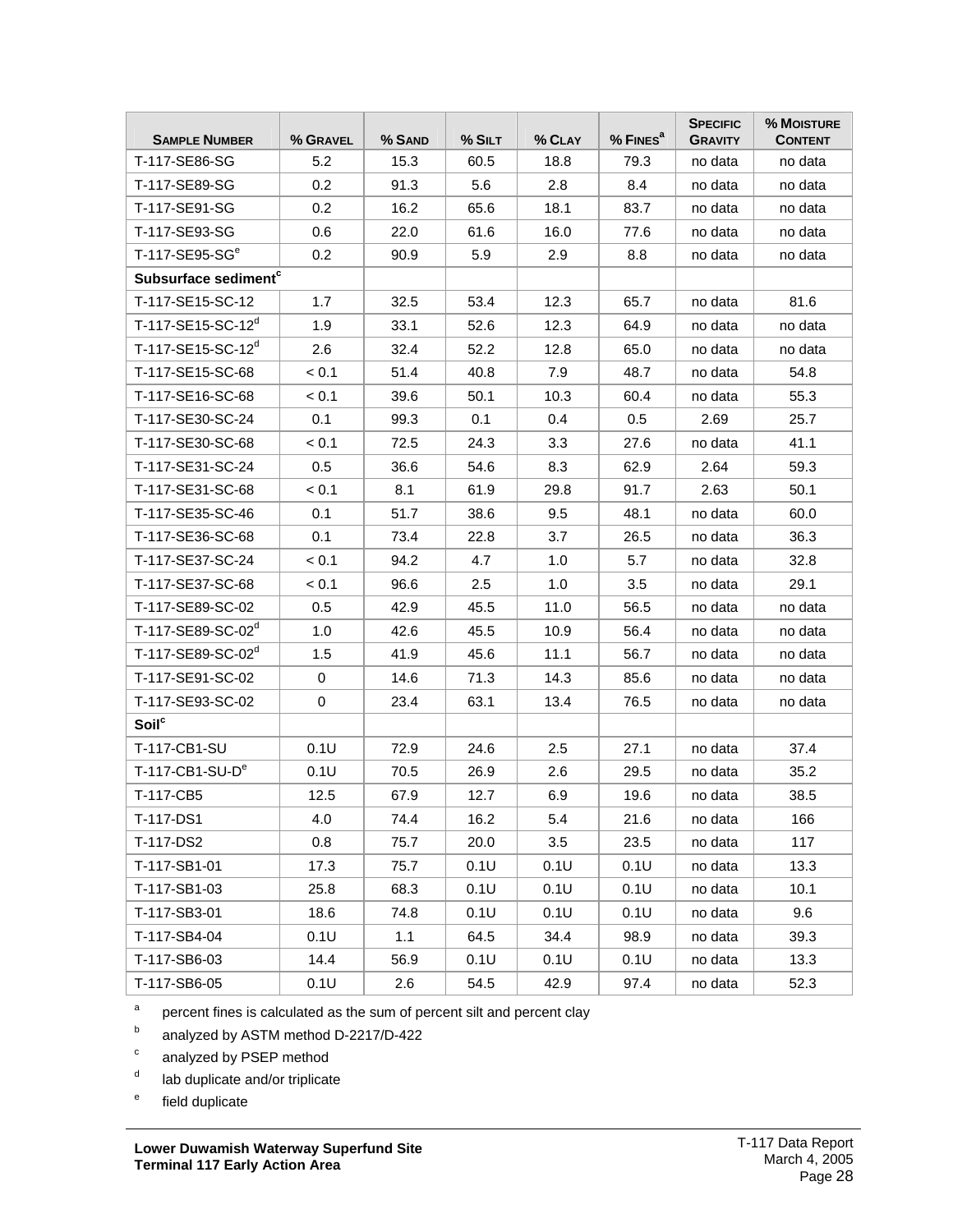U – undetected value

#### <span id="page-33-0"></span>**4.3 SEDIMENT CHEMISTRY RESULTS**

#### <span id="page-33-1"></span>**4.3.1 Surface sediment**

#### *4.3.1.1 PCBs*

Table 4-8 presents the total PCB results compared to SMS for the individual surface sediment grab samples, the composite sample and the field duplicates. The PCB concentrations for the initial surface grab samples are shown on Figure 4-1 and the supplemental grab samples are on Figure 4-2.

|                                       |                            | <b>TOTAL PCBS</b> | <b>TOTAL</b><br><b>PCBs</b> |      |               |               |  |       |
|---------------------------------------|----------------------------|-------------------|-----------------------------|------|---------------|---------------|--|-------|
| LOCATION                              | <b>SAMPLE ID</b>           | $(\mu g/kg dw)$   | $(mg/kg-OC)$                | Q    | <b>SQS EF</b> | <b>CSL EF</b> |  |       |
| <b>Initial Sampling December 2003</b> |                            |                   |                             |      |               |               |  |       |
| T-117-SE-07-G                         | T-117-SE07-SG              | 87                | 2.7                         | 0.23 |               |               |  | 0.042 |
| T-117-SE-08-G                         | T-117-SE08-SG              | 1,000             | 45                          |      | 3.8           | 0.70          |  |       |
| T-117-SE-10-G                         | T-117-SE10-SG              | 1,200             | 60                          |      | 5.0           | 0.92          |  |       |
| T-117-SE-13-G                         | T-117-SE13-SG              | 870               | 31                          |      | 2.6           | 0.48          |  |       |
| T-117-SE-15-G                         | T-117-SE15-SG              | 132               | 5.7                         |      | 0.48          | 0.088         |  |       |
| T-117-SE-16-G                         | T-117-SE16-SG              | 2,800             | 160                         |      | 13            | 2.4           |  |       |
| T-117-SE-17-G                         | T-117-SE17-SG              | 12,000            | 550                         |      | 45            | 8.4           |  |       |
| T-117-SE-18-G                         | T-117-SE18-SG              | 5,900             | 350                         |      | 29            | 5.3           |  |       |
| T-117-SE-19-G                         | T-117-SE19-SG              | 270               | 23                          | J    | 1.9           | 0.35          |  |       |
| T-117-SE-20-G                         | T-117-SE20-SG              | 1,300             | 100                         |      | 8.3           | 1.5           |  |       |
| T-117-SE-21-G                         | T-117-SE21-SG              | 38,000            | 2,200                       |      | 186           | 34            |  |       |
| T-117-SE-22-G                         | T-117-SE22-SG              | 16,000            | 890                         |      | 74            | 14            |  |       |
| T-117-SE-23-G                         | T-117-SE23-SG              | 80                | 4.7                         |      | 0.39          | 0.072         |  |       |
| T-117-SE-24-G                         | T-117-SE24-SG              | 3,500             | 230                         |      | 19            | 3.6           |  |       |
| T-117-SE-25-G                         | T-117-SE25-SG              | 4,000             | 290                         |      | 24            | 4.4           |  |       |
| T-117-SE-26-G                         | T-117-SE26-SG              | 1,900             | 110                         |      | 9.3           | 1.7           |  |       |
| T-117-SE-27-G                         | T-117-SE27-SG              | 83                | 4.6                         |      | 0.38          | 0.071         |  |       |
| T-117-SE-28-G                         | T-117-SE28-SG              | 910               | 76                          |      | 6.3           | 1.2           |  |       |
| T-117-SE-29-G                         | T-117-SE29-SG              | 170               | 6.5                         |      | 0.54          | 0.10          |  |       |
|                                       | T-117-SE52-SG <sup>a</sup> | 102               | 4.3                         |      | 0.36          | 0.066         |  |       |
| T-117-SE-30-G                         | T-117-SE30-SG              | 320               | 19                          |      | 1.6           | 0.29          |  |       |
| T-117-SE-31-G                         | T-117-SE31-SG              | 3,400             | 150                         |      | 12            | 2.3           |  |       |
| T-117-SE-32-G                         | T-117-SE32-SG              | 250               | 11                          |      | 0.95          | 0.17          |  |       |
| T-117-SE-33-G                         | T-117-SE33-SG              | 9,400             | 310                         | J    | 26            | 4.8           |  |       |
|                                       | T-117-SE60-SG <sup>a</sup> | 1,300             | 130                         |      | 11            | 2.0           |  |       |
| T-117-SE-34-G                         | T-117-SE34-SG              | 4,900             | 330                         |      | 27            | 5.0           |  |       |
| T-117-SE-35-G                         | T-117-SE35-SG              | 47                | 2.1                         | J    | 0.18          | 0.033         |  |       |
| T-117-SE-36-G                         | T-117-SE36-SG              | 230               | 10                          |      | 0.87          | 0.16          |  |       |
| T-117-SE-37-G                         | T-117-SE37-SG              | 4,300             | 230                         |      | 19            | 3.5           |  |       |
| T-117-SE-38-G                         | T-117-SE38-SG              | 86                | 4.8                         |      | 0.40          | 0.074         |  |       |

<span id="page-33-2"></span>**Table 4-8. Total PCB surface sediment results compared to SMS**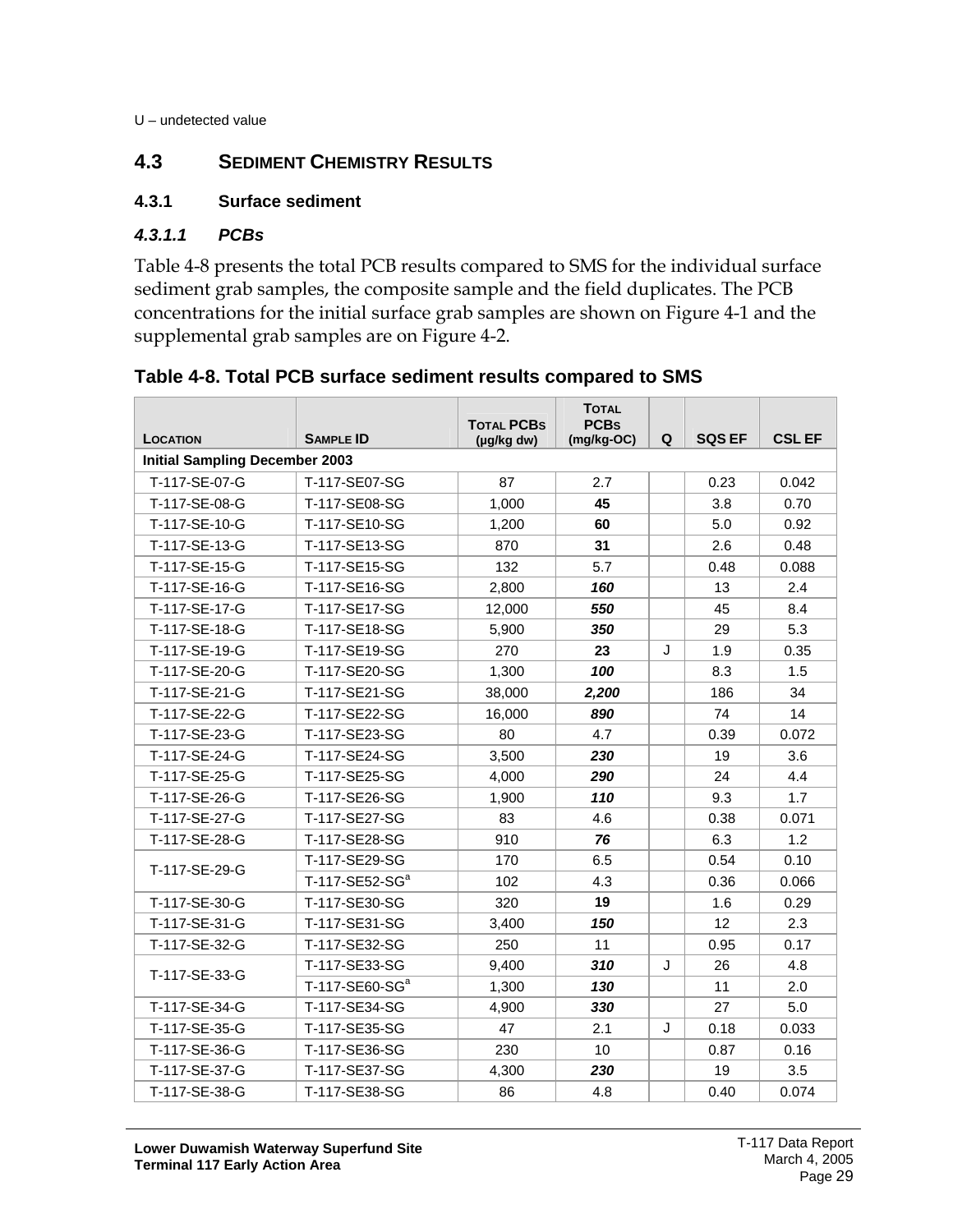|                              |                            | <b>TOTAL PCBS</b> | <b>TOTAL</b><br><b>PCBs</b> |   |               |               |
|------------------------------|----------------------------|-------------------|-----------------------------|---|---------------|---------------|
| <b>LOCATION</b>              | <b>SAMPLE ID</b>           | (µg/kg dw)        | (mg/kg-OC)                  | Q | <b>SQS EF</b> | <b>CSL EF</b> |
| T-117-SE-39-G                | T-117-SE39-SG              | 11,000            | 420                         |   | 35            | 6.5           |
| T-117-SE-40-G                | T-117-SE40-SG              | 3,200             | 200                         |   | 17            | 3.1           |
| T-117-SE-41-G                | T-117-SE41-SG              | 127               | 4.5                         |   | 0.38          | 0.070         |
| T-117-SE-42-G                | T-117-SE42-SG              | 136               | 5.9                         |   | 0.49          | 0.091         |
| T-117-SE-43-G                | T-117-SE43-SG              | 540               | 55                          | J | 4.6           | 0.85          |
| T-117-SE-44-G                | T-117-SE44-SG              | 320               | 21                          |   | 1.8           | 0.33          |
| T-117-SE-45-G                | T-117-SE45-SG              | 520               | 43                          | J | 3.6           | 0.66          |
|                              | T-117-SE53-SG <sup>a</sup> | 910               | 83                          | J | 6.9           | 1.3           |
| T-117-SE-46-G                | T-117-SE46-SG              | 210               | 13                          |   | 1.1           | 0.20          |
| T-117-SE-47-G                | T-117-SESGComp1            | 4,000             | 170                         |   | 14            | 2.7           |
| <b>Supplemental Sampling</b> |                            |                   |                             |   |               |               |
| <b>March 2003</b>            |                            |                   |                             |   |               |               |
| T-117-SE-73-G                | T-117-SE73-SG              | 263               | 8.0                         | J | 0.66          | 0.12          |
|                              | T-117-SE75-SG <sup>a</sup> | 223               | 7.0                         |   | 0.58          | 0.11          |
| T-117-SE-74-G                | T-117-SE74-SG              | 123               | 4.6                         |   | 0.38          | 0.070         |
| <b>June 2003</b>             |                            |                   |                             |   |               |               |
| T-117-SE-76-G                | T-117-SE76-SG              | 1,400             | 77                          |   | 6.4           | 1.2           |
| T-117-SE-77-G                | T-117-SE77-SG              | 1,100             | 33                          |   | 2.8           | 0.51          |
| T-117-SE-78-G                | T-117-SE78-SG              | 508               | 39                          |   | 3.3           | 0.61          |
|                              | T-117-SE83-SG <sup>a</sup> | 310               | 9.2                         | J | 0.77          | 0.14          |
| T-117-SE-79-G                | T-117-SE79-SG              | 150               | 8.8                         |   | 0.74          | 0.14          |
| T-117-SE-80-G                | T-117-SE80-SG              | 143               | 6.6                         |   | 0.55          | 0.10          |
| T-117-SE-81-G                | T-117-SE81-SG              | 400               | 34                          |   | 2.8           | 0.53          |
| T-117-SE-82-G                | T-117-SE82-SG              | 109               | 4.4                         |   | 0.37          | 0.068         |
| September 2003               |                            |                   |                             |   |               |               |
| T-117-SE-84-G                | T-117-SE84-SG              | 88                | 7.2                         |   | 0.60          | 0.11          |
| T-117-SE-85-G                | T-117-SE85-SG              | 117               | 3.6                         |   | 0.30          | 0.055         |
| T-117-SE-86-G                | T-117-SE86-SG              | 102               | 3.3                         |   | 0.28          | 0.051         |
| T-117-SE-89-G                | T-117-SE89-SG              | 700               | 92                          |   | 7.7           | 1.4           |
|                              | T-117-SE95-SG <sup>a</sup> | 620               | 48                          |   | 4.0           | 0.75          |
| T-117-SE-91-G                | T-117-SE91-SG              | 128               | 4.2                         |   | 0.35          | .065          |
| T-117-SE-93-G                | T-117-SE93-SG              | 203               | 7.5                         |   | 0.62          | 0.12          |

<sup>a</sup> Field duplicate

SQS – Sediment Quality Standards (12 mg/kg-OC) **bold** indicates SQS exceedance

CSL – Cleanup Screening Level (65 mg/kg-OC) *bold and italicized* indicates CSL exceedance

dw – dry weight

OC – carbon normalized

EF – exceedance factor (concentration in mg/kg-OC/SQS [SQS EF] or CSL [CSL EF])

nc – not calculated because %TOC is either  $\leq 0.2$  or  $\geq 5.0$ %. Dry weight concentration compared to apparent effects threshold (AET) equivalents of SQS (lowest AET: 130 µg/kg dw) and CSL (second lowest AET: 1,000 µg/kg dw).

 $Q$  – qualifier  $J$  – estimated value  $U$  – undetected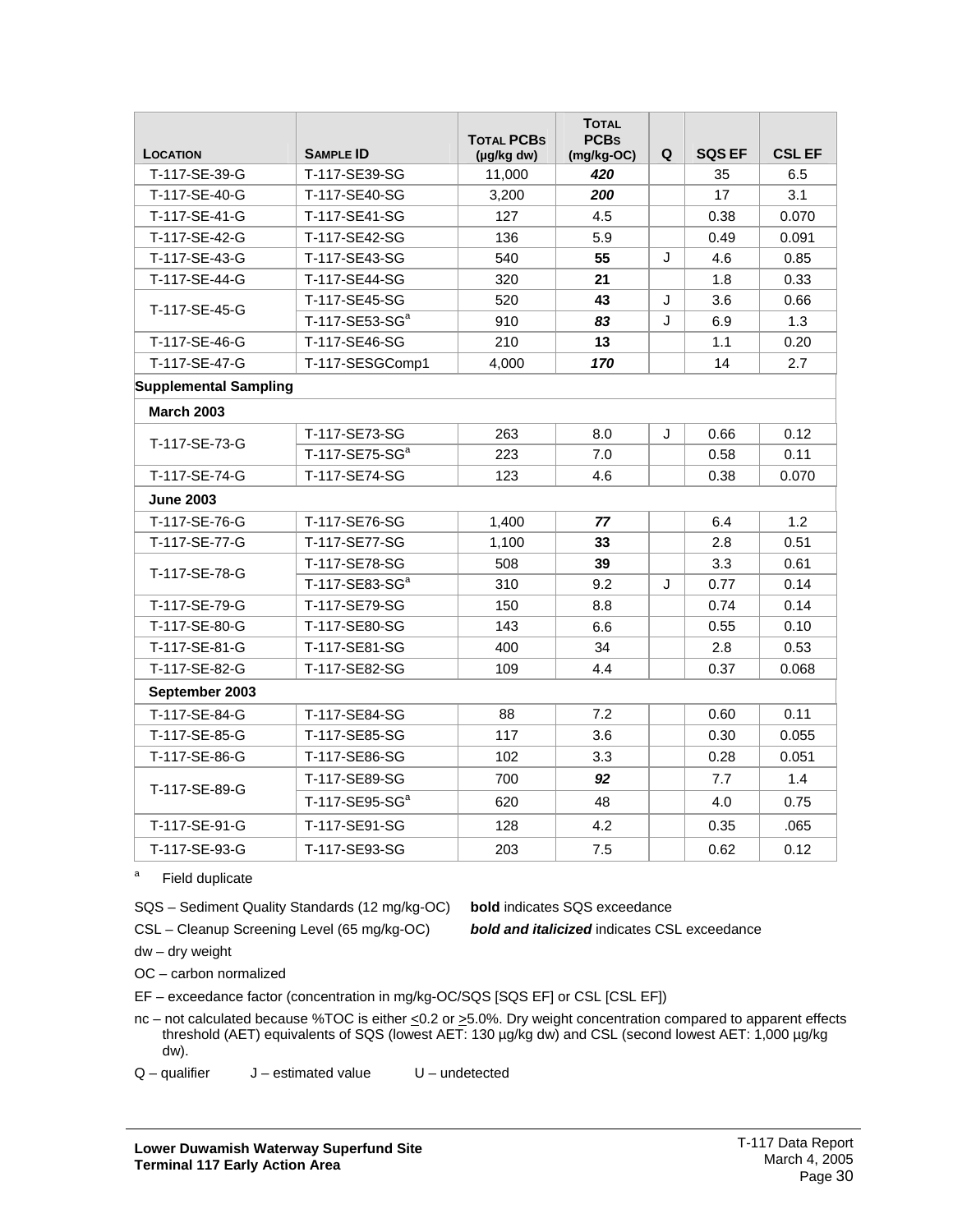#### *4.3.1.2 Polycyclic aromatic hydrocarbons*

Fourteen surface sediment samples (T-117- SE08-SG, SE15-SG, SE21-SG, SE25-SG, SE27-SG, SE33-SG, SE36-SG, SE37-SG, SE39-SG, SE40-SG, SE43-SG, SE44-SG, SE45-SG and SE46-SG) were analyzed for PAHs. Sample T-117-SE25-SG exceeded the applicable SQS for three PAHs. Sample T-117-SE37-SG had 13 individual PAH SQS exceedances, 10 of which also exceeded the applicable CSL. Total high-molecularweight PAHs (HPAHs) in this sample exceeded the SQS, and total low-molecularweight PAHs (LPAHs) in this sample exceeded both the SQS and CSL. Multiple PAHs were detected in each sample. Detection limits were typical for relatively uncontaminated sediment samples, ranging from 19 to 40 µg/kg dry weight (dw). PAH exceedances are presented in Table 4-9. All PAH data are presented in Appendices D and E.

| <b>SAMPLE ID</b> | <b>CHEMICAL</b>        | µg/kg<br>dw | mg/kg-<br><b>OC</b> | Q | <b>SQS</b> | <b>CSL</b> | <b>SQS</b><br><b>EF</b> | <b>CSL</b><br><b>EF</b> |
|------------------|------------------------|-------------|---------------------|---|------------|------------|-------------------------|-------------------------|
|                  | Indeno(1,2,3-cd)pyrene | 520         | 37                  |   | 34         | 88         | 1.1                     | 0.42                    |
| T-117-SE25-SG    | Acenaphthene           | 250         | 18                  | J | 16         | 57         | 1.1                     | 0.31                    |
|                  | Phenanthrene           | 1,900       | 140                 |   | 100        | 480        | 1.4                     | 0.29                    |
|                  | 2-Methylnaphthalene    | 1,400       | 74                  |   | 38         | 64         | 1.9                     | 1.2                     |
|                  | Acenaphthene           | 3,900       | 210                 |   | 16         | 57         | 13                      | 3.7                     |
|                  | Anthracene             | 4,300       | 230                 |   | 220        | 1,200      | 1.0                     | 0.19                    |
|                  | Benzo(a)anthracene     | 8,400       | 440                 |   | 110        | 270        | 4.0                     | 1.6                     |
|                  | Benzo(a)pyrene         | 7,900       | 420                 |   | 99         | 210        | 4.2                     | 2.0                     |
|                  | Benzo(g,h,i)perylene   | 1,200       | 63                  |   | 31         | 78         | 2.0                     | 0.81                    |
|                  | Chrysene               | 7,700       | 410                 |   | 100        | 460        | 4.1                     | 0.89                    |
| T-117-SE37-SG    | Dibenzo(a,h)anthracene | 640         | 34                  |   | 12         | 33         | 2.8                     | 1.0                     |
|                  | Dibenzofuran           | 4,200       | 220                 |   | 15         | 58         | 15                      | 3.8                     |
|                  | Fluoranthene           | 24,000      | 1,260               |   | 160        | 1,200      | 7.9                     | 1.1                     |
|                  | Fluorene               | 5,500       | 290                 |   | 23         | 79         | 13                      | 3.7                     |
|                  | Indeno(1,2,3-cd)pyrene | 1,900       | 100                 |   | 34         | 88         | 2.9                     | 1.1                     |
|                  | Phenanthrene           | 28,000      | 1,500               |   | 100        | 480        | 15                      | 3.1                     |
|                  | <b>Total HPAHs</b>     | 85,000      | 4,500               |   | 960        | 5,300      | 4.7                     | 0.8                     |
|                  | <b>Total LPAHs</b>     | 43,000      | 2,300               |   | 370        | 780        | 6.2                     | 2.9                     |

#### <span id="page-35-0"></span>**Table 4-9. Polycyclic aromatic hydrocarbons exceedances in surface sediment**

SQS – Sediment Quality Standards (12 mg/kg-OC) **bold** indicates SQS exceedance

CSL – Cleanup Screening Level (65 mg/kg-OC) *bold and italicized* indicates CSL exceedance

dw – dry weight

OC – carbon normalized

EF – exceedance factor (concentration in mg/kg-OC/SQS [SQS EF] or CSL [CSL EF])

 $Q$  – qualifier  $J$  – estimated value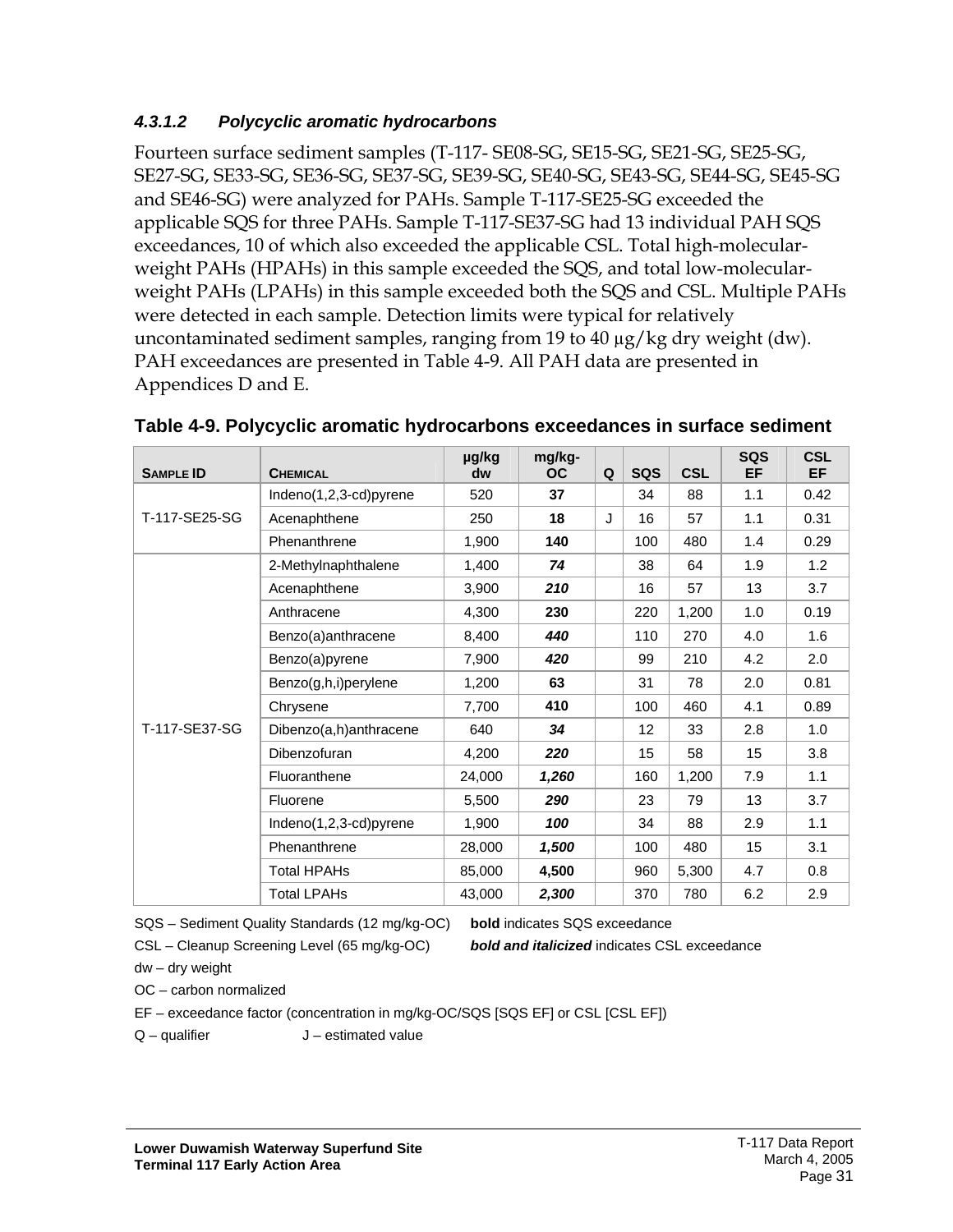#### *4.3.1.3 Other chemicals*

Twelve surface sediment samples (T-117-SE08-SG, SE15-SG, SE21-SG, SE25-SG, SE27- SG, SE33-SG, SE36-SG, SE37-SG, SE39-SG, SE44-SG, SE45-SG, and SE46-SG) were analyzed for eight trace metals: arsenic, cadmium, chromium, copper, lead, mercury, silver and zinc. There were no exceedances of SQS or CSL for metals. Fourteen surface sediment samples (T-117-SE08-SG, SE15-SG, SE21-SG, SE25-SG, SE27-SG, SE33-SG, SE36-SG, SE37-SG, SE39-SG, SE40-SG, SE43-SG, SE44-SG, SE45-SG, and SE46-SG) were analyzed for SVOCs. The hexachlorobenzene detection limit (0.44 mg/kg-OC) for sample T-117-SE21-SG exceeded the SQS. There were no other SVOC exceedances. Sample T-117-SE08-SG was analyzed for TBT. TBT (as ion) was not detected at 5.0 µg/kg dw. Three VOCs were analyzed in fourteen samples: 1,2,4-trichlorobenzene, 1,2-dichlorobenzene, and 1,4-dichlorobenzene. There were no exceedances of SQS or CSL for these compounds. All metal, SVOC, TBT and VOC data are presented in Appendices D and E.

Of the fourteen samples analyzed for metals and SVOCs, five were archived surface sediment samples from locations 15-G, 27-G, 36-G, 44-G and 46-G that were outside the removal boundary to assist in cleanup decisions. There were no exceedances of SQS or CSL for metals or SVOCs in these samples.

#### <span id="page-36-0"></span>**4.3.2 Subsurface sediment**

Table 4-10 presents the total PCB results for the sediment cores, most of which were divided into six or seven sampling intervals. PCB concentrations for each initial core location are shown on Figure 4-3 and supplemental core locations are on Figure 4-2. Figures T1 through T6 are cross sections from each transect, vertically displaying total PCB concentrations in each core.

| LOCATION                              | <b>SAMPLE ID</b>              | <b>DEPTH</b><br><b>BELOW</b><br><b>MUDLINE</b><br>(f <sub>t</sub> ) | <b>TOTAL PCBS</b><br>$(\mu g/kg dw)$ | <b>TOTAL PCBS</b><br>$(mg/kg-OC)$ | Q | <b>SQS</b><br>EF | <b>CSL</b><br><b>EF</b> |
|---------------------------------------|-------------------------------|---------------------------------------------------------------------|--------------------------------------|-----------------------------------|---|------------------|-------------------------|
| <b>Initial Sampling December 2003</b> |                               |                                                                     |                                      |                                   |   |                  |                         |
|                                       | T-117-SE15-SC-01              | $0 - 1$                                                             | 310                                  | 16                                |   | 1.3              | 0.24                    |
|                                       | T-117-SE15-SC-12              | $1 - 2$                                                             | 320                                  | 17                                |   | 1.4              | 0.26                    |
|                                       | T-117-SE15-SC-24              | $2 - 4$                                                             | 216                                  | 15                                |   | 1.3              | 0.23                    |
| T-117-SE-15-SC                        | T-117-SE49-SC-24 <sup>a</sup> | $2 - 4$                                                             | 175                                  | 11                                |   | 0.92             | 0.17                    |
|                                       | T-117-SE15-SC-46              | 4-6                                                                 | 46                                   | 4.6                               | J | 0.38             | 0.071                   |
|                                       | T-117-SE15-SC-68              | $6 - 8$                                                             | 130                                  | 10                                |   | 0.83             | 0.15                    |
|                                       | T-117-SE15-SC-810             | $8 - 10$                                                            | 104                                  | 5.8                               |   | 0.48             | 0.089                   |
| T-117-SE-16-SC                        | T-117-SE16-SC-0-0.9           | $0 - 0.9$                                                           | 3,400                                | 200                               |   | 17               | 3.1                     |
|                                       | T-117-SE16-SC-0.9-1.3         | $0.9 - 1.3$                                                         | 2,900                                | 140                               |   | 12               | 2.1                     |
|                                       | T-117-SE16-SC-1.3-2           | $1.3 - 2$                                                           | 590                                  | 42                                |   | 3.5              | 0.65                    |
|                                       | T-117-SE16-SC-24              | $2 - 4$                                                             | 1,900                                | 79                                |   | 6.6              | $1.2^{\circ}$           |

<span id="page-36-1"></span>

|  | Table 4-10. Total PCB subsurface results compared to SMS |
|--|----------------------------------------------------------|
|--|----------------------------------------------------------|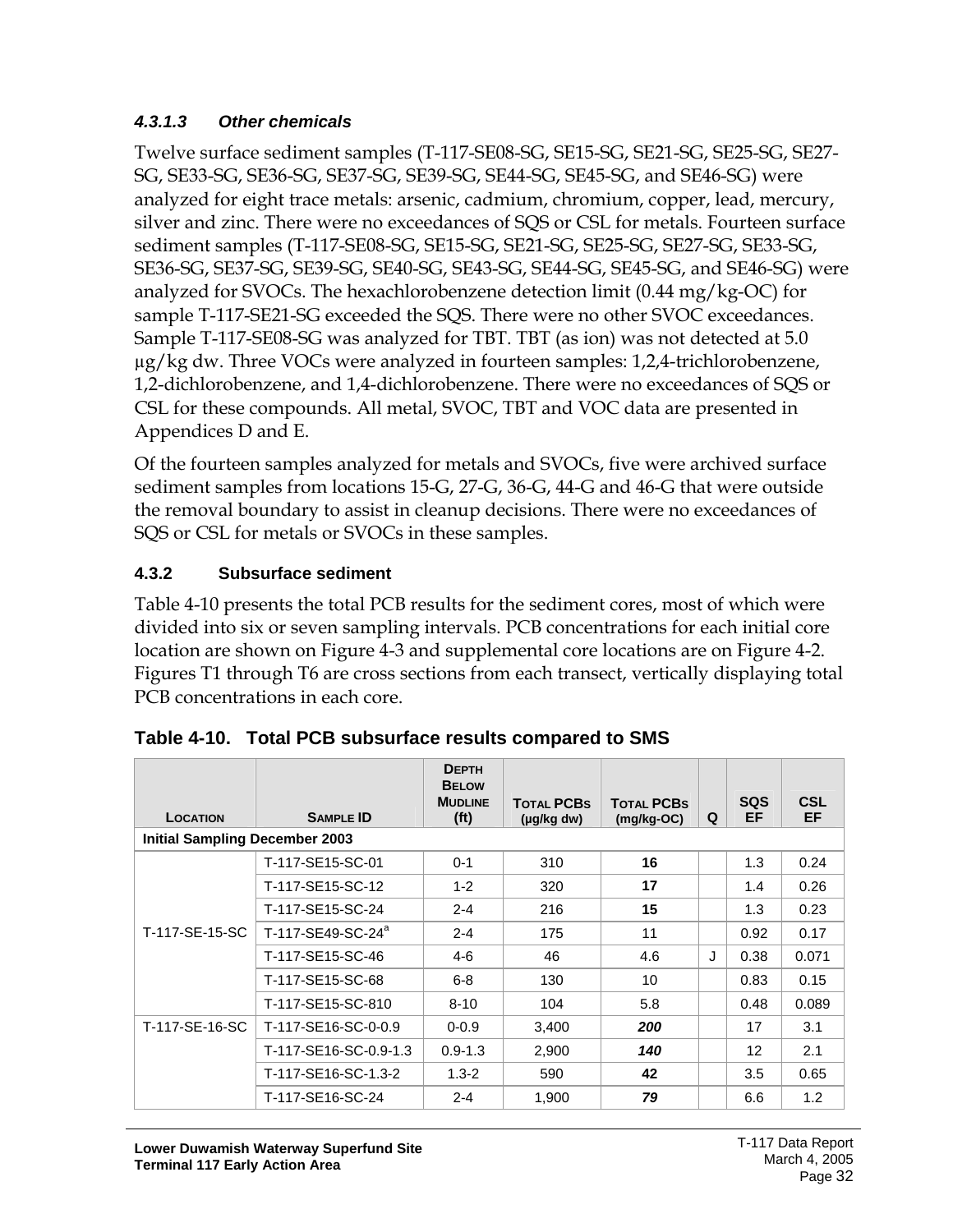|                                                                                                           | <b>SAMPLE ID</b>              | <b>DEPTH</b><br><b>BELOW</b><br><b>MUDLINE</b><br>(f <sub>t</sub> ) | <b>TOTAL PCBS</b><br>(µg/kg dw) | <b>TOTAL PCBS</b><br>$(mg/kg-OC)$ | Q | <b>SQS</b><br>EF | <b>CSL</b><br><b>EF</b> |
|-----------------------------------------------------------------------------------------------------------|-------------------------------|---------------------------------------------------------------------|---------------------------------|-----------------------------------|---|------------------|-------------------------|
|                                                                                                           | T-117-SE16-SC-46              | $4-6$                                                               | 129                             | 8.6                               |   | 0.72             | 0.13                    |
|                                                                                                           | T-117-SE16-SC-68              | $6 - 8$                                                             | 430                             | 31                                |   | 2.6              | 0.47                    |
|                                                                                                           | T-117-SE16-SC-810             | $8 - 10$                                                            | 69                              | 4.3                               |   | 0.36             | 0.066                   |
|                                                                                                           | T-117-SE17-SC-01              | $0 - 1$                                                             | 3,700                           | 200                               |   | 16               | 3.0                     |
|                                                                                                           | T-117-SE17-SC-12              | $1 - 2$                                                             | 3,200                           | 150                               |   | 12               | 2.2                     |
|                                                                                                           | T-117-SE17-SC-24              | $2 - 4$                                                             | 280                             | 13                                |   | 1.1              | 0.20                    |
| T-117-SE-17-SC                                                                                            | T-117-SE17-SC-46              | $4 - 6$                                                             | 67                              | 8.1                               |   | 0.67             | 0.12                    |
|                                                                                                           | T-117-SE17-SC-68              | $6 - 8$                                                             | 100                             | 13                                | J | 1.1              | 0.2                     |
|                                                                                                           | T-117-SE47-SC-68 <sup>a</sup> | $6 - 8$                                                             | 34                              | 6.1                               |   | 0.51             | 0.094                   |
| <b>LOCATION</b><br>T-117-SE-20-SC<br>T-117-SE-21-SC<br>T-117-SE-23-SC<br>T-117-SE-24-SC<br>T-117-SE-25-SC | T-117-SE17-SC-810             | $8 - 10$                                                            | 20                              | 7.4                               | U | 0.62             | 0.11                    |
|                                                                                                           | T-117-SE20-SC-01              | $0 - 1$                                                             | 2,800                           | 260                               |   | 21               | 3.9                     |
|                                                                                                           | T-117-SE20-SC-12              | $1 - 2$                                                             | 420                             | 28                                |   | 2.3              | 0.43                    |
|                                                                                                           | T-117-SE20-SC-24              | 2-4                                                                 | 145                             | 13                                |   | 1.1              | 0.20                    |
|                                                                                                           | T-117-SE20-SC-46              | $4 - 6$                                                             | 60                              | 4.6                               |   | 0.38             | 0.071                   |
|                                                                                                           | T-117-SE20-SC-68              | $6 - 8$                                                             | 18                              | 0.78                              | J | 0.065            | 0.012                   |
|                                                                                                           | T-117-SE20-SC-810             | $8 - 10$                                                            | 118                             | 4.2                               |   | 0.35             | 0.065                   |
|                                                                                                           | T-117-SE21-SC-01              | 0-1                                                                 | 16,000                          | 760                               |   | 63               | 12 <sup>2</sup>         |
|                                                                                                           | T-117-SE21-SC-12              | $1 - 2$                                                             | 280                             | 16                                |   | 1.3              | 0.24                    |
|                                                                                                           | T-117-SE21-SC-24              | 2-4                                                                 | 20                              | 2.0                               | U | 0.17             | 0.031                   |
|                                                                                                           | T-117-SE21-SC-46              | 4-6                                                                 | 20                              | 1.7                               | U | 0.14             | 0.026                   |
|                                                                                                           | T-117-SE21-SC-68              | $6 - 8$                                                             | 20                              | 3.2                               | U | 0.26             | 0.049                   |
|                                                                                                           | T-117-SE21-SC-810             | $8 - 10$                                                            | 20                              | 7.1                               | U | 0.60             | 0.110                   |
|                                                                                                           | T-117-SE23-SC-01              | 0-1                                                                 | 51                              | 3.2                               | J | 0.27             | 0.049                   |
|                                                                                                           | T-117-SE23-SC-12              | $1 - 2$                                                             | 21                              | 1.2                               |   | 0.097            | 0.018                   |
|                                                                                                           | T-117-SE23-SC-24              | 2-4                                                                 | 158                             | 5.6                               |   | 0.47             | 0.087                   |
|                                                                                                           | T-117-SE23-SC-46              | $4 - 6$                                                             | 220                             | 17                                |   | 1.4              | 0.26                    |
|                                                                                                           | T-117-SE23-SC-68              | $6 - 8$                                                             | 210                             | 12                                | J | 0.97             | 0.18                    |
|                                                                                                           | T-117-SE23-SC-810             | $8 - 10$                                                            | 68                              | 3.6                               |   | 0.30             | 0.055                   |
|                                                                                                           | T-117-SE24-SC-01              | $0 - 1$                                                             | 1,300                           | 110                               |   | 9.0              | 1.7                     |
|                                                                                                           | T-117-SE24-SC-12              | $1 - 2$                                                             | 122                             | 10                                |   | 0.85             | 0.16                    |
|                                                                                                           | T-117-SE24-SC-24              | $2 - 4$                                                             | 98                              | 8.9                               |   | 0.74             | 0.14                    |
|                                                                                                           | T-117-SE24-SC-46              | 4-6                                                                 | 77                              | 3.5                               |   | 0.29             | 0.054                   |
|                                                                                                           | T-117-SE24-SC-68              | $6-8$                                                               | 68                              | 4.0                               | J | 0.33             | 0.062                   |
|                                                                                                           | T-117-SE24-SC-810             | $8 - 10$                                                            | 45                              | 3.2                               | J | 0.27             | 0.049                   |
|                                                                                                           | T-117-SE25-SC-01              | $0 - 1$                                                             | 2,000                           | 260                               |   | 22               | 4.0                     |
|                                                                                                           | T-117-SE25-SC-12              | $1 - 2$                                                             | 380                             | 19                                |   | 1.6              | 0.29                    |
|                                                                                                           | T-117-SE25-SC-24              | 2-4                                                                 | 97                              | 4.6                               | J | 0.38             | 0.071                   |
|                                                                                                           | T-117-SE25-SC-46              | $4 - 6$                                                             | 64                              | 3.8                               |   | 0.31             | 0.058                   |
|                                                                                                           | T-117-SE25-SC-68              | $6 - 8$                                                             | 45                              | 6.1                               |   | 0.51             | 0.094                   |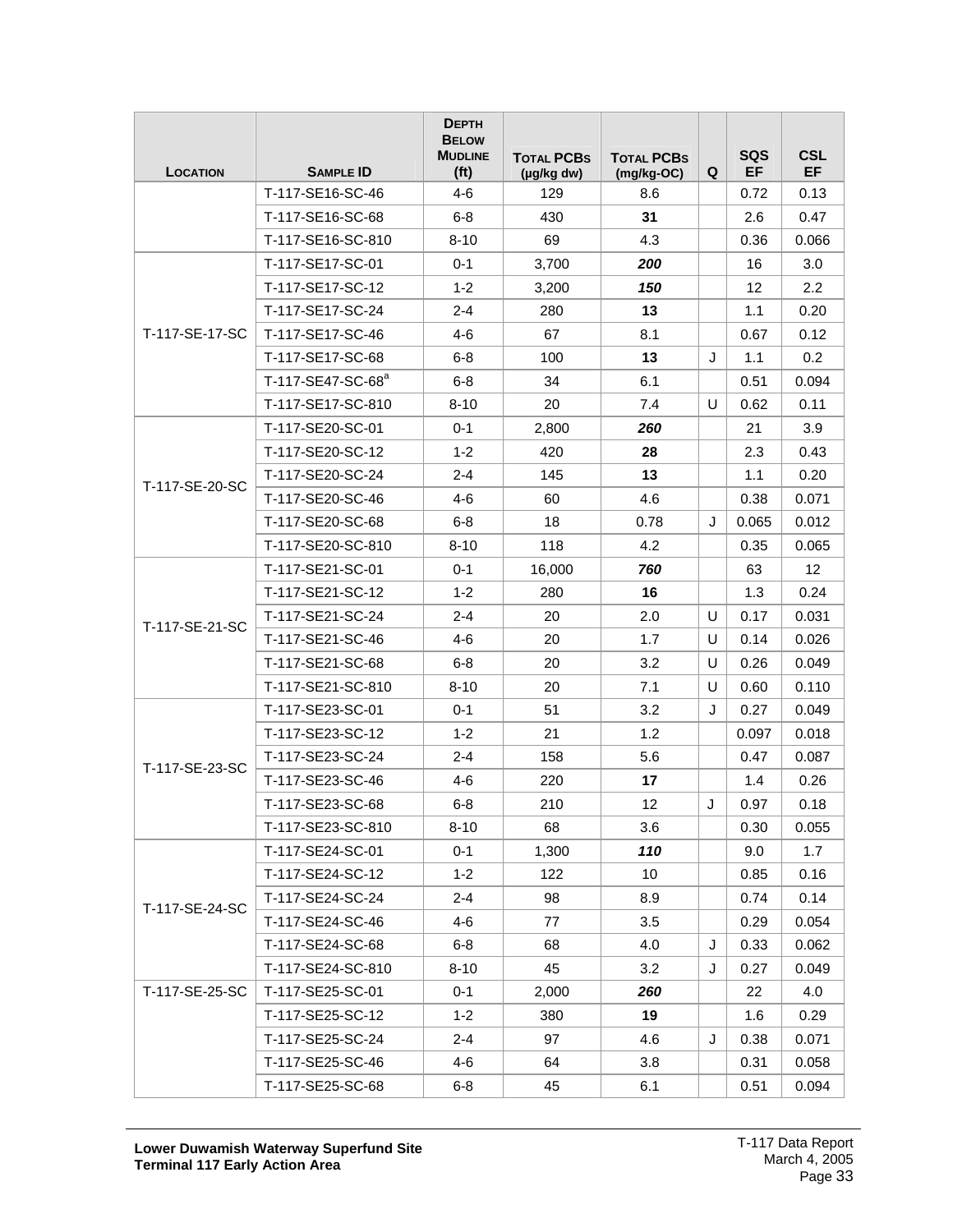|                                                                                                           | <b>SAMPLE ID</b>               | <b>DEPTH</b><br><b>BELOW</b><br><b>MUDLINE</b><br>(f <sub>t</sub> ) | <b>TOTAL PCBS</b><br>(µg/kg dw) | <b>TOTAL PCBS</b><br>$(mg/kg-OC)$ | Q | <b>SQS</b><br>EF | <b>CSL</b><br><b>EF</b> |
|-----------------------------------------------------------------------------------------------------------|--------------------------------|---------------------------------------------------------------------|---------------------------------|-----------------------------------|---|------------------|-------------------------|
|                                                                                                           | T-117-SE25-SC-810              | $8 - 10$                                                            | 19                              | 5.6                               | U | 0.47             | 0.086                   |
|                                                                                                           | T-117-SE30-SC-01               | $0 - 1$                                                             | 990                             | 83                                |   | 6.9              | 1.3                     |
|                                                                                                           | T-117-SE30-SC-12               | $1 - 2$                                                             | 158                             | 12                                |   | 1.0              | 0.19                    |
|                                                                                                           | T-117-SE30-SC-24               | 2-4                                                                 | 20                              | nc                                | U | 0.15             | 0.02                    |
|                                                                                                           | T-117-SE30-SC-46               | $4-6$                                                               | 19                              | 1.9                               | U | 0.16             | 0.030                   |
| <b>LOCATION</b><br>T-117-SE-30-SC<br>T-117-SE-31-SC<br>T-117-SE-35-SC<br>T-117-SE-36-SC<br>T-117-SE-37-SC | T-117-SE30-SC-68               | $6 - 8$                                                             | 19                              | 3.3                               | U | 0.27             | 0.050                   |
|                                                                                                           | T-117-SE30-SC-810              | $8 - 10$                                                            | 20                              | 2.5                               | U | 0.21             | 0.038                   |
|                                                                                                           | T-117-SE31-SC-01               | $0 - 1$                                                             | 51,000                          | 2,600                             |   | 213              | 39                      |
|                                                                                                           | T-117-SE31-SC-12               | $1 - 2$                                                             | 26                              | 1.7                               |   | 0.14             | 0.027                   |
|                                                                                                           | T-117-SE31-SC-24               | $2 - 4$                                                             | 19                              | 1.5                               | U | 0.12             | 0.022                   |
|                                                                                                           | T-117-SE31-SC-46               | $4 - 6$                                                             | 19                              | 2.8                               | U | 0.23             | 0.043                   |
|                                                                                                           | T-117-SE31-SC-68               | $6 - 8$                                                             | 20                              | 2.7                               | U | 0.23             | 0.042                   |
|                                                                                                           | T-117-SE31-SC-810              | $8 - 10$                                                            | 20                              | 4.0                               | U | 3.0              | 0.062                   |
|                                                                                                           | T-117-SE48-SC-810 <sup>a</sup> | $8 - 10$                                                            | 19                              | 3.7                               | U | 0.31             | 0.057                   |
|                                                                                                           | T-117-SE35-SC-01               | 0-1                                                                 | 135                             | 6.4                               |   | 0.54             | 0.099                   |
|                                                                                                           | T-117-SE35-SC-12               | $1 - 2$                                                             | 480                             | 25                                | J | 2.1              | 0.39                    |
|                                                                                                           | T-117-SE35-SC-24               | 2-4                                                                 | 920                             | 46                                |   | 3.8              | 0.71                    |
|                                                                                                           | T-117-SE50-SC-24 <sup>a</sup>  | 2-4                                                                 | 1140                            | 48                                |   | 4.0              | 0.74                    |
|                                                                                                           | T-117-SE35-SC-46               | 4-6                                                                 | 480                             | 18                                | J | 1.5              | 0.28                    |
|                                                                                                           | T-117-SE35-SC-68               | $6 - 8$                                                             | 210                             | 14                                |   | 1.2              | 0.22                    |
|                                                                                                           | T-117-SE35-SC-810              | $8 - 10$                                                            | 14                              | $2.2\phantom{0}$                  | J | 0.18             | 0.033                   |
|                                                                                                           | T-117-SE36-SC-01               | $0 - 1$                                                             | 168                             | 12                                | J | 1.0              | 0.18                    |
|                                                                                                           | T-117-SE36-SC-12               | $1 - 2$                                                             | 19                              | 3.7                               | U | 0.30             | 0.056                   |
|                                                                                                           | T-117-SE36-SC-24               | $2 - 4$                                                             | 19                              | 1.6                               | U | 0.13             | 0.024                   |
|                                                                                                           | T-117-SE36-SC-46               | 4-6                                                                 | 19                              | 2.8                               | U | 0.24             | 0.044                   |
|                                                                                                           | T-117-SE36-SC-68               | $6 - 8$                                                             | 19                              | 1.5                               | U | 0.12             | 0.022                   |
|                                                                                                           | T-117-SE36-SC-810              | $8 - 10$                                                            | 19                              | 5.0                               | U | 0.42             | 0.077                   |
|                                                                                                           | T-117-SE37-SC-01               | $0 - 1$                                                             | 3,100                           | 650                               |   | 54               | 9.9                     |
|                                                                                                           | T-117-SE37-SC-12               | $1 - 2$                                                             | 19                              | 4.2                               | U | 0.35             | 0.065                   |
|                                                                                                           | T-117-SE37-SC-24               | $2 - 4$                                                             | 19                              | nc                                | U | 0.15             | 0.019                   |
|                                                                                                           | T-117-SE37-SC-46               | $4-6$                                                               | 20                              | nc                                | U | 0.15             | 0.02                    |
|                                                                                                           | T-117-SE37-SC-68               | $6 - 8$                                                             | 18                              | nc                                | J | 0.88             | 0.16                    |
|                                                                                                           | T-117-SE37-SC-810              | $8 - 10$                                                            | 20                              | nc                                | U | 0.15             | 0.020                   |
| T-117-SE-42-SC                                                                                            | T-117-SE42-SC-01               | $0 - 1$                                                             | 470                             | 36                                |   | 3.0              | 0.56                    |
|                                                                                                           | T-117-SE42-SC-12               | $1 - 2$                                                             | 47                              | 2.9                               |   | 0.24             | 0.045                   |
|                                                                                                           | T-117-SE42-SC-24               | $2 - 4$                                                             | 20                              | 1.4                               | U | 0.12             | 0.022                   |
|                                                                                                           | T-117-SE42-SC-46               | 4-6                                                                 | 19                              | 1.9                               | U | 0.16             | 0.030                   |
|                                                                                                           | T-117-SE42-SC-68               | $6 - 8$                                                             | 20                              | 3.8                               | U | 0.31             | 0.058                   |
|                                                                                                           | T-117-SE51-SC-68 <sup>a</sup>  | $6 - 8$                                                             | 20                              | 3.8                               | U | 0.31             | 0.058                   |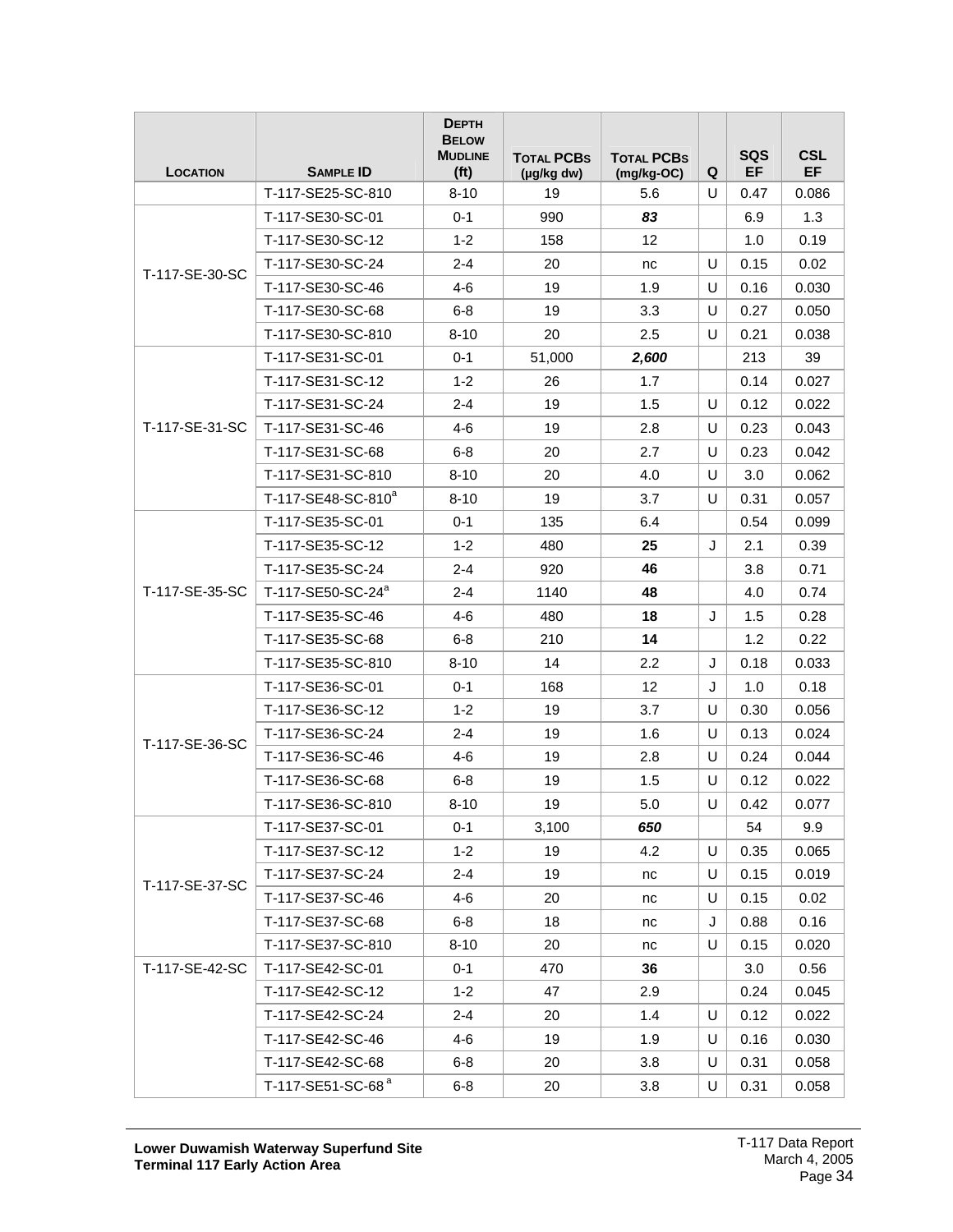| <b>LOCATION</b>              | <b>SAMPLE ID</b>    | <b>DEPTH</b><br><b>BELOW</b><br><b>MUDLINE</b><br>(f <sub>t</sub> ) | <b>TOTAL PCBS</b><br>$(\mu g/kg dw)$ | <b>TOTAL PCBS</b><br>$(mg/kg-OC)$ | Q      | <b>SQS</b><br><b>EF</b> | <b>CSL</b><br><b>EF</b> |  |  |  |
|------------------------------|---------------------|---------------------------------------------------------------------|--------------------------------------|-----------------------------------|--------|-------------------------|-------------------------|--|--|--|
|                              | T-117-SE42-SC-810   | $8 - 10$                                                            | 19                                   | 3.9                               | U      | 0.32                    | 0.060                   |  |  |  |
|                              | T-117-SE43-SC-0-0.3 | $0 - 0.3$                                                           | 310                                  | 63                                |        | 5.3                     | 0.97                    |  |  |  |
|                              | T-117-SE43-SC-0.3-1 | $0.3 - 1$                                                           | 20                                   | 4.1                               | U      | 0.34                    | 0.063                   |  |  |  |
|                              | T-117-SE43-SC-12    | $1 - 2$                                                             | 19                                   | 7.6                               | $\cup$ | 0.63                    | 0.12                    |  |  |  |
| T-117-SE-43-SC               | T-117-SE43-SC-24    | $2 - 4$                                                             | 19                                   | 4.0                               | U      | 0.33                    | 0.061                   |  |  |  |
|                              | T-117-SE43-SC-46    | $4 - 6$                                                             | 20                                   | 3.6                               | U      | 0.30                    | 0.055                   |  |  |  |
|                              | T-117-SE43-SC-68    | $6 - 8$                                                             | 19                                   | 2.9                               | $\cup$ | 0.24                    | 0.045                   |  |  |  |
|                              | T-117-SE43-SC-810   | $8 - 10$                                                            | 19                                   | 3.8                               | $\cup$ | 0.32                    | 0.058                   |  |  |  |
| <b>Supplemental Sampling</b> |                     |                                                                     |                                      |                                   |        |                         |                         |  |  |  |
| <b>March 2003</b>            |                     |                                                                     |                                      |                                   |        |                         |                         |  |  |  |
|                              | T-117-SE70-SC-0-0.5 | $0 - 0.5$                                                           | 34,000                               | 1,400                             |        | 120                     | 22                      |  |  |  |
| T-117-SE-70-SC               | T-117-SE70-SC-0.5-1 | $0.5 - 1$                                                           | 11,000                               | 550                               |        | 46                      | 8.5                     |  |  |  |
|                              | T-117-SE70-SC-12    | $1 - 2$                                                             | 1.380                                | 73                                |        | 6.1                     | 1.1                     |  |  |  |
|                              | T-117-SE71-SC-01    | $0 - 1$                                                             | 730                                  | 56                                |        | 4.7                     | 0.86                    |  |  |  |
| T-117-SE-71-SC               | T-117-SE71-SC-12    | $1 - 2$                                                             | 19                                   | nc                                | U      | 0.15                    | 0.019                   |  |  |  |
|                              | T-117-SE71-SC-2-2.7 | $2 - 2.7$                                                           | 20                                   | nc                                | U      | 0.15                    | 0.020                   |  |  |  |
|                              | T-117-SE72-SC-01    | $0 - 1$                                                             | 540                                  | 25                                |        | 2.0                     | 0.38                    |  |  |  |
| T-117-SE-72-SC               | T-117-SE72-SC-12    | $1 - 2$                                                             | 1,410                                | 74                                |        | 6.2                     | 1.1                     |  |  |  |
|                              | T-117-SE72-SC-2-2.4 | $2 - 2.4$                                                           | 2,200                                | 110                               |        | 9.2                     | 1.7                     |  |  |  |
| September 2003               |                     |                                                                     |                                      |                                   |        |                         |                         |  |  |  |
| T-117-SE-89-SC               | T-117-SE89-SC-02    | $0 - 2$                                                             | 380                                  | 17.1                              |        | 1.4                     | 0.26                    |  |  |  |
| T-117-SE-91-SC               | T-117-SE91-SC-02    | $0 - 2$                                                             | 142                                  | 5.7                               |        | 0.47                    | 0.087                   |  |  |  |
| T-117-SE-93-SC               | T-117-SE93-SC-02    | $0 - 2$                                                             | 150                                  | 6.2                               |        | 0.52                    | 0.096                   |  |  |  |

<sup>a</sup> Field duplicate

SQS – Sediment Quality Standards (12 mg/kg-OC) **bold** indicates SQS exceedance

CSL – Cleanup Screening Level (65 mg/kg-OC) *bold and italicized* indicates CSL exceedance

dw – dry weight

OC – carbon normalized

EF – exceedance factor (concentration in mg/kg-OC/SQS [SQS EF] or CSL [CSL EF])

 $Q$  – qualifier  $J$  – estimated value  $U$  – undetected

nc – not calculated because %TOC is either <0.2 or >5.0%. Dry weight concentration compared to AET equivalents of SQS (lowest AET: 130 µg/kg dw) and CSL (second lowest AET: 1,000 µg/kg dw).

Archived core samples from locations 17-SC, 21-SC, 25-SC, 31-SC, and 37-SC within the removal boundary were also analyzed for metals and SVOCs, as specified in the original QAPP (Windward et al. 2003a) and comments made by EPA on the draft data report (Windward et al. 2004b). The top samples (0-1 ft) from the cores previously collected from these locations had total PCB concentrations above the CSL, but concentrations in samples collected at lower depths were at or below the SQS. The archived samples from the 1-2 or 2-4 ft intervals, depending on the location, were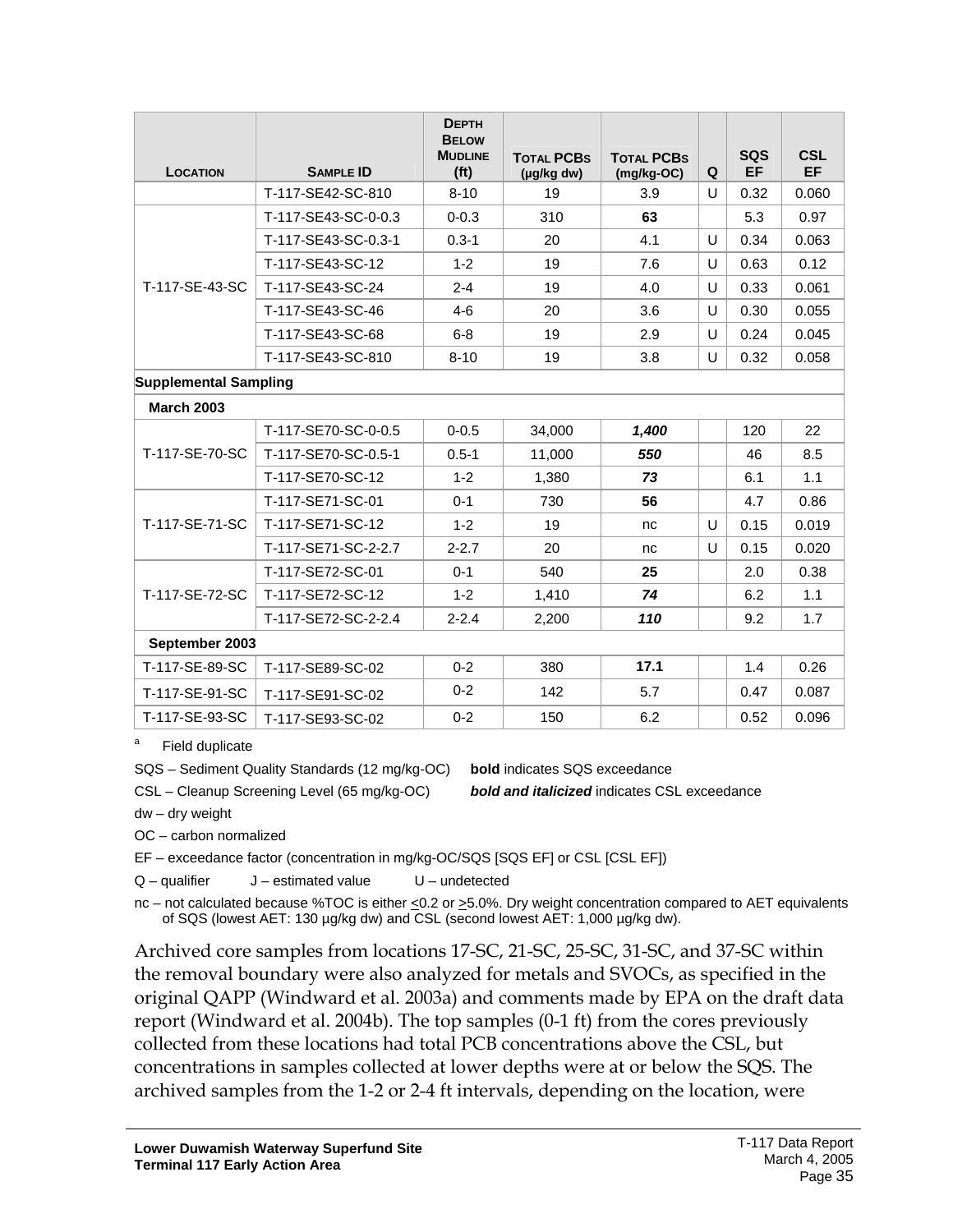analyzed for metals and SVOCs to determine if the vertical extent of contamination is deeper than the top one to two feet for chemicals other than PCBs. At location 17-SC, the total PCB concentration in the 2-4 ft interval (13 mg/kg OC) was slightly above the SQS, so this interval and the interval below it (4-6 ft) were analyzed. The only exceedance of SMS was acenaphthene with a concentration of 29 mg/kg-OC (SQS=16 mg/kg-OC) in core sample T-117-SE-25-SC-24.

# <span id="page-40-0"></span>**4.4 SOIL CHEMISTRY RESULTS**

## <span id="page-40-1"></span>**4.4.1 PCBs**

Table 4-11 summarizes the PCB results compared to SMS for soil samples collected from two drainage ditches (DS-1 and DS-2) and fourteen soil boring locations. The PCB concentrations for soil boring samples from SB-1 to SB-6 are shown on Figure 4-4 and the supplemental soil sampling results are shown on Figure 4-2.

| <b>LOCATION</b>                       | <b>SAMPLE ID</b> | <b>DEPTH BELOW</b><br><b>GROUND SURFACE</b><br>(f <sub>t</sub> ) | <b>TOTAL PCBS</b><br>$(\mu q/kg dw)$ | <b>TOTAL PCBS</b><br>$(mg/kg-OC)$ | Q | <b>SQS</b><br>EF | <b>CSL</b><br>EF |  |  |  |
|---------------------------------------|------------------|------------------------------------------------------------------|--------------------------------------|-----------------------------------|---|------------------|------------------|--|--|--|
| <b>Initial Sampling December 2003</b> |                  |                                                                  |                                      |                                   |   |                  |                  |  |  |  |
| T-117-DS-1                            | T-117-DS1        | $0 - 0.5$                                                        | 2,200                                | nc                                | J | 17               | 2.2              |  |  |  |
|                                       | $T-117-DS1-Da$   | $0 - 0.5$                                                        | 1,600                                | nc                                | J | 12               | 1.6              |  |  |  |
| T-117-DS-2                            | T-117-DS2        | $0 - 0.5$                                                        | 4,600                                | nc                                |   | 35               | 4.6              |  |  |  |
|                                       | T-117-SB1-01     | $0 - 2.5$                                                        | 85,000                               | 7,100                             |   | 590              | 110              |  |  |  |
|                                       | T-117-SB1-02     | $2.5 - 5$                                                        | 33,000                               | 2,100                             |   | 180              | 32               |  |  |  |
| T-117-SB-1                            | T-117-SB1-03     | $5 - 7.5$                                                        | 56                                   | 1.4                               |   | 0.12             | 0.022            |  |  |  |
|                                       | T-117-SB1-04     | $7.5 - 10$                                                       | 2,700                                | 290                               |   | 24               | 4.5              |  |  |  |
|                                       | T-117-SB1-05     | $10-12.5$                                                        | 130                                  | 3.7                               |   | 0.31             | 0.057            |  |  |  |
|                                       | T-117-SB1-06     | 12.5-15                                                          | 20                                   | nc                                | U | 0.15             | 0.02             |  |  |  |
|                                       | T-117-SB2-01     | $0 - 2.5$                                                        | 150,000                              | 6,300                             |   | 530              | 97               |  |  |  |
| T-117-SB-2                            | T-117-SB2-02     | $2.5 - 5$                                                        | 120,000                              | 4,800                             |   | 400              | 74               |  |  |  |
|                                       | T-117-SB2-03     | $5 - 7.5$                                                        | 5,600                                | 920                               |   | 77               | 14               |  |  |  |
|                                       | T-117-SB2-06     | $12.5 - 15$                                                      | 33                                   | 8.5                               |   | 0.71             | 0.13             |  |  |  |
|                                       | T-117-SB3-01     | $0 - 2.5$                                                        | 29,000                               | 3,500                             |   | 290              | 54               |  |  |  |
|                                       | T-117-SB3-02     | $2.5 - 5$                                                        | 28,000                               | 3,200                             |   | 270              | 49               |  |  |  |
| T-117-SB-3                            | T-117-SB3-03     | $5 - 7.5$                                                        | 6,700                                | 670                               |   | 56               | 10               |  |  |  |
|                                       | T-117-SB3-04     | $7.5 - 10$                                                       | 5,600                                | 680                               |   | 57               | 10               |  |  |  |
|                                       | T-117-SB3-05     | $10-12.5$                                                        | 19                                   | 5.6                               | U | 0.47             | 0.086            |  |  |  |
|                                       | T-117-SB3-06     | $12.5 - 15$                                                      | 20                                   | 3.6                               | U | 0.30             | 0.055            |  |  |  |
| T-117-SB-4                            | T-117-SB4-01     | $0 - 2.5$                                                        | 20                                   | 2.4                               | U | 0.20             | 0.037            |  |  |  |
|                                       | T-117-SB4-02     | $2.5 - 5$                                                        | 20                                   | 7.1                               | U | 0.59             | 0.11             |  |  |  |
|                                       | T-117-SB4-03     | $5 - 7.5$                                                        | 4,000                                | 330                               |   | 28               | 5.1              |  |  |  |

<span id="page-40-2"></span>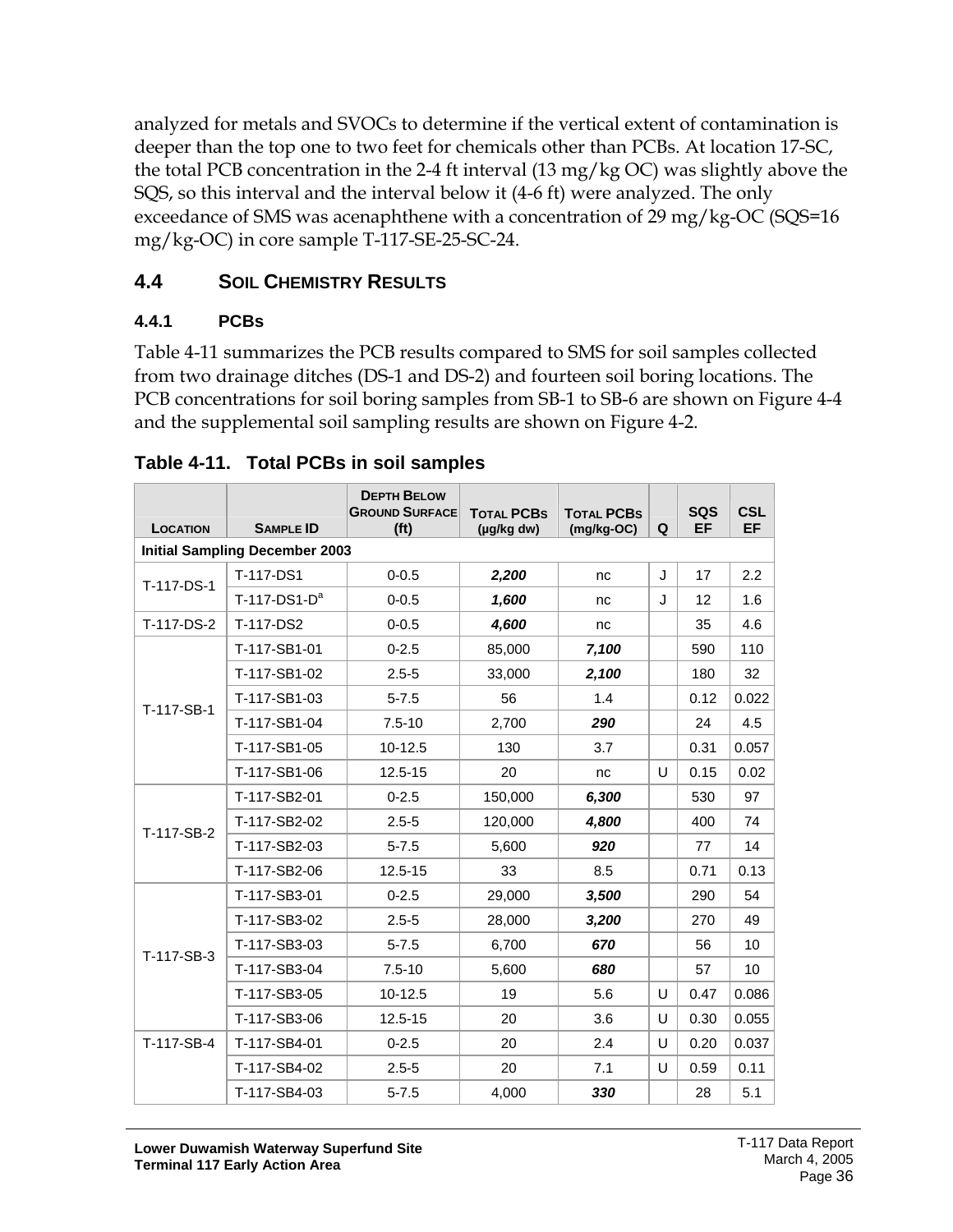| LOCATION                     | <b>SAMPLE ID</b>                        | <b>DEPTH BELOW</b><br><b>GROUND SURFACE</b><br>(f <sub>t</sub> ) | <b>TOTAL PCBS</b><br>(µg/kg dw) | <b>TOTAL PCBS</b><br>$(mg/kg-OC)$ | Q | <b>SQS</b><br><b>EF</b> | <b>CSL</b><br>EF |
|------------------------------|-----------------------------------------|------------------------------------------------------------------|---------------------------------|-----------------------------------|---|-------------------------|------------------|
|                              | T-117-SB4-04                            | $7.5 - 10$                                                       | 20                              | 1.8                               | U | 0.15                    | 0.028            |
|                              | T-117-SB4-05                            | 10-12.5                                                          | 16                              | nc                                | J | 0.12                    | 0.016            |
|                              | T-117-SB4-06                            | 12.5-15                                                          | 20                              | nc                                | U | 0.15                    | 0.02             |
|                              | T-117-SB5-01                            | $0 - 2.5$                                                        | 15,000                          | 500                               |   | 42                      | 7.7              |
|                              | T-117-SB5-02                            | $2.5 - 5$                                                        | 6,800                           | 1,000                             |   | 83                      | 15               |
| T-117-SB-5                   | T-117-SB5-03                            | $5 - 7.5$                                                        | 18                              | 6.0                               | J | 0.50                    | 0.092            |
|                              | T-117-SB5-04                            | $7.5 - 10$                                                       | 20                              | 2.2                               | U | 0.18                    | 0.034            |
|                              | T-117-SB5-05                            | 10-12.5                                                          | 140                             | 26                                |   | 2.2                     | 0.40             |
|                              | T-117-SB5-06                            | 12.5-15                                                          | 180                             | 53                                |   | 4.4                     | 0.82             |
|                              | T-117-SB6-01                            | $0 - 2.5$                                                        | 5,100                           | 980                               |   | 82                      | 15               |
|                              | T-117-SB6-02                            | $2.5 - 5$                                                        | 99                              | 7.6                               |   | 0.63                    | 0.12             |
| T-117-SB-6                   | T-117-SB6-03                            | $5 - 7.5$                                                        | 20                              | 2.9                               | U | 0.24                    | 0.045            |
|                              | T-117-SB6-05                            | $10-12.5$                                                        | 20                              | 3.6                               | U | 0.30                    | 0.055            |
|                              | T-117-SB6-06                            | 12.5-15                                                          | 20                              | 3.6                               | U | 0.30                    | 0.055            |
|                              | <b>Supplemental Sampling March 2003</b> |                                                                  |                                 |                                   |   |                         |                  |
| T-117-SB-7                   | T-117-SB7-01                            | $0 - 1.5$                                                        | 200,000                         | 10,000                            | J | 830                     | 150              |
| T-117-SB-8                   | T-117-SB8-01                            | $0 - 1.5$                                                        | 15,000                          | 380                               |   | 32                      | 5.9              |
|                              | $T-117-SB15-01^a$                       | $0 - 1.5$                                                        | 11,000                          | 370                               |   | 31                      | 5.6              |
| T-117-SB-9                   | T-117-SB9-01                            | $0 - 1.5$                                                        | 100,000                         | 4,300                             | J | 360                     | 67               |
| T-117-SB-10                  | T-117-SB10-01                           | $0 - 1.5$                                                        | 100,000                         | 3,800                             | J | 320                     | 59               |
| T-117-SB-11                  | T-117-SB11-01                           | $0 - 1.5$                                                        | 70,000                          | 1,600                             | J | 130                     | 24               |
| T-117-SB-12                  | T-117-SB12-01                           | $0 - 1.5$                                                        | 37,000                          | 1,200                             |   | 96                      | 18               |
| T-117-SB-13<br>T-117-SB13-01 |                                         | $0 - 1.5$                                                        | 5,000                           | 250                               |   | 21                      | 3.8              |
| T-117-SB-14                  | T-117-SB14-01                           | $0 - 1.5$                                                        | 31,000                          | nc                                |   | 240                     | 31               |

a Field duplicate

SQS –Sediment Quality Standards (12 mg/kg-OC) **bold** indicates SQS exceedance

CSL – Cleanup Screening Level (65 mg/kg-OC) *bold and italicized* indicates CSL exceedance

dw – dry weight; OC – carbon normalized

EF – exceedance factor (concentration in mg/kg-OC/SQS [SQS EF] or CSL [CSL EF])

 $Q$  – qualifier  $J$  – estimated value  $U$  – undetected

nc – not calculated because %TOC is either <0.2 or >5.0%. Dry weight concentration compared to AET equivalents of SQS (lowest AET: 130 µg/kg dw) and CSL (second lowest AET: 1,000 µg/kg dw).

#### <span id="page-41-0"></span>**4.4.2 Other chemicals**

Table 4-12 summarizes the detected exceedances of metals and SVOC results from the two drainage ditch sample locations.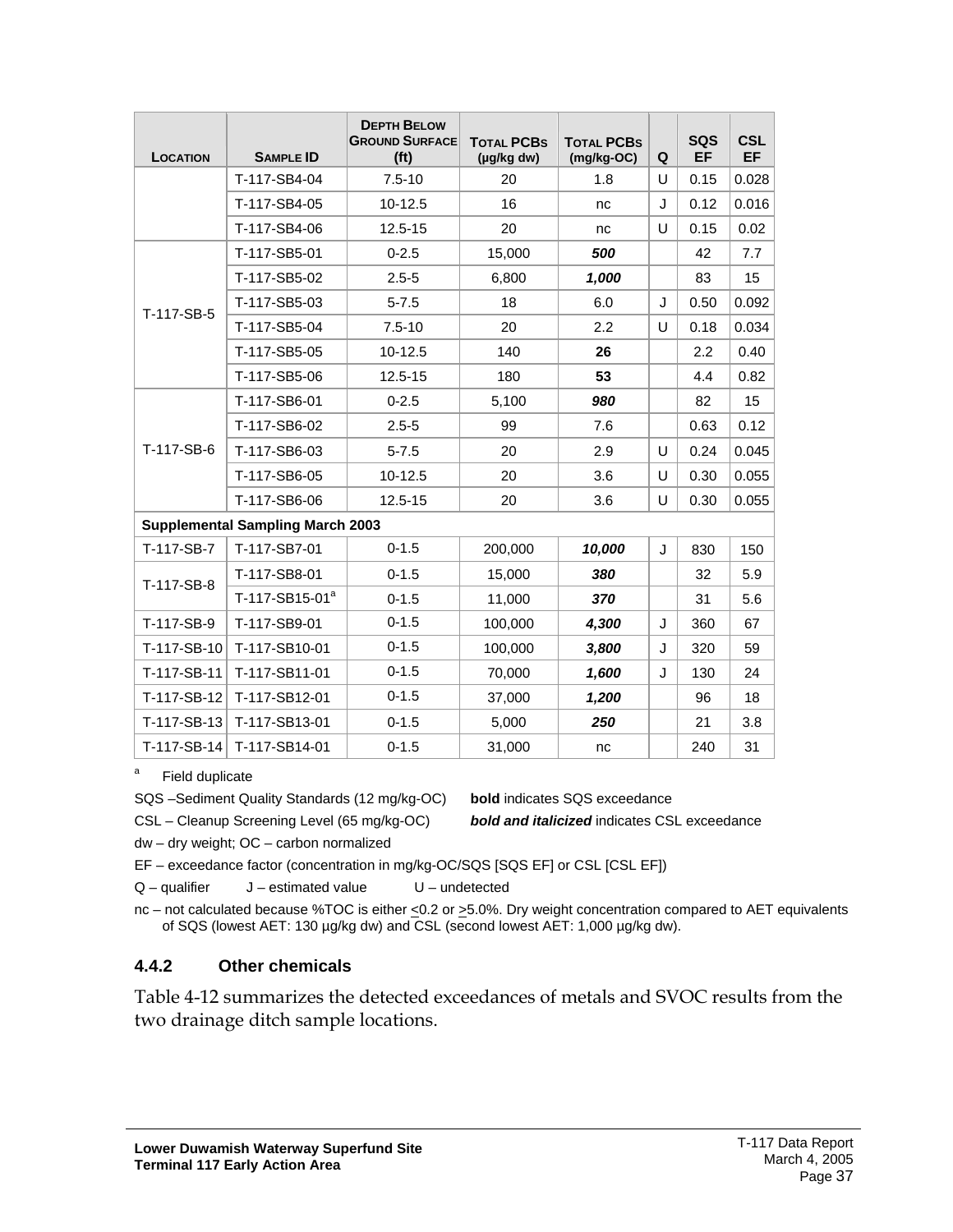| LOCATION   | <b>SAMPLE ID</b> | <b>CHEMICAL</b> | <b>RESULT</b> | <b>UNIT</b> | <b>SQS</b> | <b>CSL</b> | <b>SQS</b><br>EF | <b>CSL</b><br>EF |
|------------|------------------|-----------------|---------------|-------------|------------|------------|------------------|------------------|
|            | T-117-DS1        | Benzoic acid    | 2,000 J       | µg/kg dw    | 650        | 650        | 3.1              | 3.1              |
|            |                  | Benzyl alcohol  | 860           | µg/kg dw    | 57         | 73         | 15               | 12               |
| T-117-DS-1 |                  | Zinc            | 454           | mg/kg dw    | 410        | 960        | 1.1              | 0.47             |
|            | $T-117-DS1-Da$   | Benzoic acid    | 4,500 J       | µg/kg dw    | 650        | 650        | 6.9              | 6.9              |
|            |                  | Benzyl alcohol  | 1,000         | µg/kg dw    | 57         | 73         | 18               | 14               |
|            |                  | <b>Zinc</b>     | 430           | mg/kg dw    | 410        | 960        | 1.0              | 0.45             |
| T-117-DS-2 | T-117-DS2        | Benzoic acid    | 1,300         | µg/kg dw    | 650        | 650        | 2.0              | 2.0              |
|            |                  | Benzyl alcohol  | 190           | µg/kg dw    | 57         | 73         | 3.3              | 2.6              |

<span id="page-42-0"></span>**Table 4-12. Detected metals and SVOC results exceeding SMS criteria in ditch samples** 

a Field duplicate

SQS – Sediment Quality Standard **bold** indicates SQS exceedance

CSL – Cleanup Screening Level *bold and italicized* indicates CSL exceedance

dw – dry weight

EF – Exceedance factor (concentration/SQS [SQS EF] or CSL [CSL EF])

J – Estimated value

Thirty-three soil boring samples were analyzed for PAHs. Two soil boring samples, T-117-SB-4-03 and T-117-SB-3-02, had elevated PAH concentrations above the SQS or CSL criteria (Table 4-13).

| <b>CHEMICAL</b>                       | T-117-SB4-03 | T-117-SB3-02 | <b>UNIT</b> | <b>SQS</b> | <b>CSL</b> |
|---------------------------------------|--------------|--------------|-------------|------------|------------|
| Acenaphthene                          | 16           | 25           | mg/kg-OC    | 16         | 57         |
| Acenaphthylene                        | 100          | 3.0          | mg/kg-OC    | 66         | 66         |
| Benzo(a)anthracene                    | 180          | 180          | mg/kg-OC    | 110        | 270        |
| Benzo(a)pyrene                        | 320          | 180          | mg/kg-OC    | 99         | 210        |
| Benzo(g,h,i)perylene                  | 92           | 83           | mg/kg-OC    | 31         | 78         |
| Benzofluoranthenes (total-calculated) | 760          | 350          | mg/kg-OC    | 230        | 450        |
| Chrysene                              | 330          | 220          | mg/kg-OC    | 100        | 460        |
| Dibenzo(a,h)anthracene                | 33           | 32           | mg/kg-OC    | 12         | 33         |
| Dibenzofuran                          | 39           | 13           | mg/kg-OC    | 15         | 58         |
| Fluoranthene                          | 780          | 440          | mg/kg-OC    | 160        | 1,200      |
| Fluorene                              | 64           | 23           | mg/kg-OC    | 23         | 79         |
| Indeno(1,2,3-cd)pyrene                | 100          | 88           | mg/kg-OC    | 34         | 88         |
| Phenanthrene                          | 750          | 280          | mg/kg-OC    | 100        | 480        |
| Total HPAH (calculated)               | 3,300        | 1,900        | mg/kg-OC    | 960        | 5,300      |
| Total LPAH (calculated)               | 1,100        | 430          | mg/kg-OC    | 370        | 780        |

#### <span id="page-42-1"></span>**Table 4-13. PAHs in soil borings exceeding SMS criteria**

SQS – Sediment Quality Standard bold indicates SQS exceedance

CSL – Cleanup Screening Level bold and italicized indicates CSL exceedance

HPAH – high polycyclic aromatic hydrocarbon; LPAH - low polycyclic aromatic hydrocarbon

OC – carbon normalized

EF – exceedance factor (concentration in mg/kg-OC/SQS [SQS EF] or CSL [CSL EF])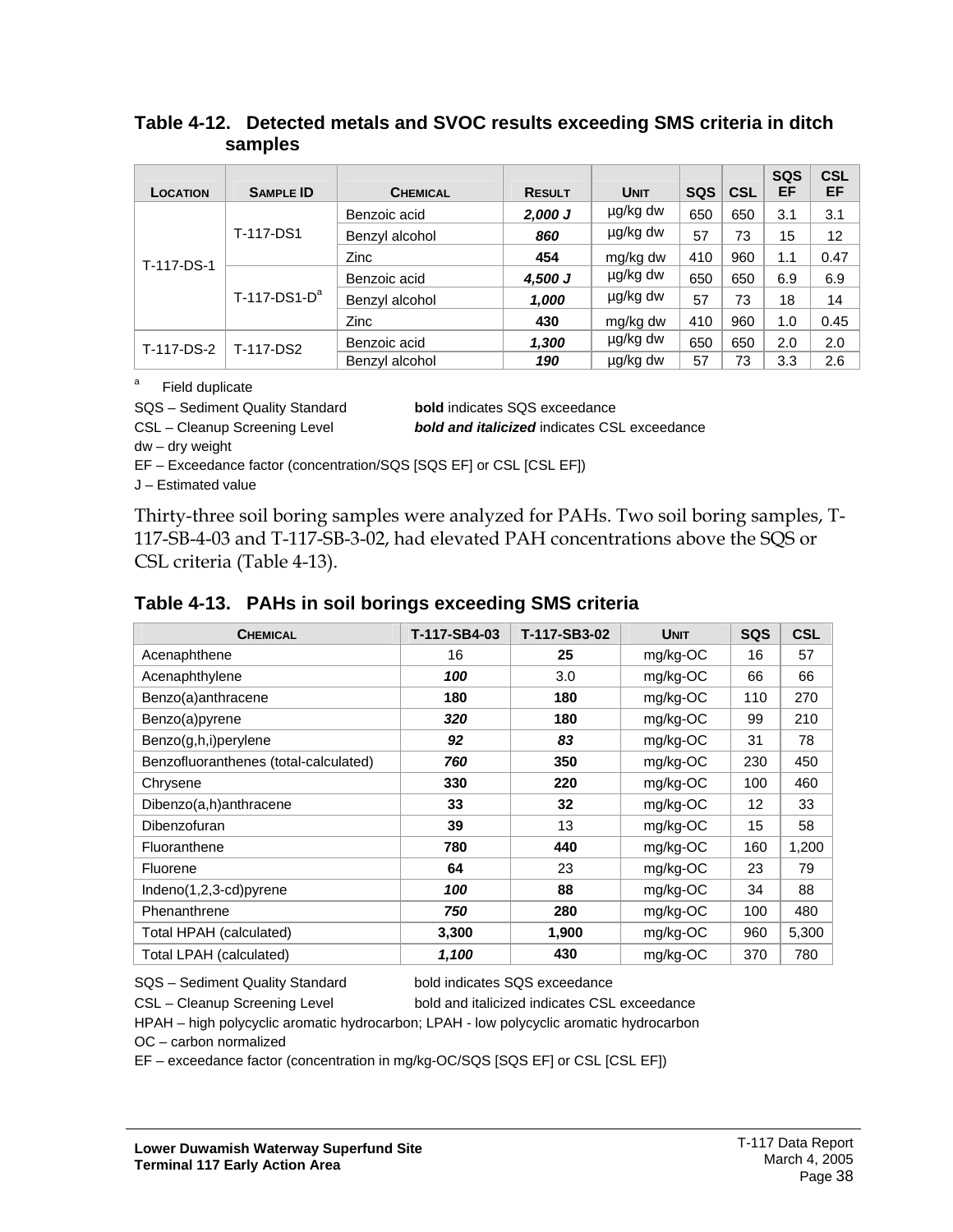### <span id="page-43-0"></span>**4.5 POTENTIAL UPLAND SOURCE CHEMISTRY RESULTS**

#### <span id="page-43-1"></span>**4.5.1 Catch basins**

Table 4-14 summarizes the PCB results compared to SMS for soil samples collected from the four catch basins. An additional soil sample not proposed in the QAPP, identified as T-117-CB-5-OUT, was collected from the outside margins around catch basin 5 to evaluate if soil from outside of the catch basin was a source to soil within the catch basin. Table 4-15 summarizes the detected exceedances of metals and SVOC results from two catch basin locations. Soil samples from catch basins 4 and 6 were only analyzed for PCBs. The catch basin results are shown on Figures 4-4 and 4-5.

| <b>LOCATION</b>                       | <b>SAMPLE ID</b>                   | <b>TOTAL PCBS</b><br>$(\mu g/kg dw)$ | <b>TOTAL PCBS</b><br>$(mg/kg-OC)$ | Q   | <b>SQS</b><br>EF | <b>CSL</b><br>EF |  |  |  |  |
|---------------------------------------|------------------------------------|--------------------------------------|-----------------------------------|-----|------------------|------------------|--|--|--|--|
| <b>Initial Sampling December 2003</b> |                                    |                                      |                                   |     |                  |                  |  |  |  |  |
| T-117-CB-1                            | T-117-CB1-SU                       | 2,600                                | 52                                | J   | 4.3              | 0.80             |  |  |  |  |
|                                       | $T-117$ -CB1-SU-D <sup>a</sup>     | 3.000                                | 70                                |     | 5.8              | 1.1              |  |  |  |  |
| T-117-CB-5                            | T-117-CB5                          | 50,000                               | 1,200                             |     | 100              | 18               |  |  |  |  |
|                                       | 33<br>T-117-CB5-OUT<br>1,400       |                                      |                                   | 2.8 | 0.51             |                  |  |  |  |  |
|                                       | <b>Roadway Sampling March 2003</b> |                                      |                                   |     |                  |                  |  |  |  |  |
| T-117-CB-4                            | T-117-CB4-SU-01                    | 620                                  | nc                                |     | 4.8              | 0.62             |  |  |  |  |
|                                       | T-117-CB4-SU-02 <sup>a</sup>       | 890                                  | nc                                |     | 6.8              | 0.89             |  |  |  |  |
| T-117-CB-6                            | T-117-CB6-SU                       | 140                                  | nc                                |     | 1.1              | 0.14             |  |  |  |  |

#### <span id="page-43-2"></span>**Table 4-14. Total PCBs in catch basin soil samples**

a Field duplicate

SQS – (Sediment Quality Standards) 12 mg/kg-OC **bold** indicates SQS exceedance

CSL – (Cleanup Screening Level) 65 mg/kg-OC *bold and italicized* indicates CSL exceedance

dw – dry weight

OC – carbon normalized

EF – exceedance factor (concentration in mg/kg-OC/SQS [SQS EF] or CSL [CSL EF])

 $Q$  – qualifier  $J$  – Estimated value

nc – not calculated because no TOC data were collected; dry weight value compared to AET equivalents of SQS (lowest AET: 130 µg/kg dw) and CSL (second lowest AET: 1,000 µg/kg dw).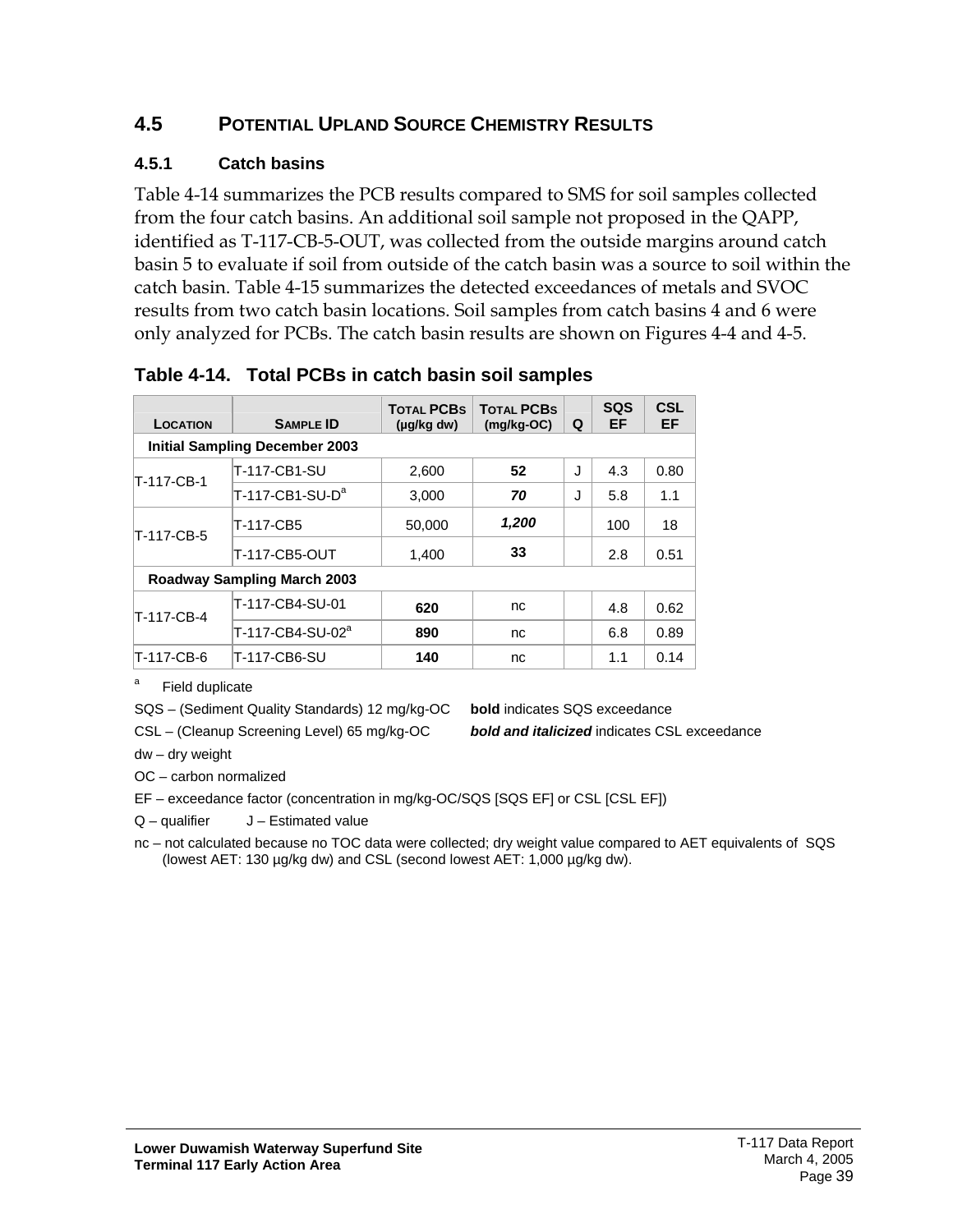|                    |                        |                            |                   |             |            |            | <b>SQS</b> | <b>CSL</b> |
|--------------------|------------------------|----------------------------|-------------------|-------------|------------|------------|------------|------------|
| <b>LOCATION</b>    | <b>SAMPLE ID</b>       | <b>CHEMICAL</b>            | <b>RESULT</b>     | <b>UNIT</b> | <b>SQS</b> | <b>CSL</b> | EF         | EF         |
|                    |                        | Butyl benzyl phthalate     | 44<br>mg/kg-OC    |             | 4.9        | 64         | 9.0        | 0.69       |
|                    | T-117-CB1-SU           | Pentachlorophenol          | 480 J             | µg/kg dw    | 360        | 690        | 1.3        | 0.70       |
| $T-117-$           |                        | Silver                     | 26.9 <sup>b</sup> | mg/kg dw    | 6.1        | 6.1        | 4.4        | 4.4        |
| $CB-1$             | T-117-CB1-<br>$SU-D^a$ | Butyl benzyl phthalate     | 56                | mg/kg-OC    | 4.9        | 64         | 11         | 0.88       |
|                    |                        | Pentachlorophenol          | $3,500$ J         | ∣µg/kg dw   | 360        | 690        | 9.7        | 5.1        |
|                    |                        | Silver                     | 27.6              | mg/kg dw    | 6.1        | 6.1        | 4.5        | 4.5        |
|                    | T-117-CB5              | Bis(2-ethylhexyl)phthalate | 280               | mg/kg-OC    | 47         | 78         | 6.0        | 3.6        |
|                    |                        | Benzyl alcohol             | 87                | µg/kg dw    | 57         | 73         | 1.5        | 1.2        |
| $T-117-$<br>$CB-5$ | T-117-CB5-             | Bis(2-ethylhexyl)phthalate | 150               | mg/kg-OC    | 47         | 78         | 3.2        | 1.9        |
|                    | <b>OUT</b>             | Butyl benzyl phthalate     | 10                | mg/kg-OC    | 4.9        | 64         | 2.0        | 0.16       |
|                    |                        | Zinc                       | $664^b$ J         | mg/kg dw    | 410        | 960        | 1.6        | 0.69       |

#### <span id="page-44-1"></span>**Table 4-15. Detected metals and SVOC results exceeding SMS criteria in catch basin soil samples**

a Field duplicate

b Result averaged with laboratory duplicate

SQS – Sediment Quality Standard **bold** indicates SQS exceedance

CSL – Cleanup Screening Level *bold and italicized* indicates CSL exceedance

EF – exceedance factor (concentration divided by applicable SQS or CSL)

J – estimated value

#### <span id="page-44-0"></span>**4.5.2 Groundwater and seep water**

Groundwater samples were collected from four monitoring wells (MW-2, MW-4, MW-5, and MW-6). These monitoring wells are immediately adjacent to the shoreline bank. Floating product was not observed in the well water during the development, at the initiation and termination of the tidal study, or during purging. No PCBs, PAHs, or other chemicals were detected in monitoring well groundwater samples. During the additional NAPL investigation no product was observed. Water levels in the wells fluctuated as expected, and the monitoring timeframe successfully captured the slack water response in each well to the low tide event in the LDW. NAPL investigation data and calculated plots of tidal fluctuation in the wells are included in Appendix F.

Water samples were collected from three seeps along the shoreline. Seep samples differ from groundwater samples in that they can also include surface sediment that is eroded by the seepage force of the water. Detected seep water chemical results are presented in Table 4-16. Both total and dissolved metal data were collected from the seeps, but only the total metals data are shown because of QA/QC concerns associated with the relatively long period of time that elapsed before samples analyzed for dissolved metals were filtered. No separate-phase product or product sheens were observed in the seep water.

T-117-SW-3 was resampled because it was suspected that the detected PCB results may have been an artifact of the suspended solids in the water sample. The sample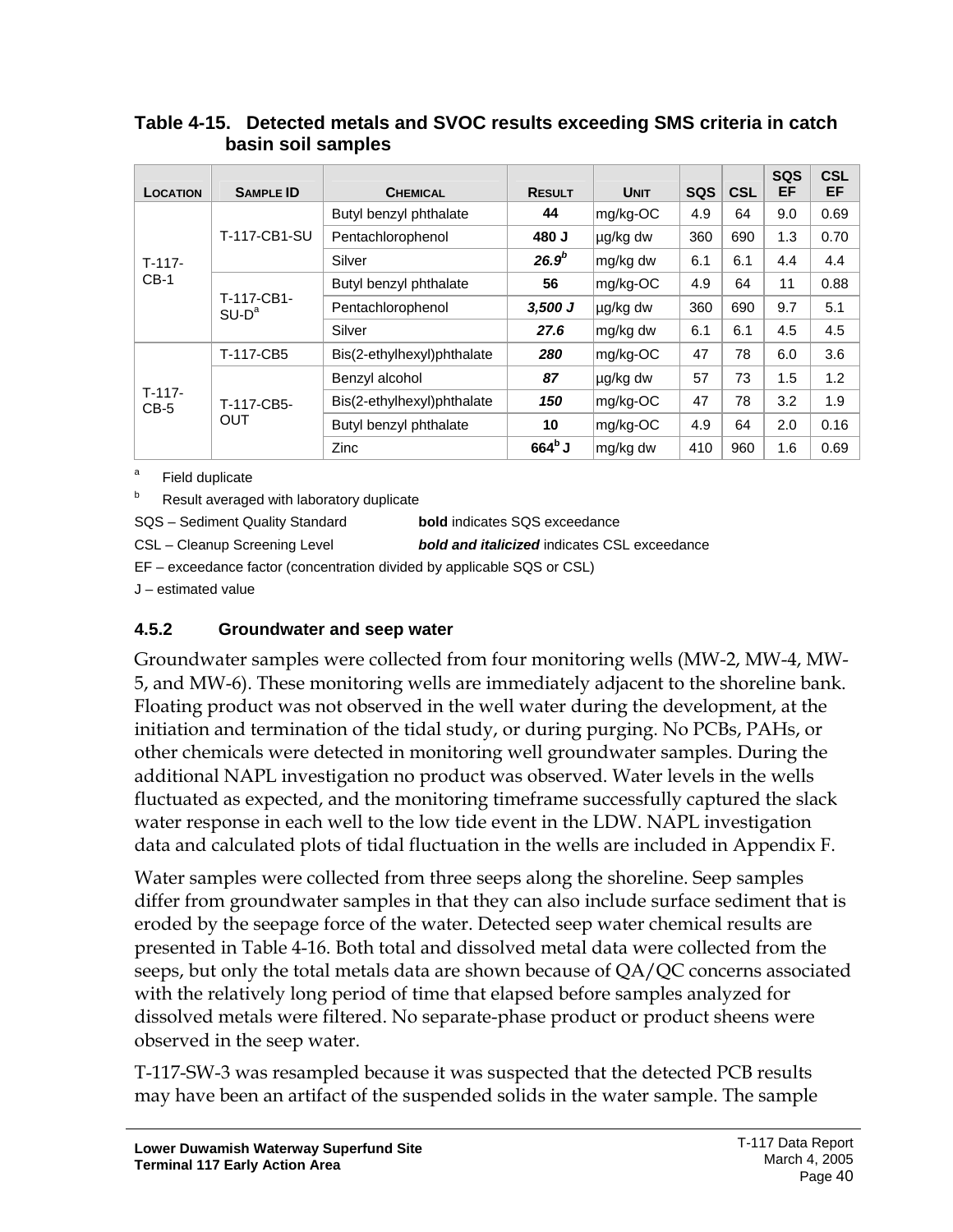was centrifuged and then analyzed resulting in an undetected concentration of  $0.033 \mu g/L$ .

| <b>LOCATION</b> | <b>SAMPLE ID</b>                           | <b>CHEMICAL</b>                           | <b>RESULT</b>     | <b>UNIT</b> |
|-----------------|--------------------------------------------|-------------------------------------------|-------------------|-------------|
| T-117-SW-1      | $T-117-SW1$                                | copper (total)                            | $0.003$ $\degree$ | mg/L        |
|                 |                                            | zinc (total)                              | 0.007             | mg/L        |
|                 |                                            | bis(2-ethylhexyl)phthalate                | 2.7J              | µg/L        |
|                 | T-117-SW2                                  | chromium (total)                          | 0.006             | mg/L        |
| T-117-SW-2      |                                            | copper (total)                            | 0.002             | mg/L        |
|                 |                                            | bis(2-ethylhexyl)phthalate                | 15J               | µg/L        |
|                 | T-117-SW4 <sup>a</sup>                     | chromium (total)                          | 0.006             | mg/L        |
|                 |                                            | copper (total)                            | 0.003             | mg/L        |
|                 |                                            | chromium (total)                          | 0.007             | mg/L        |
|                 | copper (total)<br>$T-117-SW-3$   T-117-SW3 |                                           | 0.004             | mg/L        |
|                 |                                            | total PCBs (non-centrifuged) <sup>b</sup> | $0.94$ J          | $\mu$ g/L   |
|                 |                                            | total PCBs (centrifuged) <sup>b</sup>     | 0.033 U           | µg/L        |

<span id="page-45-1"></span>**Table 4-16 Detected seep water sample results** 

a Field duplicate

**b** Based on detection of Aroclor 1260

c Result averaged with laboratory duplicate

J – estimated value

#### <span id="page-45-0"></span>**4.5.3 Roadway soil samples**

Six soil samples were collected from the roadway near the south entrance of T-117. This work was performed to further verify the suspected source of elevated soil PCB concentrations observed in and around catch basin 5. The results are presented in Table 4-17. The results were not compared to SQS or CSL criteria because the soils in the roadway do not appear to be a potential source of PCBs to the sediments, so these criteria are not relevant. The PCB concentrations in the roadway samples are shown on Figure 4-5.

<span id="page-45-2"></span>**Table 4-17. Total PCBs in roadway soil samples** 

| <b>LOCATION</b> | <b>SAMPLE ID</b>          | <b>TOTAL PCBS</b><br>$(\mu q/kg dw)$ |
|-----------------|---------------------------|--------------------------------------|
| T-117-RW-01     | T-117-RW-01-01            | 380                                  |
| T-117-RW-02     | T-117-RW-02-01            | 630                                  |
|                 | $T-117 - R W - 02 - 02^a$ | 660                                  |
| T-117-RW-03     | T-117-RW-03-01            | 620                                  |
| T-117-RW-04     | T-117-RW-04-01            | 330                                  |
| T-117-RW-05     | T-117-RW-05-01            | 520                                  |
| T-117-RW-06     | T-117-RW-06-01            | 320                                  |

a Field duplicate

dw –dry weight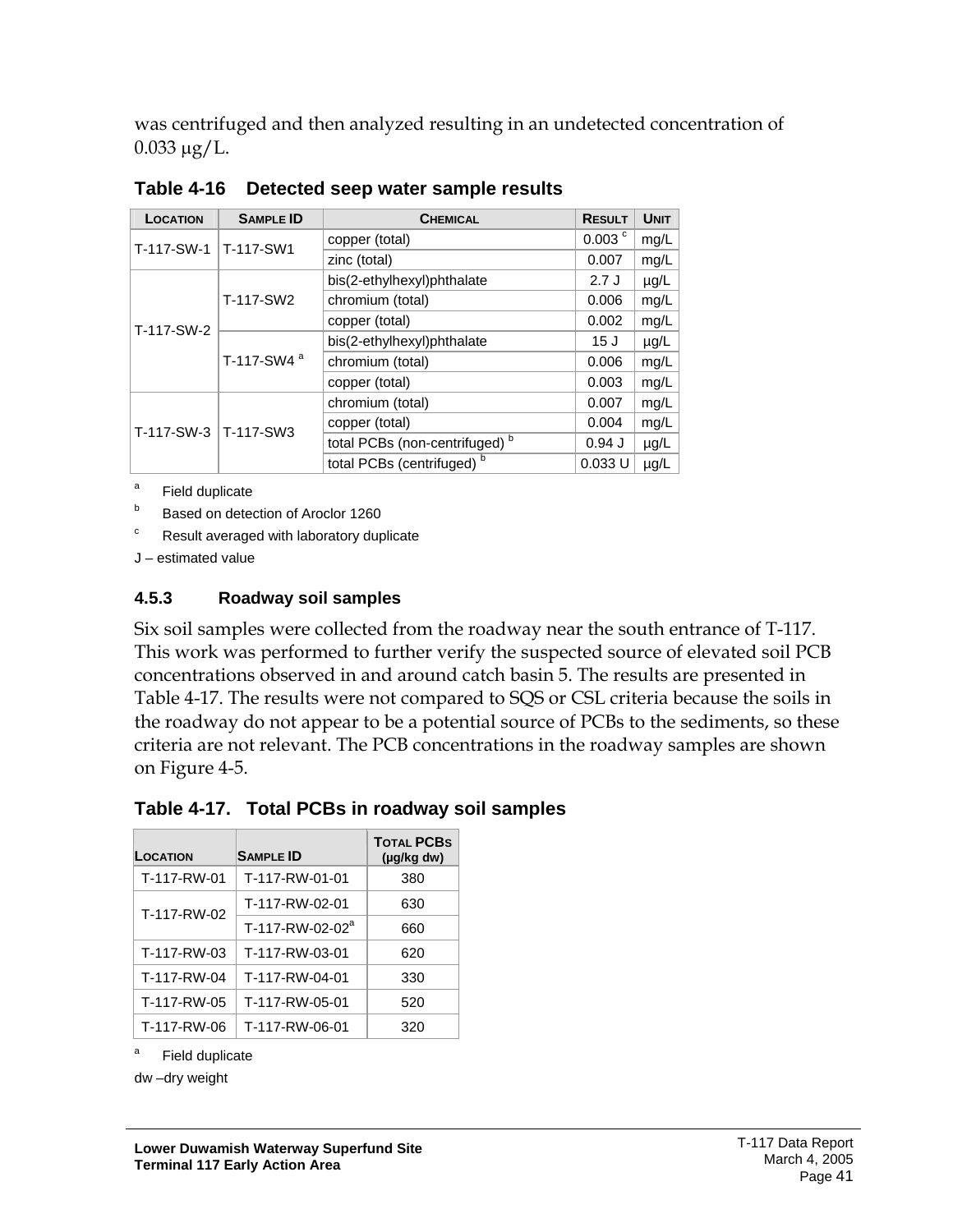### <span id="page-46-0"></span>**4.6 TIDAL STUDY**

A 24-hour tidal study was conducted in the four shoreline wells (MW-02, MW-04, MW-05 and MW-06) and one additional inland well (MW-03). The results of the tidal study were used to determine the appropriate sample time for groundwater wells, as well as a description of how that determination was made. Study data and calculated plots of tidal fluctuation in the wells are included in Appendix G. No discernible product layers that would influence the interpretation of water levels in the wells were observed in the wells.

### <span id="page-46-1"></span>**4.7 SHORELINE ASPHALT MAPPING**

Although asphalt and roofing waste materials were prevalent along most of the T-117 EAA shoreline, the more notable masses are presented in Table 4-18 and Figure 4-6. Field notes taken during the shoreline asphalt mapping are found in Appendix B. Photographs can be found in the asphalt mapping photo album on the accompanying CD.

| <b>Рното</b>   | <b>TIME</b> | <b>NORTHING</b> | <b>EASTING</b> | <b>DESCRIPTION</b>                                                                                                             |
|----------------|-------------|-----------------|----------------|--------------------------------------------------------------------------------------------------------------------------------|
| 1              | 1410        | 1275596         | 195180         | at DS-1; large metal tank w/asphalt mass; at 5 ft above mud line                                                               |
| 2              | 1422        | 1275576         | 195323         | asphalt mass under brush; 30ft S of SB5; at 6-8 ft above mud line                                                              |
| 3              | 1426        | 1275572         | 195338         | small asphalt mass on rip-rap, 15 ft S of SB5; at 7.5 ft above mud line                                                        |
| $\overline{4}$ | 1428        | 1275569         | 195355         | asphalt, slag-like, 10 ft N of SB5; at 5-9 ft above mud line                                                                   |
| 5              | 1430        | 1275565         | 195359         | asphalt mass, 3 ft N of Item 4; at 1 ft above mud line                                                                         |
| 6              | 1431        | 1275562         | 195371         | large asphalt mass; 12 ft N of Item 5; 11.5 ft wide; at mud line to 9 ft                                                       |
| $\overline{7}$ | 1433        | 1275542         | 195410         | large, broad shelf of slag/waste roofing product; from 10ft N of Item 6 to 4 ft S of<br>SB4; 33.5 ft wide; at mud line to 9 ft |
| 8              | 1435        | 1275539         | 195419         | steel drum at mud line; 17 ft S of SB4                                                                                         |
| 9              | 1440        | 1275530         | 195428         | at mud line; multiple 10-20 gal. asphalt masses; dispersed N 36 ft from Item 9                                                 |
| 10             | 1445        | 1275512         | 195476         | numerous asphalt masses intermixed in rip-rap                                                                                  |
| 11             | 1447        | 1275503         | 195483         | asphalt at mud line to 9 ft; 8 ft wide; 49 ft N of SB4                                                                         |
| 12             | 1450        | 1275477         | 195529         | smaller asphalt mass; at 5 ft above mud line; 37 ft S of Seep 1/SB3                                                            |
| 13             | 1452        | 1275462         | 195556         | asphalt mass, 10 ft wide; at 1-6 ft above mud line; at Seep 1/SB3; held up by<br>failed cribbing                               |
| 14             | 1455        | 1275459         | 195561         | asphalt mass, 3 ft N of Item 13; at 6-8 ft above mud line; 4 ft wide                                                           |
| 15             | 1456        | 1275448         | 195562         | asphalt mass, 10 ft N of Item 14; 6.5 ft wide; at 3.5-4.5 ft above mud line; sits on<br>old cribbing                           |
| 16             | 1458        | 1275424         | 195620         | asphalt slag; at mud line to 5 ft; sits on old cribbing at/below SB2                                                           |
| 17             | 1502        | 1275418         | 195629         | roofing shingle and asphalt; 11ft N of Item 16; sits on cribbing; at 4-7 ft above mud<br>line                                  |
| 18             | 1505        | 1275414         | 195637         | asphalt slag behind cribbing; 16 ft N of SB2; 14 ft wide; ends at 26 ft S of SB1; at<br>mud line to 8ft                        |
| 19             | 1512        | 1275324         | 195709         | asphalt mass and slag in rip-rap from 25 ft S of SB9 to 13 ft S of SB9; 12 ft wide;<br>at 7-9 ft above mud line                |

<span id="page-46-2"></span>

| Table 4-18. Location and description of asphalt masses along T-117 shoreline |  |  |
|------------------------------------------------------------------------------|--|--|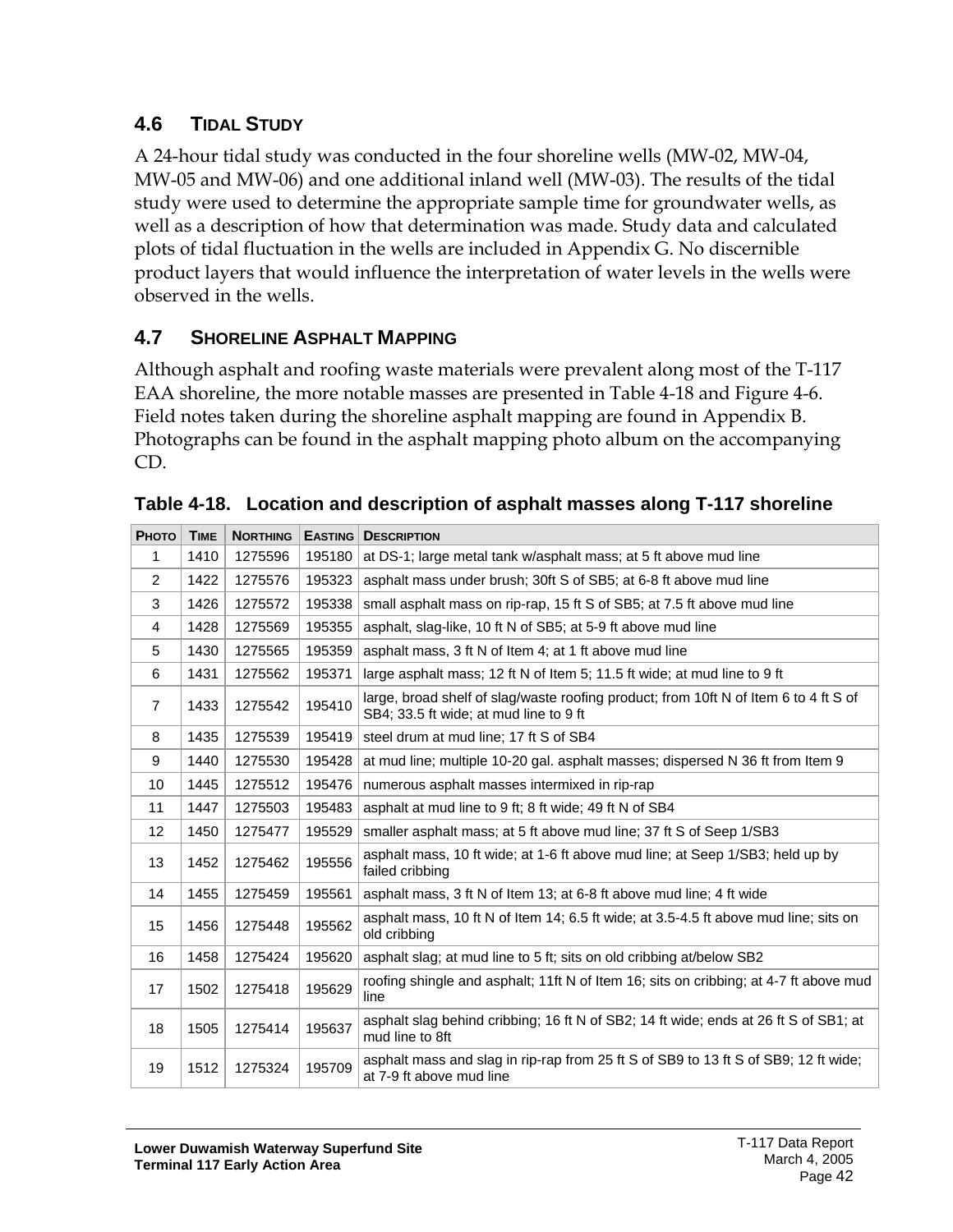| <b>Рното</b> | <b>TIME</b> | <b>NORTHING</b> | <b>EASTING</b> | <b>DESCRIPTION</b>                                                                                              |
|--------------|-------------|-----------------|----------------|-----------------------------------------------------------------------------------------------------------------|
| 20           | 1520        | 1275310         | 195723         | asphalt at SB9; at 4-8 ft above mud line; 10 ft wide to N of SB9; also a crushed<br>drum towards top of asphalt |
| 21           | 1522        | 1275301         | 195729         | asphalt mass, 4 ft N of drum and Item 20                                                                        |
| 22           | 1525        | 1275293         | 195735         | asphalt; 4 ft N of Item 21; 3-8 ft above mud line; 6 ft wide                                                    |
| 23           | 1530        | 1275267         | 195755         | asphalt outcrop; below SB10; at 6-8 ft above mud line; 4 ft wide                                                |
| 24           | 1531        | 1275261         | 195759         | asphalt, slag-like, 4 ft N of Item 23; 6-8 ft above mud line; 5 ft wide                                         |
| 25           | 1532        | 1275256         | 195762         | asphalt outcrop, 2 ft N of Item 24; 6-8 ft above mud line; 6ft wide                                             |
| 26           | 1535        | 1275246         | 195758         | asphalt and slag, also broken, rusted drum, 20 ft S of SB11; 6-8 ft above mud line;<br>6 ft wide                |
| 27           | 1538        | 1275241         | 195759         | hose w/pipe halfway up bank; 17ft S of SB11                                                                     |
| 28           | 1545        | 1275195         | 195757         | 17 ft S of SB12; 3ft wide; at mud line to 6 ft                                                                  |

Datum = Washington State Plane North, NAD83, US survey ft

## <span id="page-47-0"></span>**5.0 References**

- Cohen L. 2003. Personal communication (letter dated May 2 to Nancy Glaser, Wayne Grotheer, Steve Tochko, and Don Theiler regarding Malarkey Early Action Area). Manager, Cleanup Unit No. 3, Office of Environmental Cleanup, US Environmental Protection Agency Region 10, Seattle, WA.
- Izraell R, Yeskis D, Collins M, Davles K, Zavala B. 1992. Monitoring well development guidelines for Superfund project managers. Office of Solid Waste and Emergency Response, US Environmental Protection Agency, Washington, DC.
- Onsite. 2004. Lower Duwamish Waterway Superfund site, Terminal 117 early action area. T-117 south entrance/access roadway soil sampling. Final work plan and field forms. Prepared for Port of Seattle. Onsite Enterprises, Inc., Redmond, WA.
- PSEP. 1986. Recommended protocols for measuring conventional sediment variables in Puget Sound. Prepared for the Puget Sound Estuary Program. US Environmental Protection Agency, Region 10, Seattle, WA.
- PSEP. 1997. Recommended guidelines for sampling marine sediment, water column, and tissue in Puget Sound. Final report. Prepared for the US Environmental Protection Agency, Seattle, WA. Puget Sound Water Quality Action Team, Olympia, WA.
- Windward. 2003a. Lower Duwamish Waterway remedial investigation. Phase 1 remedial investigation report. Prepared for Lower Duwamish Waterway Group. Windward Environmental LLC, Seattle, WA.
- Windward. 2003b. Lower Duwamish Waterway remedial investigation. Task 5: Identification of candidate sites for early action, technical memorandum: Data analysis and candidate site identification. Prepared for Lower Duwamish Waterway Group. Windward Environmental LLC, Seattle, WA.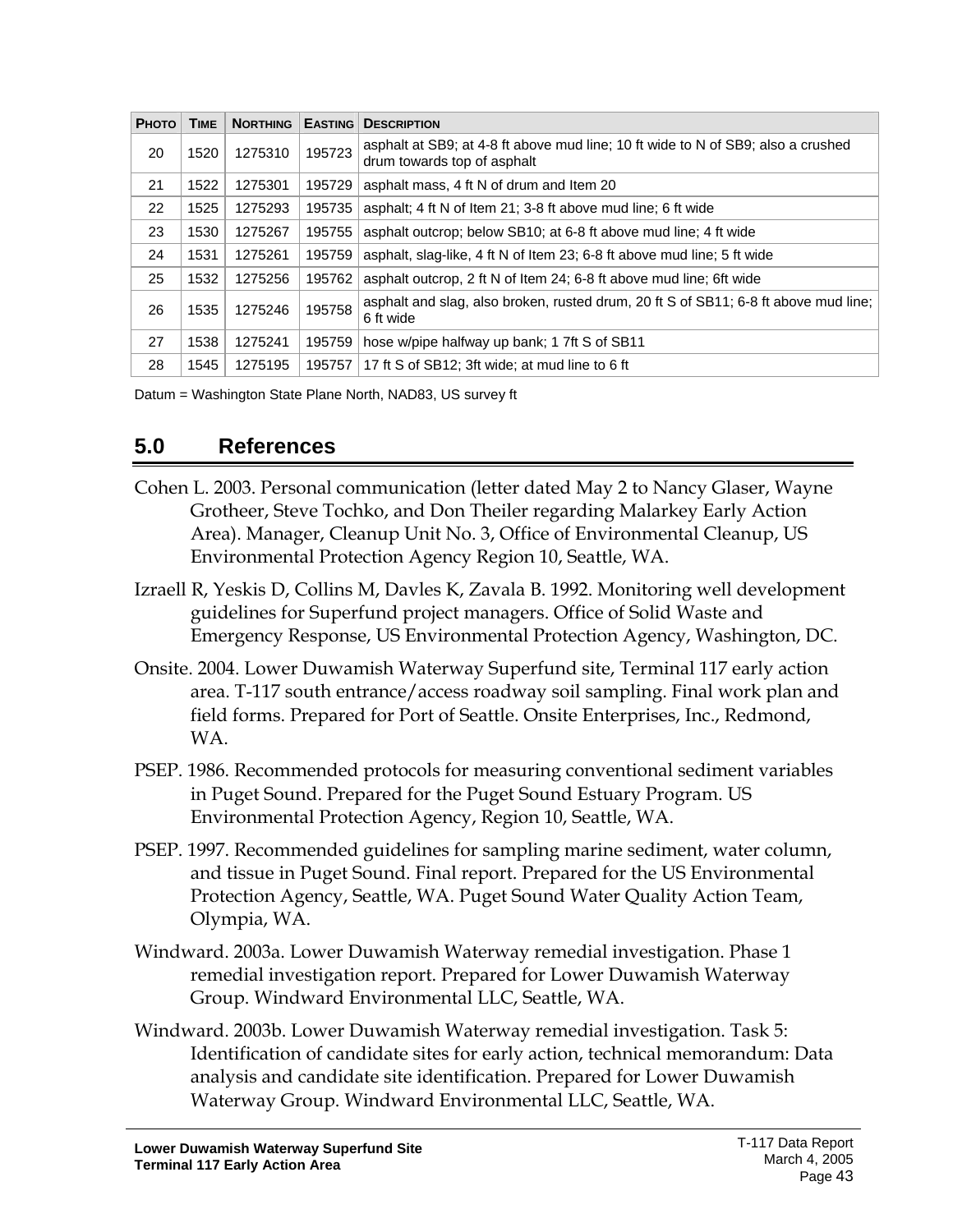- Windward, DOF, Onsite. 2004a. Lower Duwamish Waterway Superfund site, Terminal 117 early action area. T-117 preliminary boundary technical memorandum. Draft. Prepared for the Port of Seattle. Windward Environmental LLC, Dalton, Olmstead & Fuglevand, Inc., and Onsite Enterprises, Inc., Seattle, WA.
- Windward, DOF, Onsite. 2003a. Lower Duwamish Waterway Superfund site, Terminal 117 early action area. Quality assurance project plan. Prepared for the Port of Seattle. Windward Environmental LLC, Dalton, Olmstead & Fuglevand, Inc., and Onsite Enterprises, Inc., Seattle, WA.
- Windward, DOF, Onsite. 2003b. Lower Duwamish Waterway Superfund site, Terminal 117 early action area. Task 1: Summary of existing information and data needs analysis. Prepared for the Port of Seattle. Windward Environmental LLC, Dalton, Olmstead & Fuglevand, Inc., and Onsite Enterprises, Inc., Seattle, WA.
- Windward, DOF, Onsite. 2003c. Lower Duwamish Waterway Superfund site, Terminal 117 early action area. Work plan for investigation tasks. Prepared for the Port of Seattle. Windward Environmental LLC, Dalton, Olmstead & Fuglevand, Inc., and Onsite Enterprises, Inc., Seattle, WA.
- Windward, DOF, Onsite. 2004b. Lower Duwamish Waterway Superfund site, Terminal 117 early action area. Sediment field sampling, cruise and data report. Draft. Prepared for the Port of Seattle. Windward Environmental LLC, Dalton, Olmstead & Fuglevand, Inc., and Onsite Enterprises, Inc., Seattle, WA.
- Windward, DOF, Onsite. 2004c. Lower Duwamish Waterway Superfund site, Terminal 117 early action area. T-117 quality assurance project plan addendum - sediment and soil. Prepared for the Port of Seattle. Windward Environmental LLC, Dalton, Olmstead & Fuglevand, Inc., and Onsite Enterprises, Inc., Seattle, WA.
- Windward, DOF, Onsite. 2004d. Lower Duwamish Waterway Superfund site, Terminal 117 early action area. T-117 quality assurance project plan addendum - South Park Marina sediment sampling. Prepared for the Port of Seattle. Windward Environmental LLC, Dalton, Olmstead & Fuglevand, Inc., and Onsite Enterprises, Inc., Seattle, WA.
- Windward, DOF, Onsite. 2004e. Lower Duwamish Waterway Superfund site, Terminal 117 early action area. T-117 quality assurance project plan addendum - surface sediment and analysis of archived sediment samples. Prepared for the Port of Seattle. Windward Environmental LLC, Dalton, Olmstead & Fuglevand, Inc., and Onsite Enterprises, Inc., Seattle, WA.
- Windward, DOF, Onsite. 2005a. Lower Duwamish Waterway Superfund site, Terminal 117 early action area. T-117 - South Park Marina sediment sampling data report. Draft. Prepared for the Port of Seattle. Windward Environmental